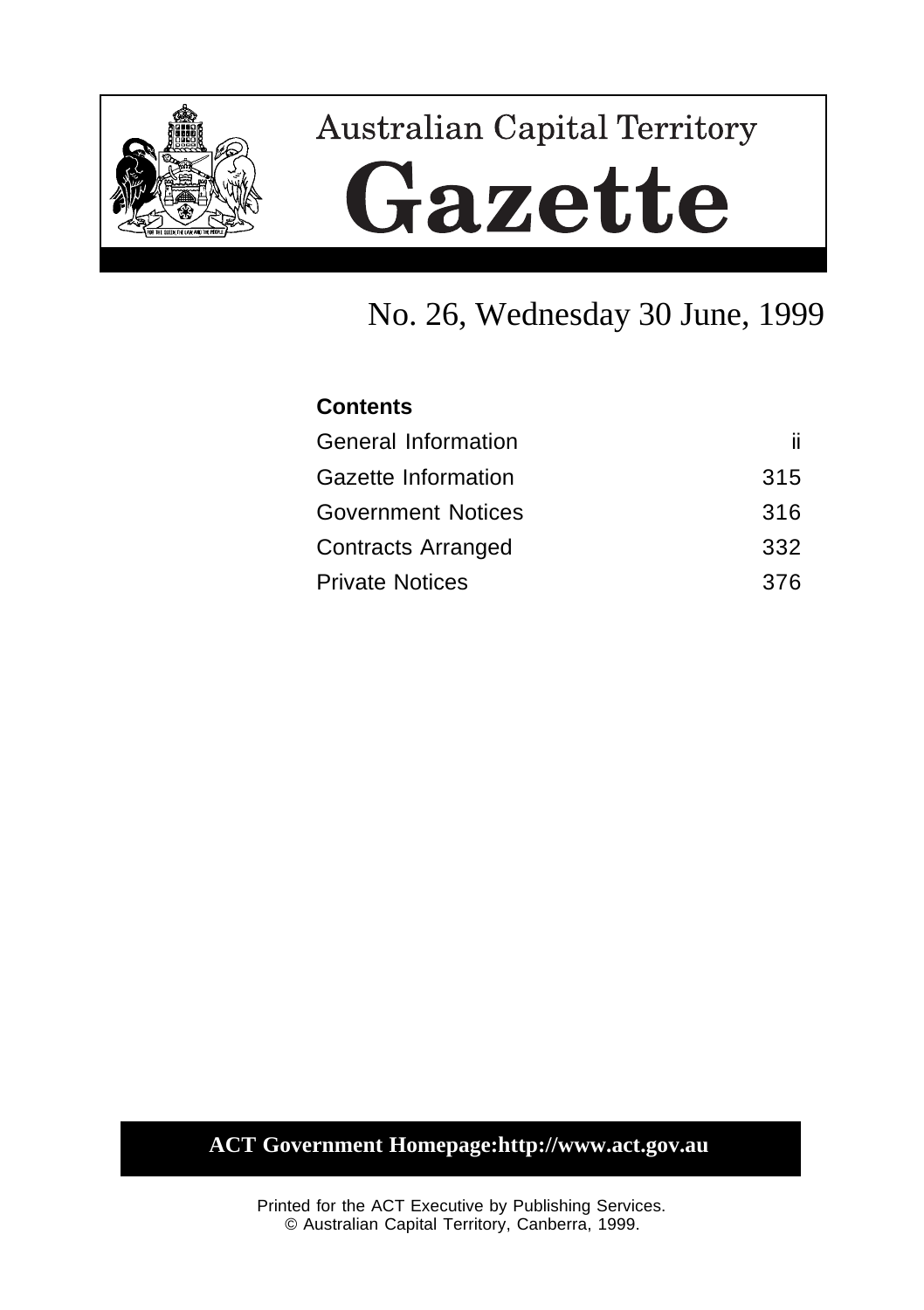# **GENERAL INFORMATION**

#### **ACT GOVERNMENT GAZETTE**

The ACT Government Gazette is published each Wednesday. The sections included in the publication are:

- General Information;
- Government Notices;
- Purchasing and Disposals;
- Invitations to Tender, Quote or Register Interest;
- Contracts arranged, and
- Private Notices

(Australian Public Service notices will continue to appear in the Commonwealth of Australia Gazette).

#### **CONTACT DETAILS**

ACT Gazette Officer Publishing Services GPO Box 158 Canberra Act 2601

Phone: (02) 6205 0484 Fax: (02) 6205 0266 **e-mail: gazette\_office@dpa.act.gov.au** ACT Gazette Office Level 7, Macarthur House Wattle Street Lyneham 2602

#### **Notices for Publications**

Notices for the Gazette are to be lodged by 12 noon on the Wednesday prior to publication. Notices can be lodged in advance in hard copy or facsimile, by electronic mail or diskette, with a brief message of instruction and a WORD compatible document attachment.

A Gazette Request Form must also be delivered to the Gazette Office, by hand, mail or fax. For copies of this form please telephone the Gazette Office or go to www.act.gov.au/government/reports/pub/gazreq.doc.

Signed notices must be sighted by the Gazette Office before gazettal can proceed.

**Purchasing and Disposal Codes** may be accessed on the ACT Government Website:

www.act.gov.au/government/report/pub/gazette/p&d.pdf. Alternatively, you may obtain a hard copy listing by contacting the gazette office.

#### **Private Notices**

The fee for a private notice is as follows:

• minimum charge \$1.00 per word or \$100.00 whichever is the greater.

Cheques are to be made payable to 'Publishing Services' and are to be forwarded to the Gazette office with a copy of the notice (Either on a PC formatted disk in WORD, or if the notice has already been emailed, a hard copy of the notice) and Gazette Request Form. Payment can be made by EFTPOS (Bankcard, Visa or Mastercard) by telephoning the Gazette Office. Payment must be received before gazettal can proceed.

#### **Purchasing and Subscriptions**

Copies of the ACT Government Gazette may be purchased at a cost of \$5.00 (or \$2.00 for a Special Gazette) from the ACT Government shopfront, Legislation/Gazette sales counter, East Row, Canberra City. Subscriptions to the Gazette maybe arranged through the Gazette Office at a price of \$360.00 (1 July 1999 - 30 June 2000) or part thereof, including postage. Refunds will not be given for cancellations. Claims for missing items will be recognised as valid if lodged within 28 days of publication.

#### **Copyright Notice - Australian Capital Territory**

This work is copyright. Apart from any use as permitted under the Copyright Act 1968, no part may be reproduced by any process without written permission from Library and Information Management, Department of Urban Services, ACT Government, GPO Box 249, Civic Square ACT 2608.

#### **Products and Services advertised in this publication are not necessarily endorsed by the ACT Government**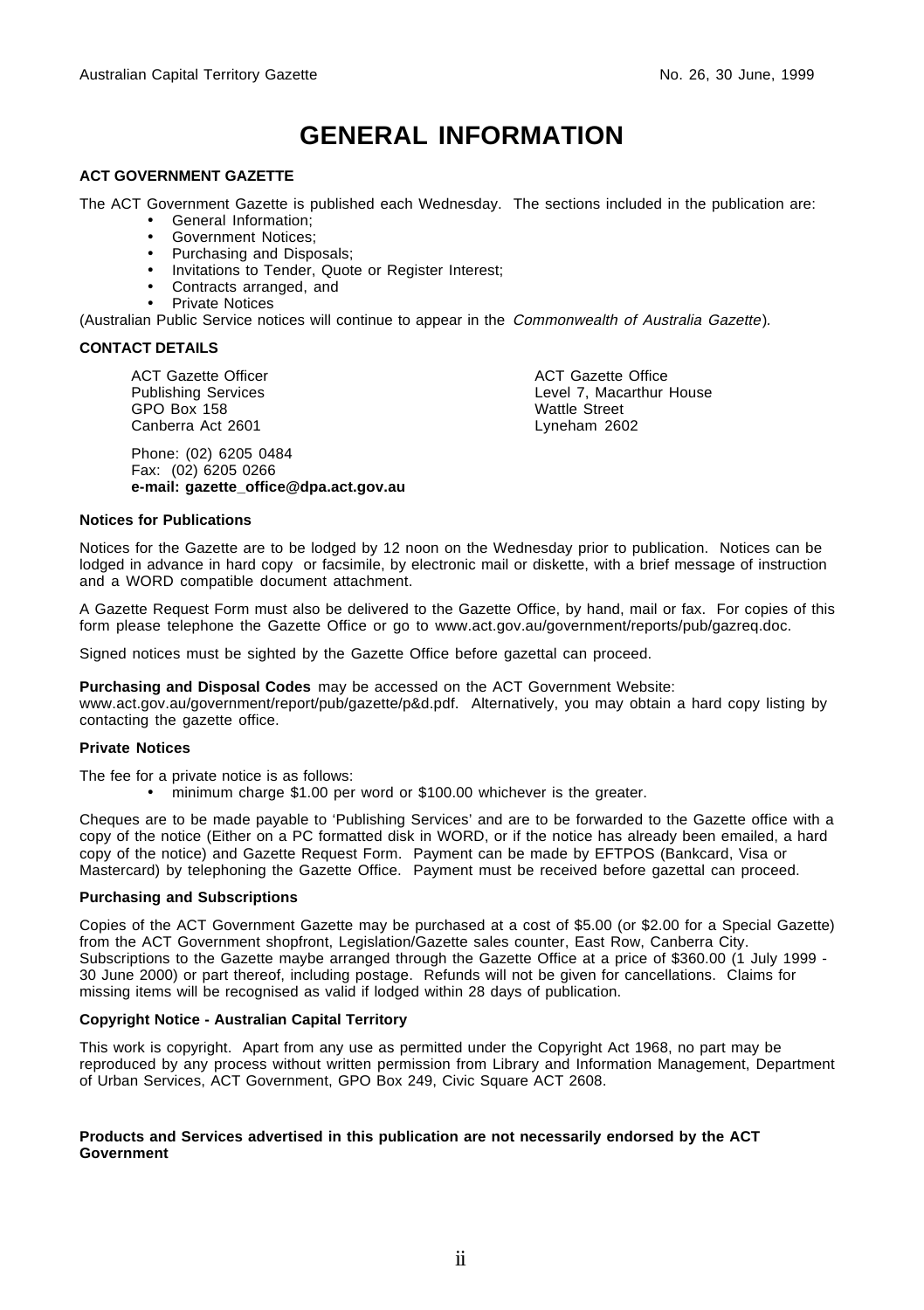# **GAZETTE INFORMATION**

#### **ISSUE OF ACT SPECIAL GAZETTES**

The following issues of the ACT Special Gazettes have been published since the last Weekly Gazette. For listings of previous ACT Special Gazettes please refer to this internet site

http://www.publishing.act.gov.au

| <b>Gazette</b><br><b>Number</b> | Date    | Title                                                                         |
|---------------------------------|---------|-------------------------------------------------------------------------------|
| <b>S33</b>                      | 23 June | Instrument No. 115 of 1999 $\sim$ Land (Planning and<br>Environment) Act 1991 |
|                                 |         | Instrument No. 116 of 1999 $\sim$ Casino Control Act 1988                     |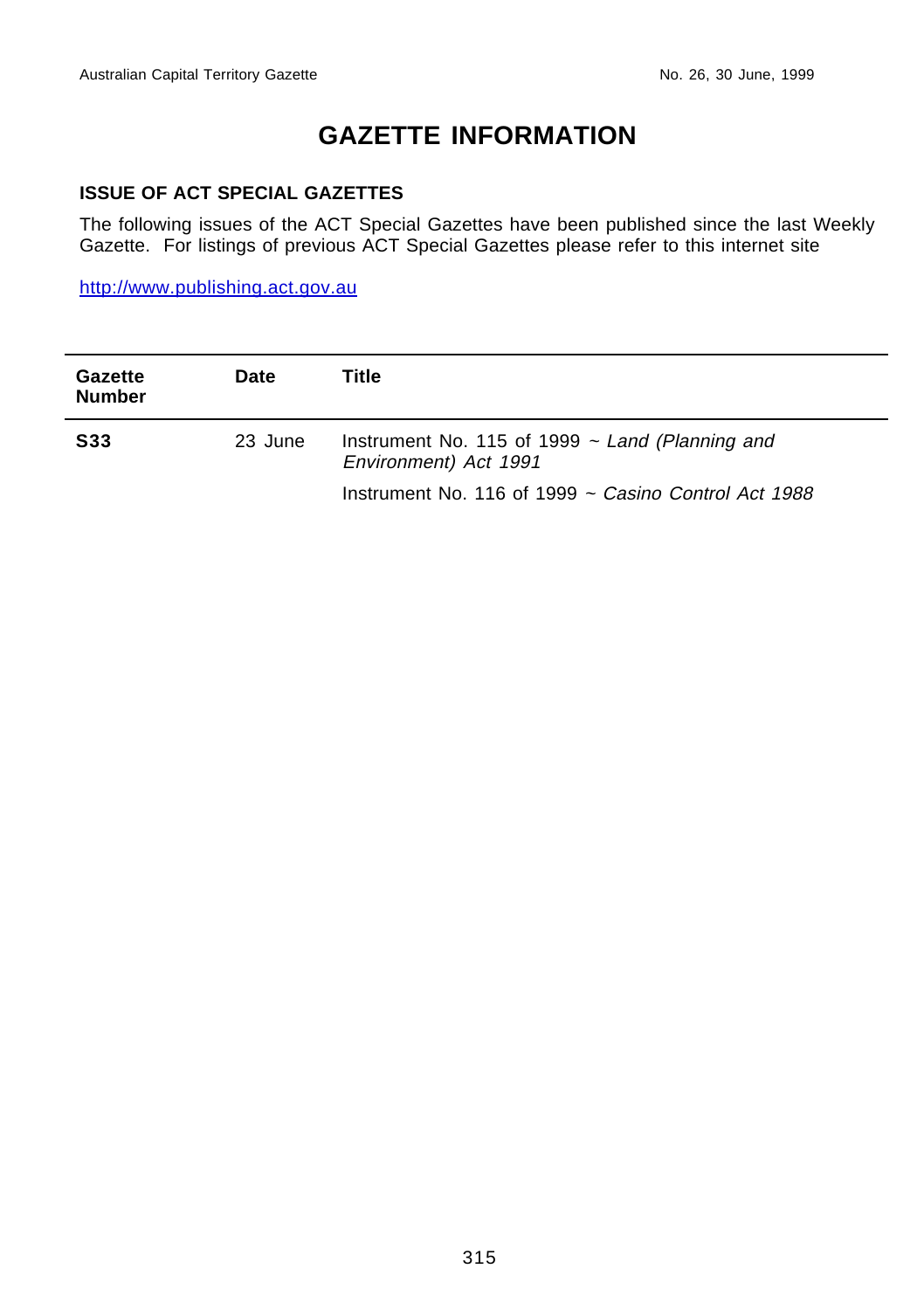## **GOVERNMENT NOTICES**

#### **NOTIFICATION OF THE MAKING OF AN INSTRUMENT**

NOTICE is hereby given that the undermentioned Instrument of the Australian Capital Territory has been made. Copies of the Instrument may be purchased from Publishing Services, Legislation and Sales Counter, ACT Government Shopfront, Corner of City Walk and East Row Canberra City ACT 2601.

| Act under which<br>Instrument made                    | <b>Description of Instrument</b>                                                     | Number and year of<br><b>Instrument</b> |
|-------------------------------------------------------|--------------------------------------------------------------------------------------|-----------------------------------------|
| Milk Authority Act 1971                               | Appointment of Tony Bandle<br>as Chairman of the Board of<br>the ACT Milk Authority. | No. 117 of 1999                         |
| <b>Health and Community</b><br>Care Services Act 1996 | Determination of Fees and<br>Charges.                                                | No. 118 of 1999                         |
| Electricity Supply Act 1997                           | Determination of Fees.                                                               | No. 119 of 1999                         |
| Land (Planning and<br>Environment) Act 1991           | Declaration of Pest Plants.                                                          | No. 120 of 1999                         |
| Trade Measurement<br>(Administration) Act 1991        | Determination of Fees.                                                               | No. 145 of 1999                         |
| <b>Consumer Credit</b><br>(Administration) Act 1996   | Determination of Fees.                                                               | No. 146 of 1999                         |
| Sale of Motor Vehicles Act<br>1977                    | Determination of Fees.                                                               | No. 147 of 1999                         |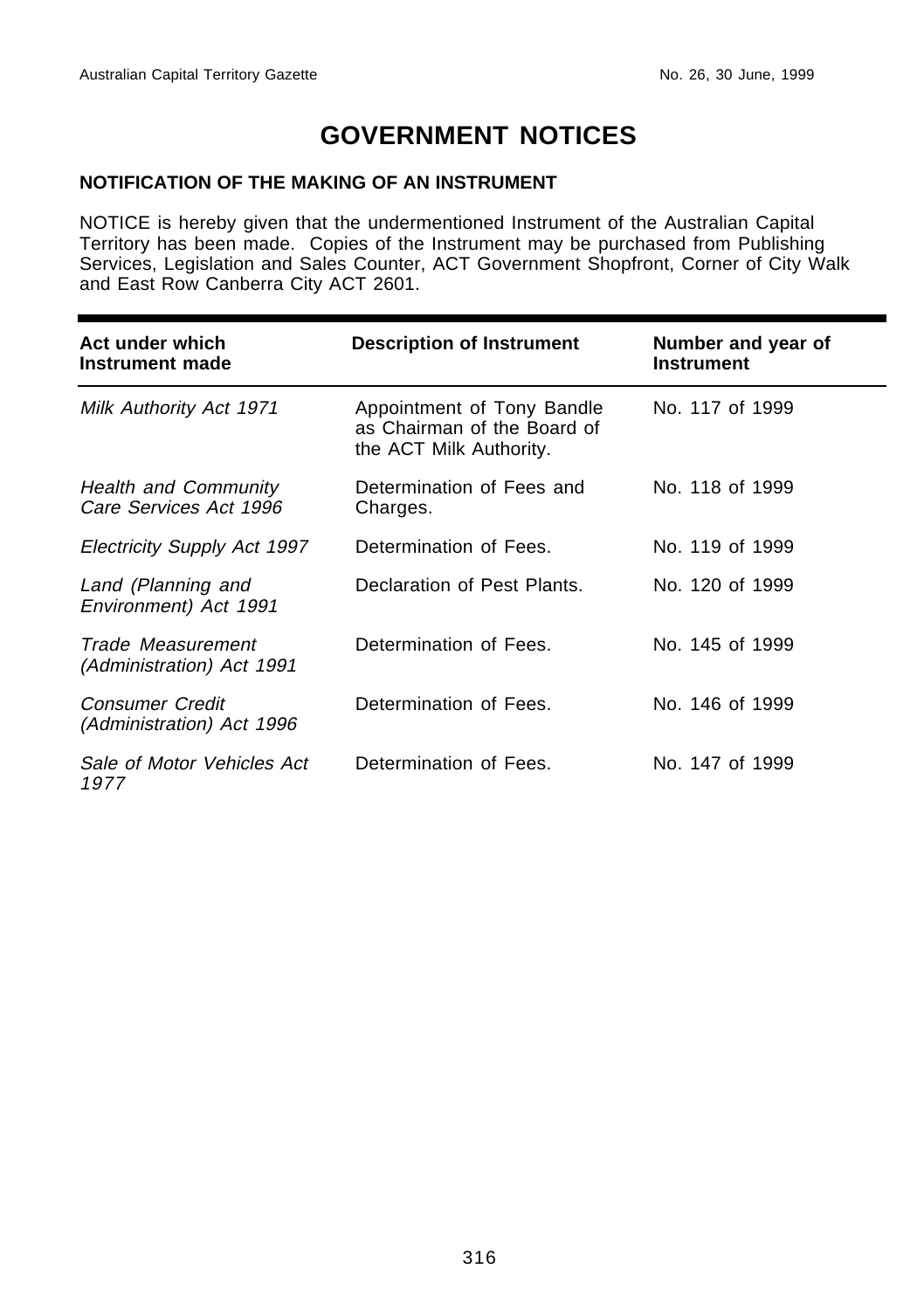Health Professions Boards (Elections) Act 1980

#### **ELECTION OF THREE MEMBERS OF THE MEDICAL BOARD OF THE AUSTRALIAN CAPITAL TERRITORY**

### **DECLARATION OF NOMINATIONS**

I, PHILLIP GREEN, being the person appointed as Returning Officer for the purposes of an election of three members of the Medical Board of the ACT, in accordance with section 11 of the Health Professions Boards (Elections) Act, declare that the following registered practitioners have been nominated as candidates for election to the Board:

STEPHEN ROBERT BRADSHAW UNIT 13 BRINDABELLA SPECIALIST CENTRE DANN CLOSE GARRAN ACT 2605

HILTON ERNEST STONE 6 WICKHAM CRESCENT RED HILL ACT 2603

JACQUES ETTE WANNIASSA MEDICAL CENTRE SANGSTER PLACE WANNIASSA ACT 2903

GABRIELLE MARGEAUX ANDREW B7/161 STRICKLAND CRESCENT DEAKIN ACT 2600

GEORGE JAROSLAW MALECKY B7/161 STRICKLAND CRESCENT DEAKIN ACT 2600

ROBERT IAN LONES 175 STRICKLAND CRESCENT DEAKIN ACT 2600

ALAN NORMINGTON COWAN 144 HOPETOUN CIRCUIT YARRALUMLA ACT 2600

#### **Phillip Green** Electoral Commissioner ACT Electoral Commission

22 June 1999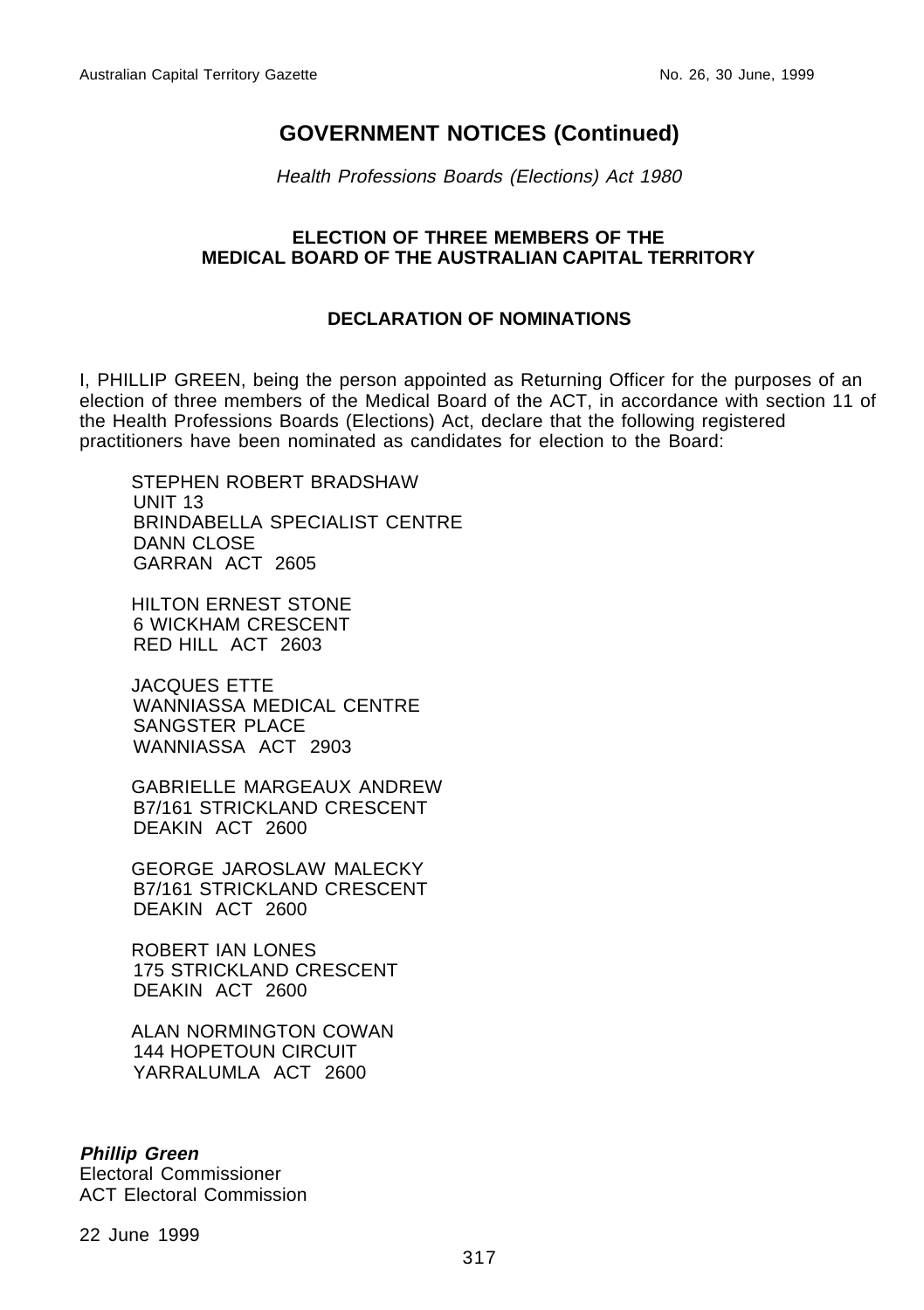#### **NURSES BOARD OF THE AUSTRALIAN CAPITAL TERRITORY**

PO BOX 1309 PHONE (02) 6205 1599 TUGGERANONG ACT 2901 FAX (02) 6205 1602

#### **NOTICE IN ACCORDANCE WITH SECTION 82 OF THE NURSES ACT 1988**

#### **A DECISION OF THE NURSES BOARD OF THE A.C.T. IN THE MATTER OF GARRY RAYMOND BAGNELL, D.O.B. 29.03.1957 REGISTERED GENERAL AND MENTAL HEALTH NURSE, REGISTRATION NO. 158**

The Nurses Board of the ACT (the Board) held an Inquiry into the conduct of Mr Garry Raymond Bagnell, Registered General and Mental Health Nurse under section 66 of the Nurses Act 1988 (the Act).

The Board Inquired into whether or not Mr Bagnall had engaged in improper or unethical conduct relating to the practice of nursing pursuant to paragraph 61(m) of the Act.

The Board on 7 May 1999 determined:

- 1. To suspend the registration of Mr Bagnell as a general and mental heath nurse for a period of 3 months in accordance with paragraph 61(b) of the Nurses Act 1988. The effect of the suspension is from the date appearing on this decision;
- 2. (a) Pursuant to paragraph 64(1)(b) require Mr Bagnell to undertake 3 one hour sessions of counselling during the period of his suspension, with a Board nominated psychologist who is Dr Consuelo Barreda-Hanson or Ms Jane Hutchinson. The purpose and the issues to be covered during the counselling sessions are to include:
	- examine the sequence of events involving the client which lead to the incident involving sexual misconduct;
	- review the incident and the sequence of events to determine Mr Bagnell's role in this sequence;
	- examine the consequences of this incident on Mr Bagnell and more importantly the potential harm caused to a client who requires mental health services;
	- explore strategies to avoid compromising his professional relationship with clients in the future; and
	- undertaking an assessment as to whether further medical, psychological treatment or counselling is indicated.
	- (b) that Mr Bagnell seek an appointment with one of the nominated psychologists within 1 month from the date appearing on this decision, and to provide to the psychologist a copy of this decision;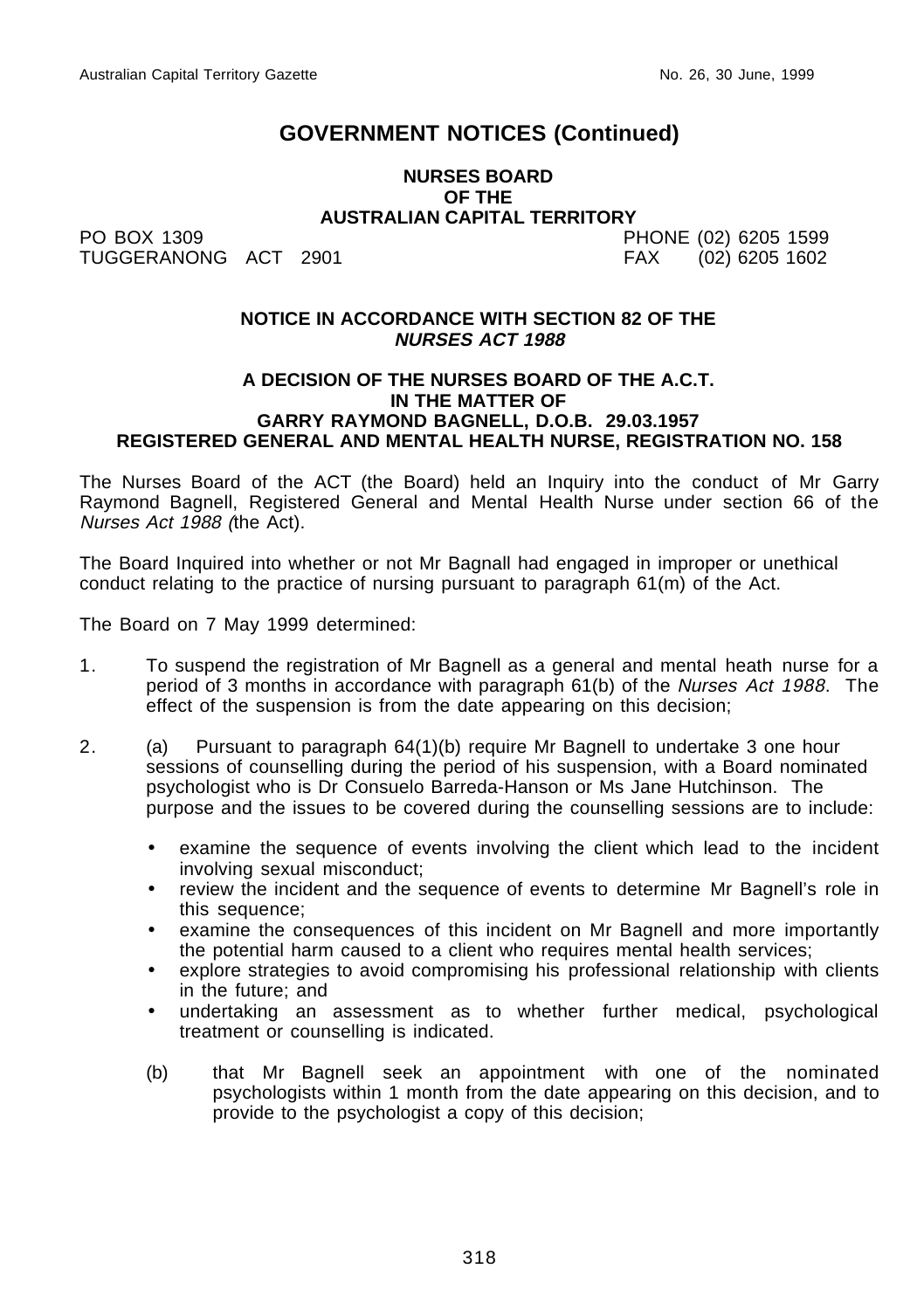- (c) the Board receive a report from the psychologist addressing the matters in 2(a) at the completion of those three sessions with a recommendation as to whether any further treatment or counselling may be required.
- 3. Pursuant to paragraph 64(1)(c) following the period of suspension and upon the reinstatement to the register the following conditions be imposed on Mr Bagnell's practise;
	- (i) to work in team environment;
	- (ii) not to provide nursing services to female clients without the presence of another person over the age of 18 years.
- 4. The Board may reconsider amending or removing the conditions under 3(i) or 3(ii) upon application from Mr Bagnell once the Board is satisfied with matters arising from the report referred to in 2(c).

A copy of the Board's decision may be obtained by contacting the Registrar of the Board at the above address.

**Meg Skegg** (Mrs) Chairperson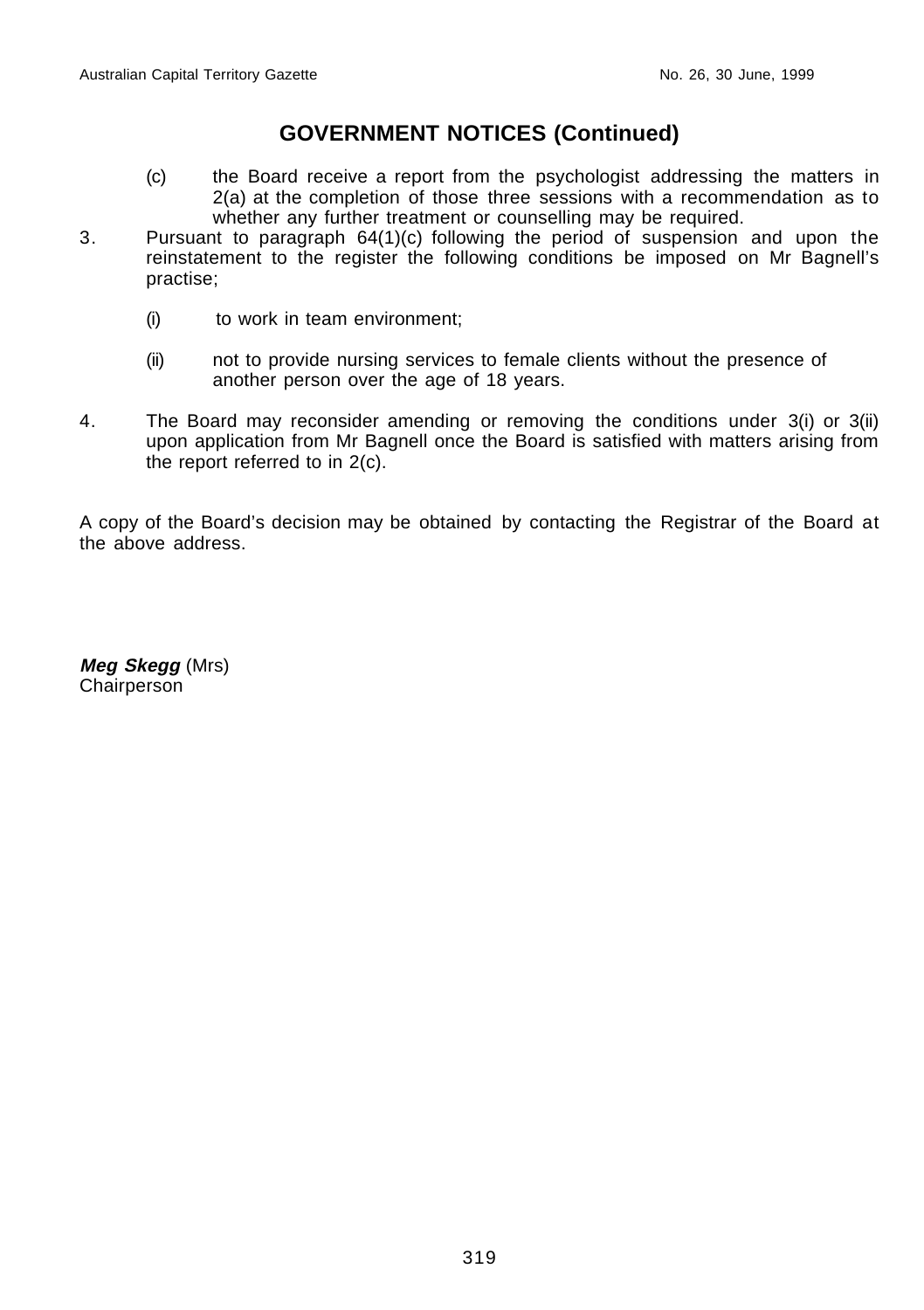#### **OPTOMETRISTS BOARD OF THE AUSTRALIAN CAPITAL TERRITORY**

PO Box 1309 Ph : (02)6 205 1597 TUGGERANONG ACT 2901

#### **NOTICE**

#### **ELECTION OF DEPUTY CHAIRPERSON**

#### **OPTOMETRISTS BOARD OF THE AUSTRALIAN CAPITAL TERRITORY**

In accordance with paragraph 6(2)(b) of the Health Professions Boards (Procedures) Act 1981, it is hereby notified that Leon John Evans was elected as Deputy Chairperson of the Optometrists Board of the ACT at a meeting of the Board held on 11 March 1999. The term of office is for the period of twelve months, which commenced on the 11 March 1999 to and including 10 March 2000.

Dated this 3rd day of June 1999

**Joanne Thomas** Chairperson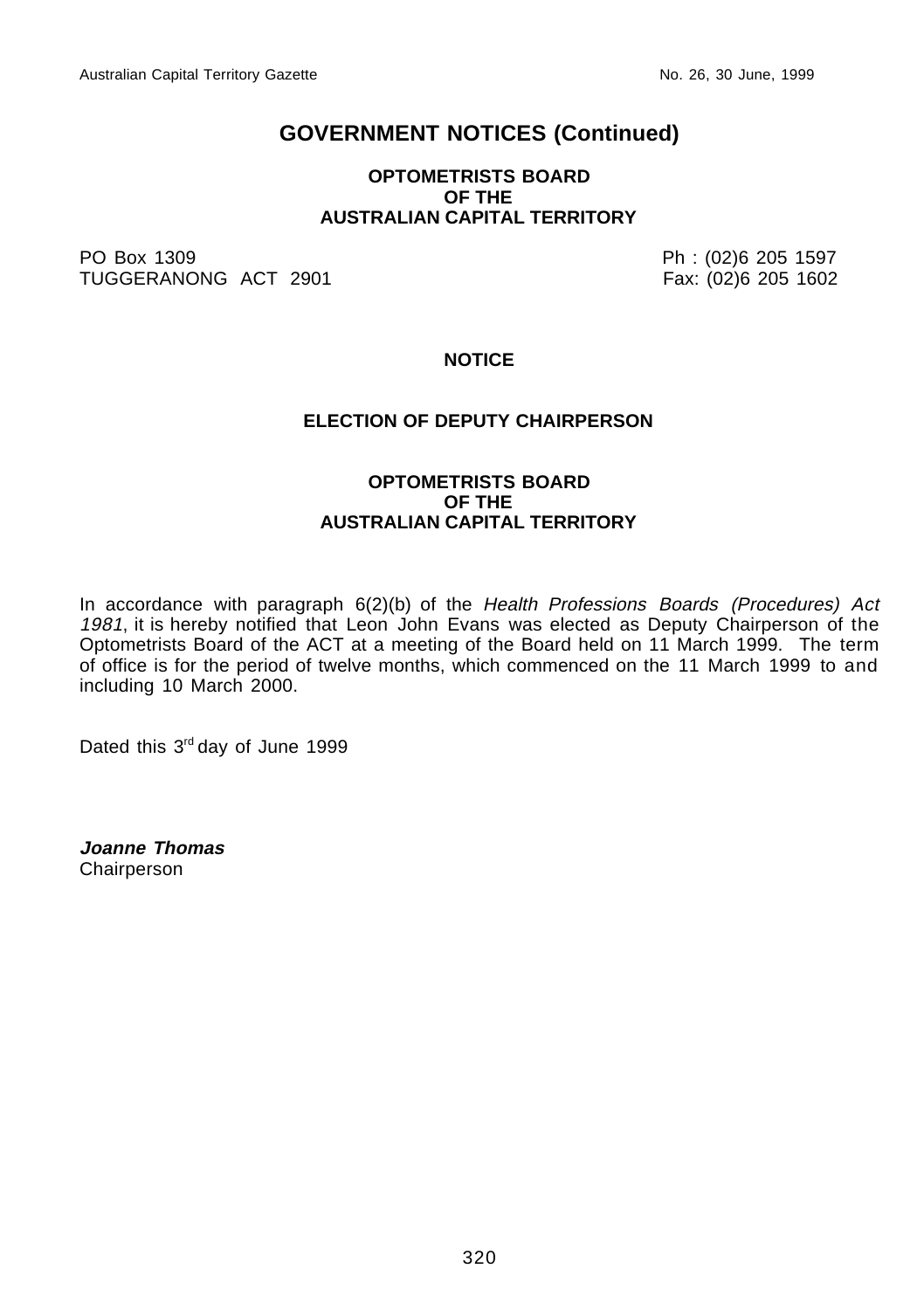### **AUSTRALIAN CAPITAL TERRITORY**

### **LAND (PLANNING AND ENVIRONMENT) ACT 1991**

### **DECLARATION OF PEST PLANTS**

#### **INSTRUMENT NO. 120 OF 1999**

Under Subsection 254 (1) of the Land (Planning and Environment) Act 1991, I DECLARE that the plants described in the attached Schedule, for the purposes of the Act, to be pest plants in the Australian Capital Territory.

Dated this twenty-first day of June 1999

**Brendan Smyth** Minister for Urban Services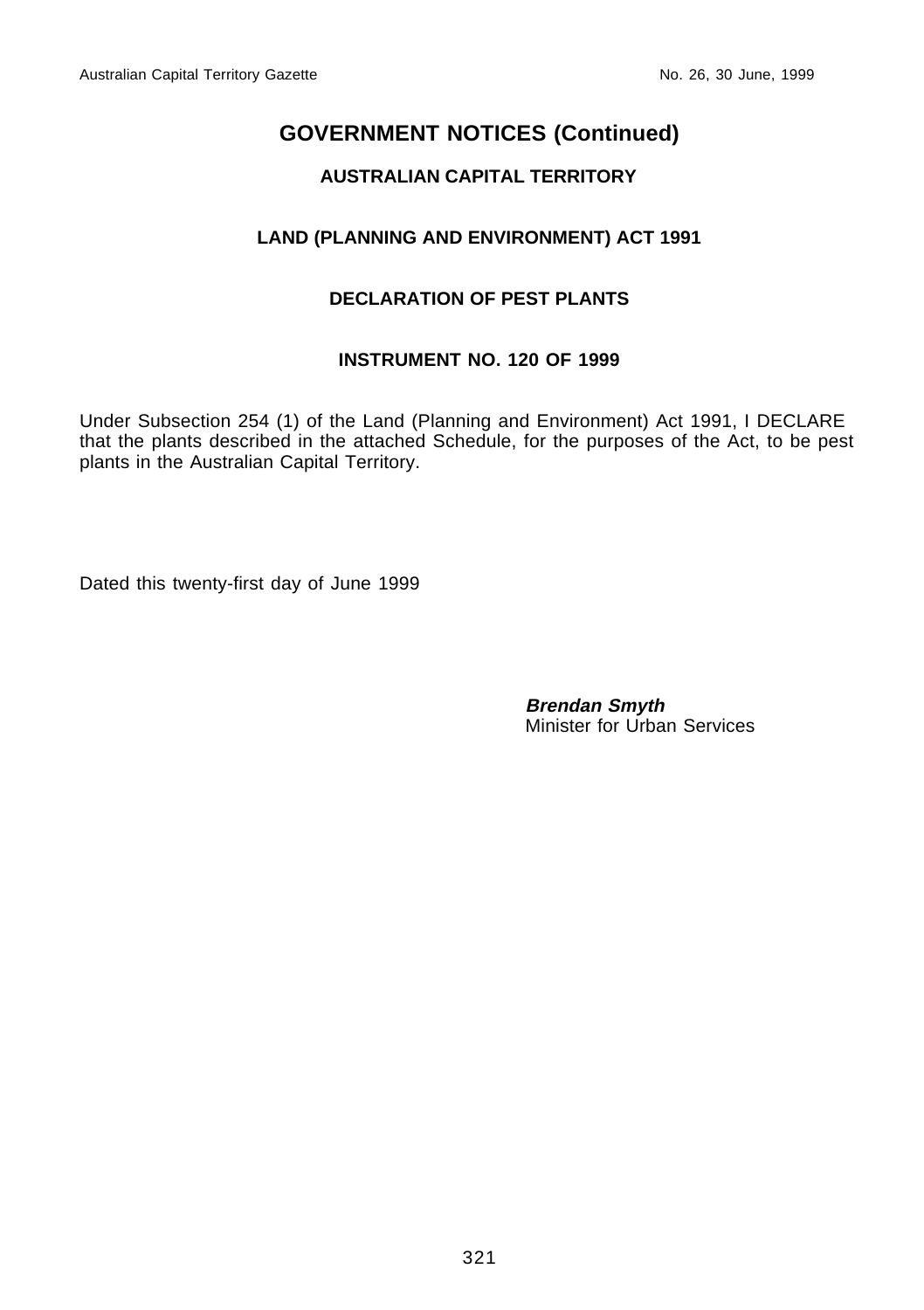### **SCHEDULE**

#### **THIS IS THE SCHEDULE FOR TO THE DETERMINATION MADE UNDER THE LAND (PLANNING AND ENVIRONMENT) ACT 1991 ON THE TWENTY-FIRST DAY OF JUNE 1999.**

| <b>BOTANICAL NAME</b>                  | <b>COMMON NAME</b>             |
|----------------------------------------|--------------------------------|
| Achnatherum caudatum                   | <b>Broad-kernel Espartillo</b> |
| Alternanthera philoxeroides            | Alligator Weed                 |
| Centaurea maculosa                     | Spotted Knapweed               |
| Eichornia crassipes                    | Water Hyacinth                 |
| Equisetum arvense                      | Horsetail                      |
| Genista monspessulana                  | Madiera Broom                  |
| Gymnnocoronis spilanthoides            | Senegal Tea Plant              |
| Kochia scoparia                        | Kochia                         |
| Lagarosiphon major                     | Lagarosiphon                   |
| Nassella charruana                     | Lobed Needlegrass              |
| Parthenium hysterophorus               | Parthenium Weed                |
| Pistia stratiotes                      | Water Lettuce                  |
| Salix nigra                            | <b>Black Willow</b>            |
| Salvinia molesta                       | Salvinia                       |
| Senecio madagascariensis               | Fireweed                       |
| Toxicodendron succedaneum              | <b>Rhus Tree</b>               |
| Cytisus scoparius                      | Scotch Broom                   |
| Eragrostis Curvula                     | <b>African Love Grass</b>      |
| Nassella trichotoma                    | <b>Serrated Tussock</b>        |
| Rubus fruticosus                       | Blackberry                     |
| Salixalba var vitellina                | <b>Golden Upright Willow</b>   |
| Salix cinerea                          | <b>Grey Sallow</b>             |
| Salix fragilis                         | <b>Crack Willow</b>            |
| Salix glaucophylloides                 |                                |
| Salix matsudana X S. alba (all clones) | Matsudana hybrid Willows       |
| Salix matsudana 'Tortuosa'             | <b>Tortured Willow</b>         |
| Salix purpurea                         | <b>Purple Osier</b>            |
| Salix X rubens (S alba X S fragilis)   | <b>Gold-crack Willow</b>       |
| Salix viminalis                        | Common Osier                   |
| Ulex europaeus                         | Gorse                          |
| Stipa/Nassella neesiana                | Chilean Needle grass           |
| Xanthium occidentale                   | Noogoora Burr                  |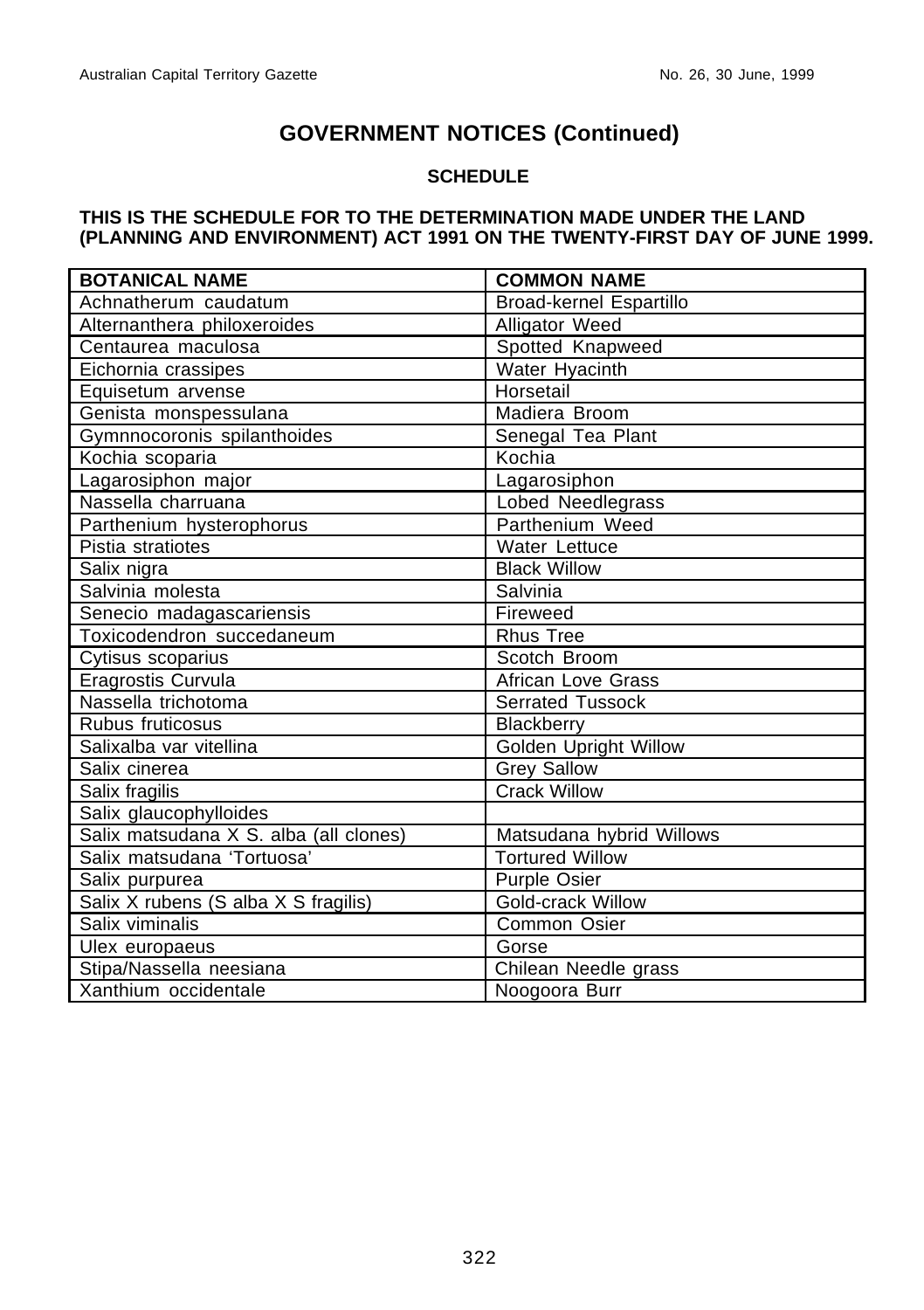### **AUSTRALIAN CAPITAL TERRITORY**

### **LAND (PLANNING AND ENVIRONMENT) ACT 1991**

### **DECLARATION OF PEST PLANTS**

### **EXPLANATORY STATEMENT**

#### **INSTRUMENT NO. 120 0F 1999**

The Act states that the Minister may by instrument declare a class of plants to be pest plants; either generally or in a specified area but the declaration cannot be made unless the Minister has consulted with the Flora and Fauna Committee established under the Nature Conservation Act 1980. The instrument is disallowable. After making a declaration the Minister shall prepare a plan for the control of the propagation of plants of the relevant class.

A person may apply to the Minister for an order against another who is using or managing land in a way that fails to control the propagation of a pest plant. The ACT Government is bound by the Act.

The Government has endorsed the 'Problem Plant Species List for the ACT' identifying the ACT's major weeds, putting them into categories, and has a management program and plans to indicate future directions. However, there is still no legal basis for the removal of these plants from areas of land, unless declared as pest plants.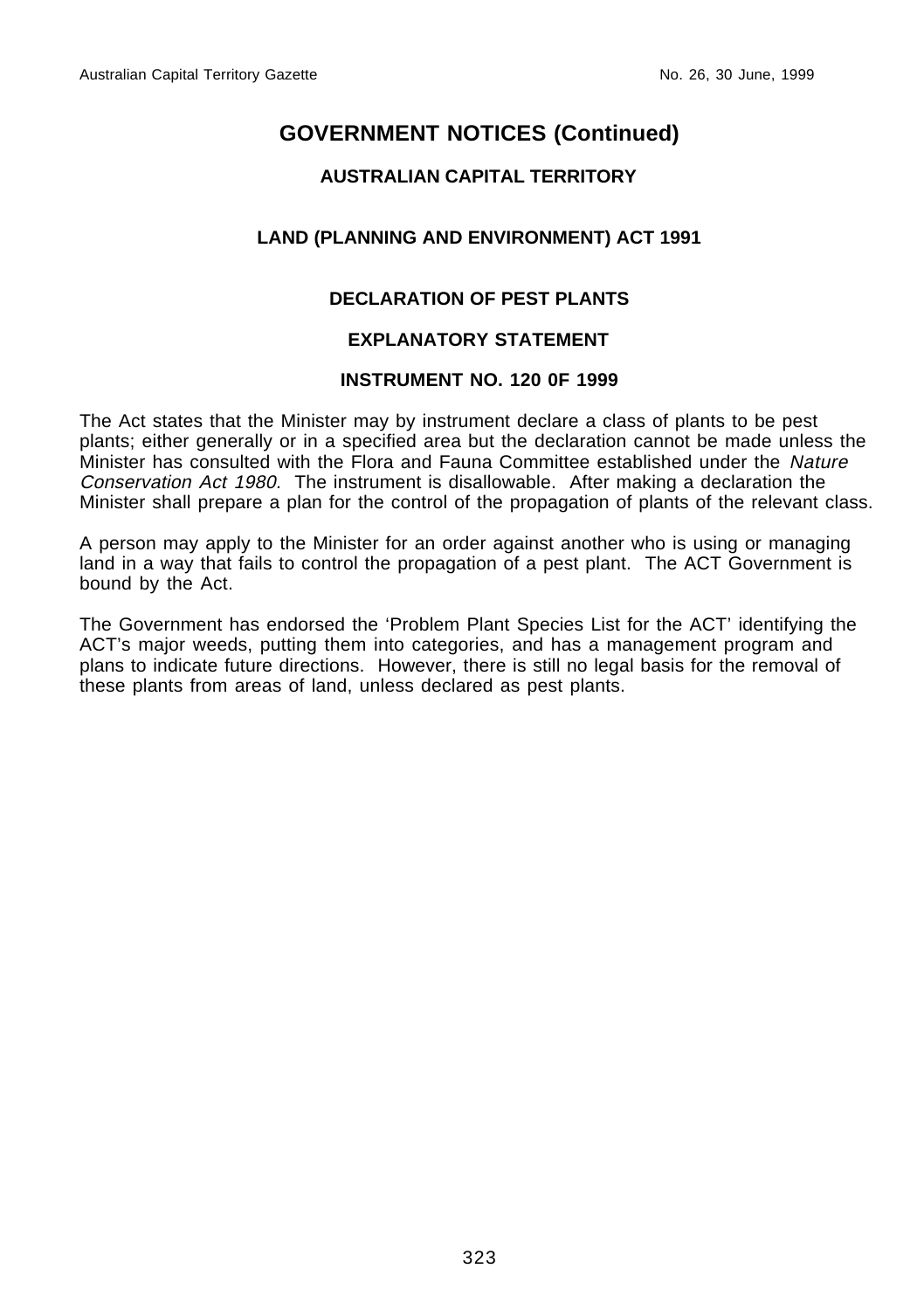#### **PHARMACY BOARD OF THE AUSTRALIAN CAPITAL TERRITORY**

PO BOX 1309 PHONE (02) 62051599 TUGGERANONG ACT 2900

#### **NOTICE**

#### **ELECTION OF DEPUTY CHAIRPERSON**

#### **PHARMACISTS BOARD OF THE AUSTRALIAN CAPITAL TERRITORY**

In accordance with paragraph 6(2)(b) of the Health Professions Boards (Procedures) Act 1981, it is hereby notified that Patrick Develin was elected as Deputy Chairperson of the Pharmacists Board of the ACT at a meeting of the Board held on 2 June 1999. The term of office is for the period of twelve months, which commenced on the 2 June 1999 to and including 1 June 2000.

Dated this 23<sup>rd</sup> Day of June Nineteen Hundred and Ninety Nine

**Susan Alexander Chairperson**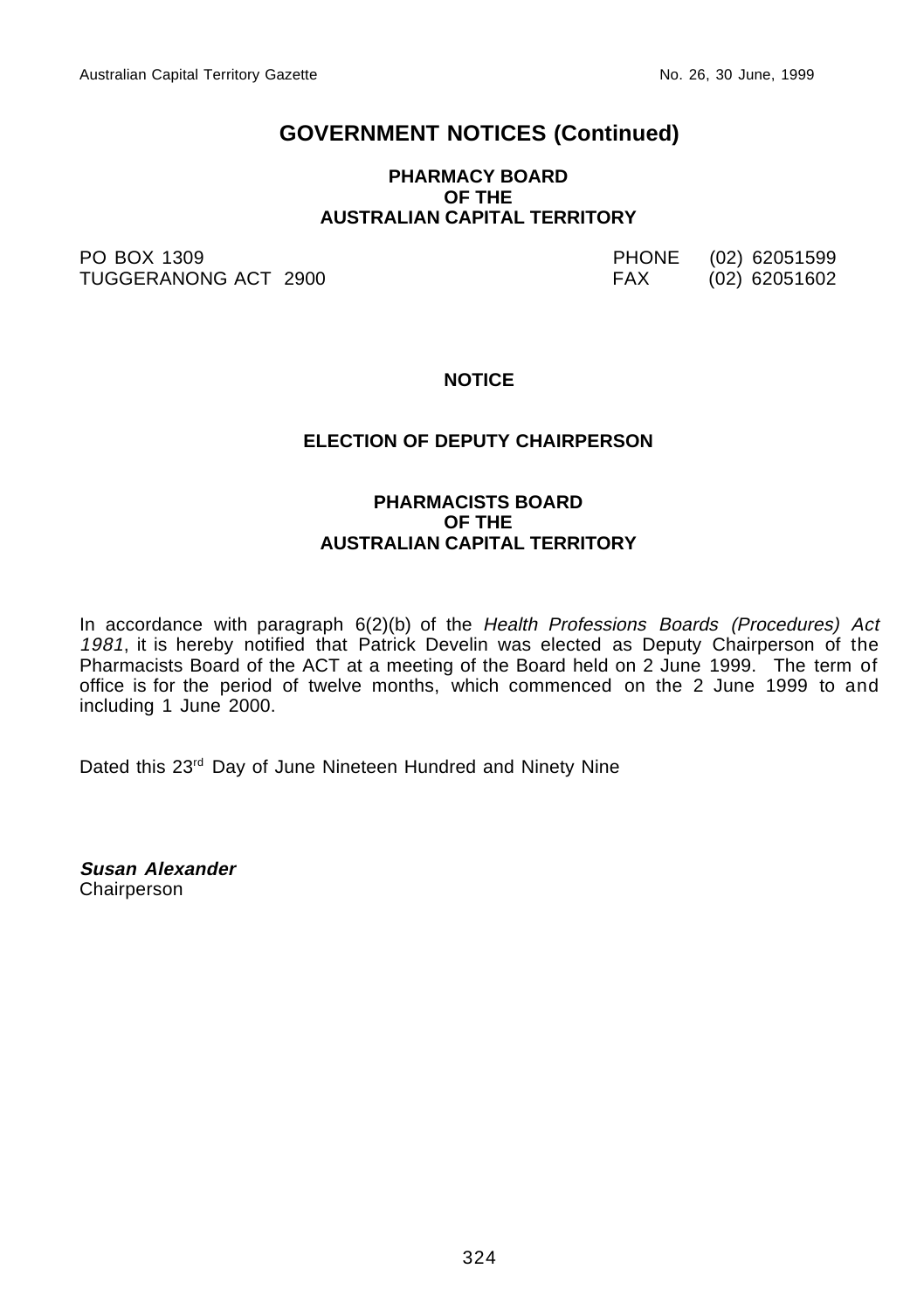INSTRUMENT NO. R16/99



#### PUBLIC ROADS ACT 1902 (NSW)

#### NOTICE OF DECLARATION OF A PUBLIC ROAD

Pursuant to section 18 of the Public Roads Act 1902 (NSW) I declare that the land described below, shall be a public road.

Perunus

DATE  $17.$  The 1999

LINEOLN JAMES HAWKINS Delegate of the Minister

The land known as Dairy Road adjacent to Blocks 8 and 10 Section 59 in the Division of Fyshwick in the District of Canberra Central (being formerly part of Block 7 Section 59 in the Division of Fyshwick and part of Block 369 Canberra Central District) shown in thick black lines on the plan annexed hereto.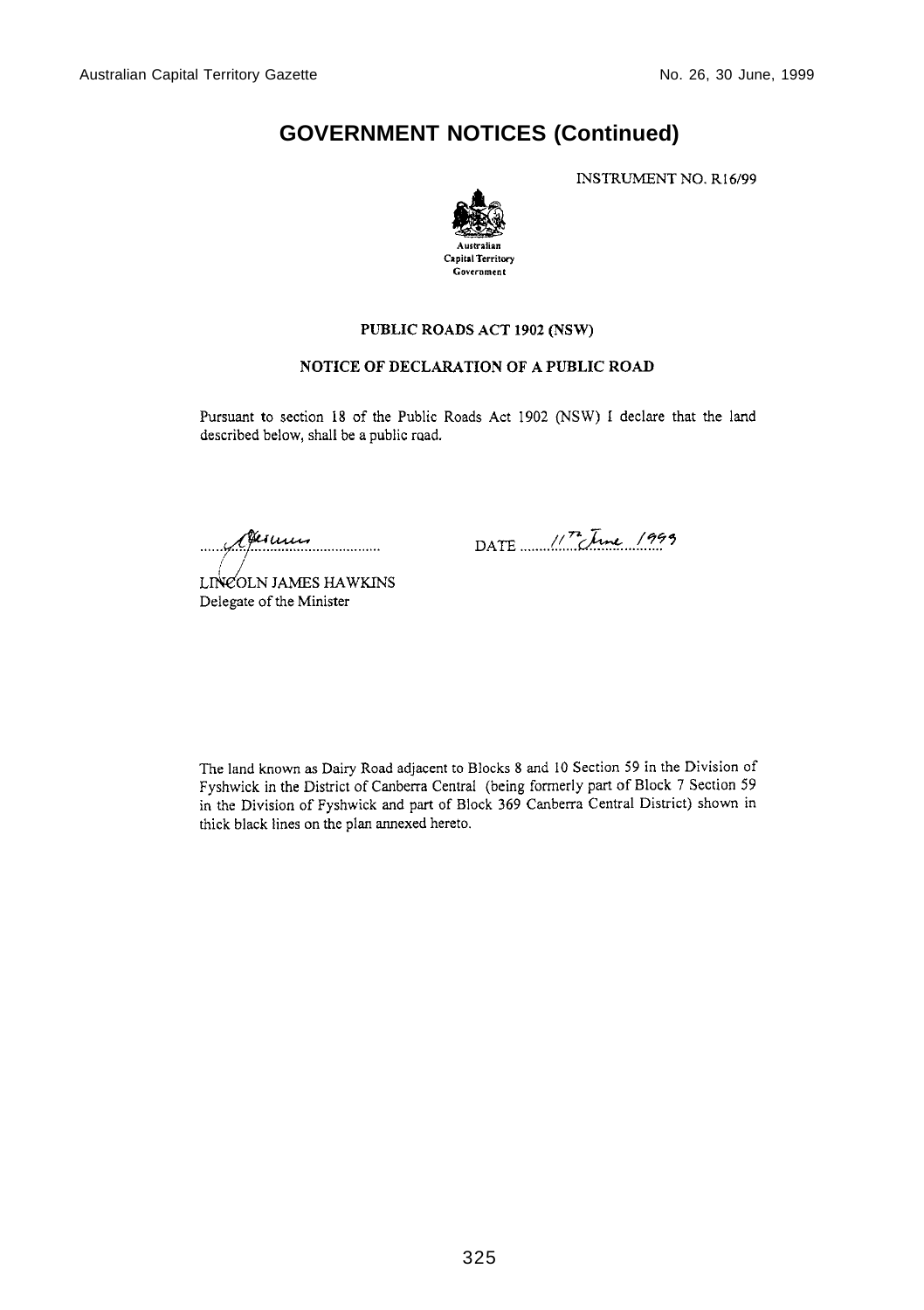



 $1/7$ This is the plan annexed to Instrument No. R16/99 signed on this day of  $\mu$  . 1999.

 $\frac{1}{2}$ legate's Initials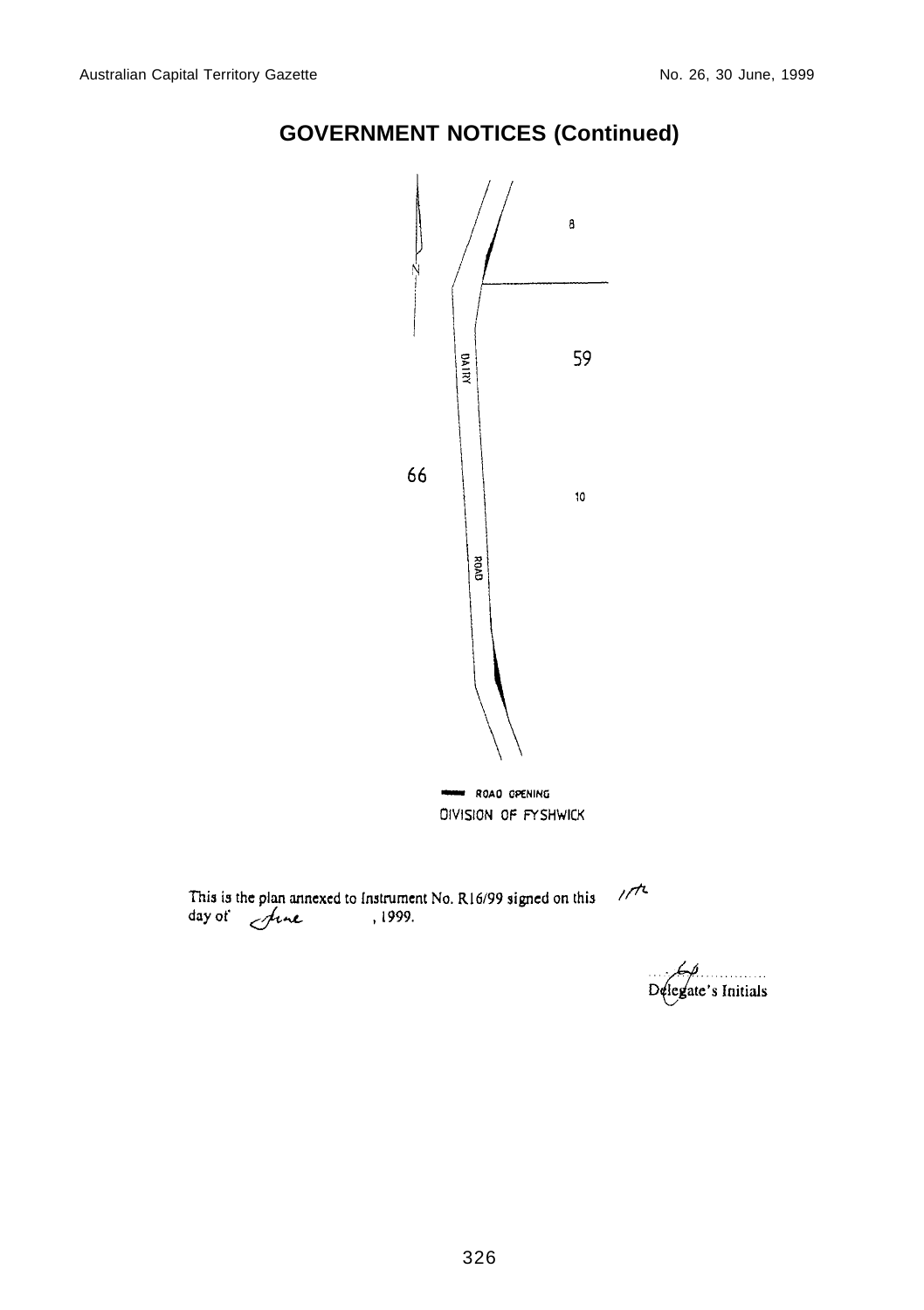**INSTRUMENT NO. R17/99** 



#### PUBLIC ROADS ACT 1902 (NSW)

#### **NOTIFICATION OF ROAD CLOSURE**

Pursuant to section 20 of the Public Roads Act 1902 (NSW) I close parts of the roads described below.

Me Sure  $\ldots$ 

DATE  $11^{12}$  clune 1999

LINCOLN JAMES HAWKINS Delegate of the Minister

Part of the road known as Rabaul Lane within Blocks 2 and 3 Section 12, and part of the road known as Akuna Street adjacent to Block 2 Section 12 in the Division of City in the District of Canberra Central, shown in thick black lines on the plan annexed hereto.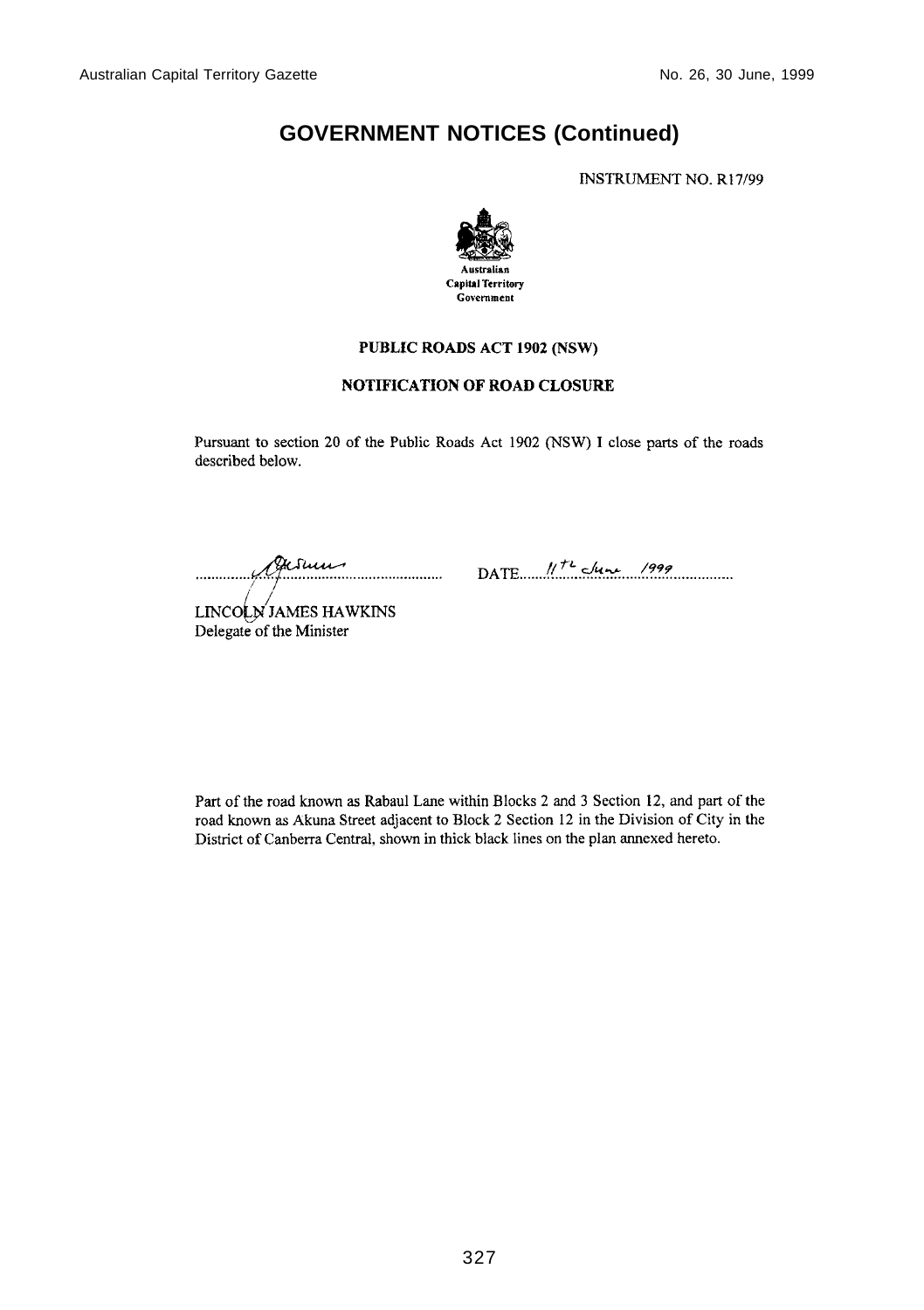

DIVISION OF CITY

 $\mu$  m This is the plan annexed to Instrument No. R17/99 signed on this day of June , 1999.

 $D$ elegate's Initials

NOTE: The closures are for parts of roads that are not required under the current leasing proposals.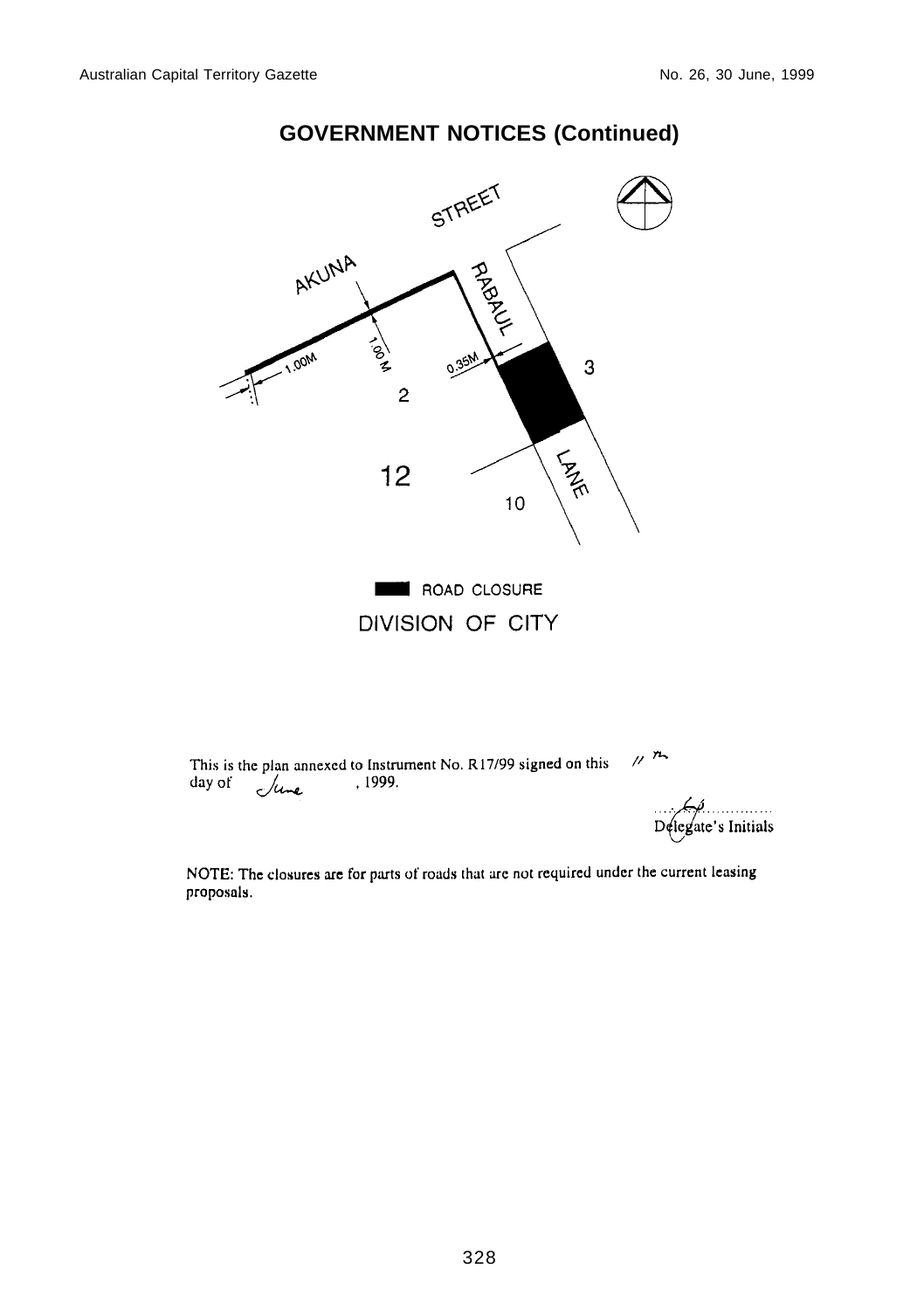**INSTRUMENT NO. R19/99** 



#### PUBLIC ROADS ACT 1902 (NSW)

#### NOTICE OF DECLARATION OF PUBLIC ROADS

Pursuant to section 18 of the Public Roads Act 1902 (NSW) I declare that the land described below, shall be public roads.

Fermin . . . . . . . . . . . . . . . . . . . . . .

LINCOLN JAMES HAWKINS Delegate of the Minister

The land within Sections 110 and 112 to 114 in the Division of Nicholls in the District of Gungahlin, shown in thick black lines on the plan annexed hereto.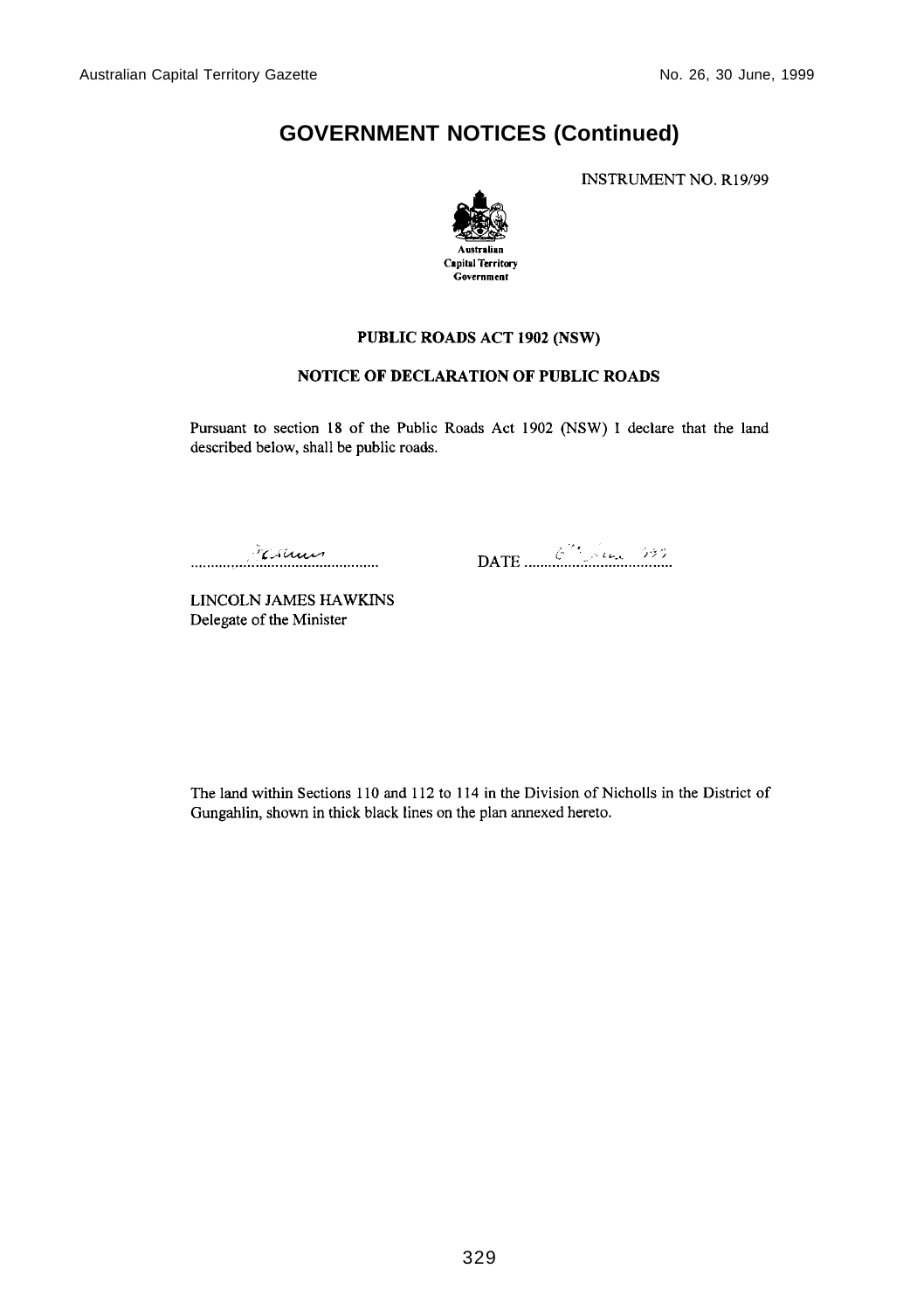

 $^{\prime}c^{\prime\prime\prime}$ This is the plan annexed to Instrument No. R19/99 signed on this , 1999. day of  $\sim$ 

> Delegate's Initials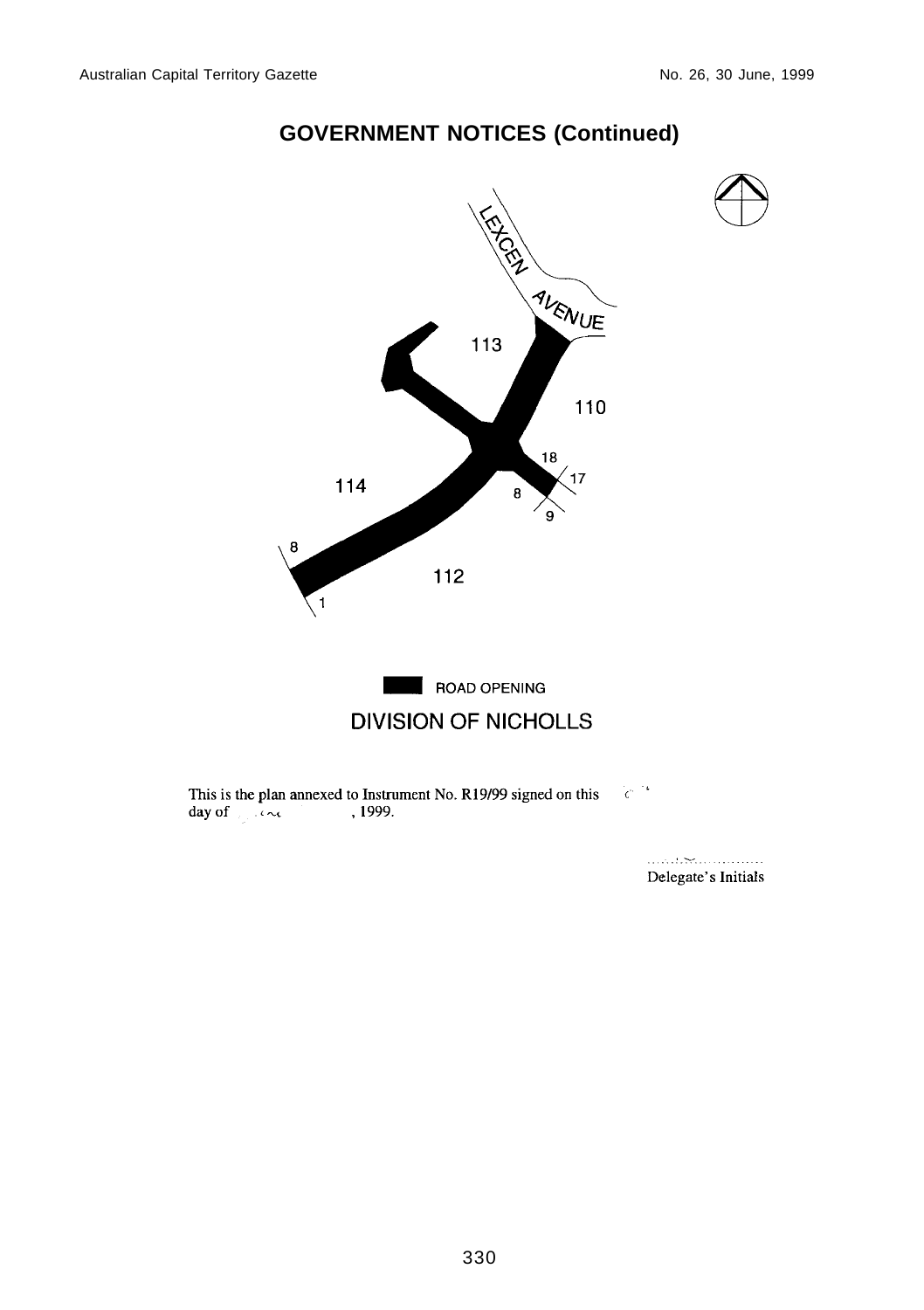### **ACTFB PROMOTIONS**

I, Ronald James Dance, Fire Commissioner, hereby promote the following members under Section 29(1) of the Fire Brigade (Administration) Act 1974.

The promotion is provisional and may be subject to appeal under Section 33 of the Act. Members of the Brigade who wish to lodge an appeal against these provisional promotions may obtain written information on the appeal process by contacting the Recruitment officer at ACT Emergency Services Bureau Headquarters, 123 Carruthers Street, Curtin or by telephoning (02) 6207 8418 during business hours.

The only ground for appeal is greater efficiency. Appeals must be lodged by 4:51pm on the fourteenth day after the date of this Gazette with the Convenor, ACT Fire Brigade Promotion Appeals Committee, merit Protection and Review Agency, Level 3, 65-67 Constitution Avenue, Campbell ACT 2601.

| <b>Number</b> | Name & Init | <b>Promoted From</b>           | <b>Promoted To</b>             | <b>Effective Date</b> |
|---------------|-------------|--------------------------------|--------------------------------|-----------------------|
| 747-          | P.A. Thorpe | <b>First Class Firefighter</b> | <b>First Class Firefighter</b> | 17 July 1999          |
| 54841         |             | Grade B                        | Grade A                        |                       |
| $030 -$       | C.D. Styles | <b>First Class Firefighter</b> | Senior Firefighter             | 20 April 1999         |
| 42353         |             | Grade A                        |                                |                       |
| $333 -$       | L.J.        | <b>First Class Firefighter</b> | Senior Firefighter             | 20 April 1999         |
| 69293         | Montagner   | grade A                        |                                |                       |
| $701 -$       | A.J. Wiggan | <b>First Class Firefighter</b> | Senior Firefighter             | 20 April 1999         |
| 45045         |             | grade A                        |                                |                       |

**RJ Dance** Fire Commissioner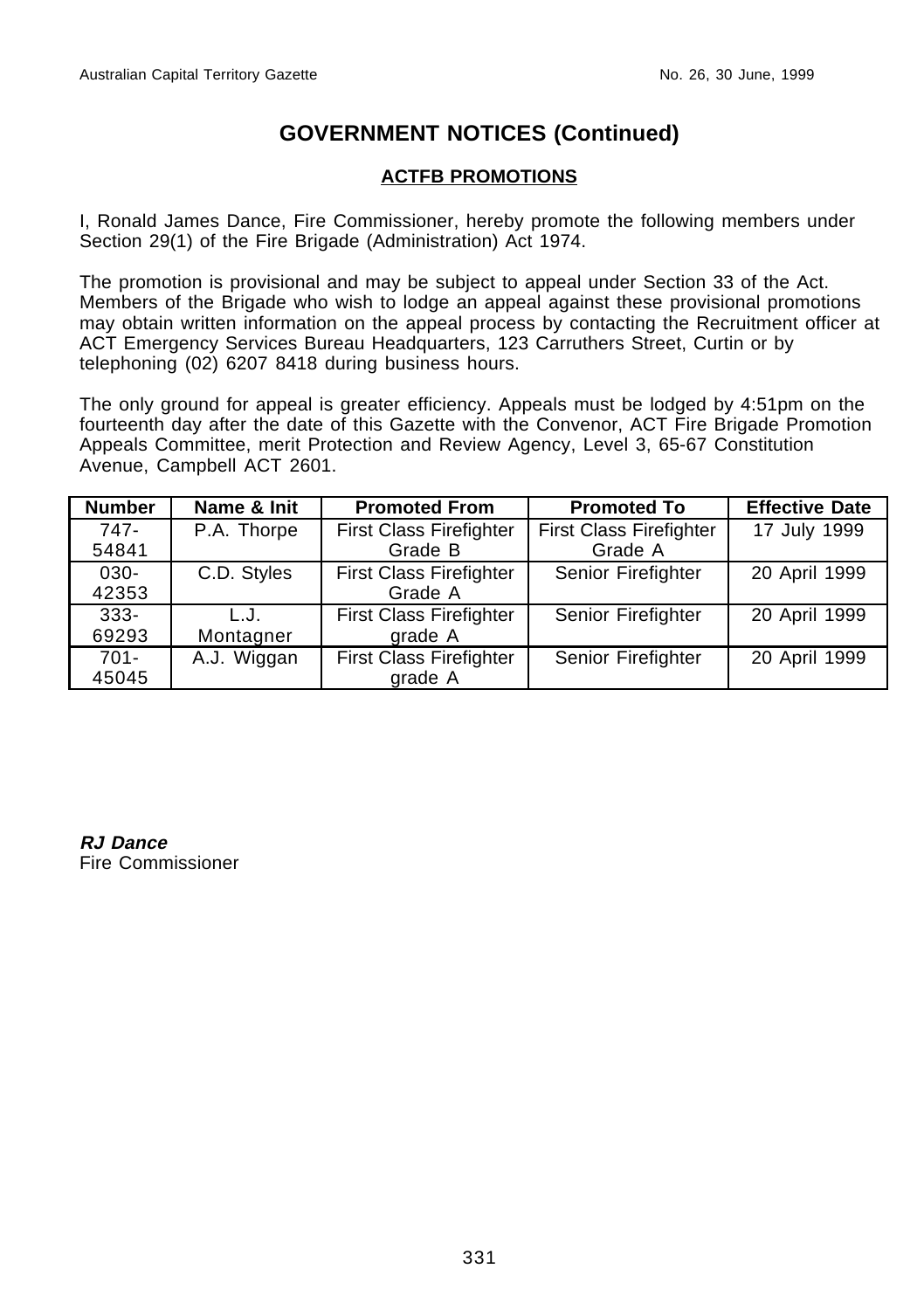# **CONTRACTS ARRANGED**

Authorising Officer: Karen De Britt Contact Officer: We are a Karen De Britt Telephone: 02 62073123

Department or Agency: Canberra Institute of Technology

| Purchase<br>Reference<br>Number | Description of Supplies                               | Value<br>(SA)  | Period<br>Contract | Contractor<br>(Include postcode at<br>end of address)              | <b>P&amp;S</b><br>Code |
|---------------------------------|-------------------------------------------------------|----------------|--------------------|--------------------------------------------------------------------|------------------------|
| 5G990308A                       | Implementation Fee for<br>InfoHRM Program             | 17,502.00      |                    | HRM Consulting Pty Ltd<br>TOOWONG QLD 4066                         | 27                     |
| 6A990120A                       | <b>CIT Christmas Party</b>                            | 3,750.00       |                    | <b>Grinners Buffet</b><br>Catering<br>DUFFY ACT 2611               | 27                     |
|                                 | 6A150199A SAS Annual Licence Fees                     | 6,920.00       |                    | <b>SAS Institute Australia</b><br>Pty Ltd<br>LANE COVE NSW<br>2066 | 27                     |
|                                 | 6A990120A Hire of Equipment                           | 3,456.55       |                    | <b>Stewart Barlen</b><br>Canberra Pty Ltd<br>FYSHWICK ACT 2609     | 28                     |
| 990338                          | Vehicle Hire & Fuel<br>Charges<br>for 1999            | $*330,000.00$  |                    | Totalcare<br>FYSHWICK ACT 2609                                     | 24                     |
| 990339                          | Electricity Charges, Reid,<br>Woden CCare & Int House | *<br>16,400.00 |                    | <b>ACTEW Corporation</b><br>CANBERRA ACT<br>2601                   | 21                     |
| 990341                          | Electricity Charges - All<br>CIT Campuses for 1999    | $*905,600.00$  |                    | <b>ACTEW Corporation</b><br>CANBERRA ACT<br>2601                   | 21                     |
| 990342                          | Gas Charges to all CIT<br>Campuses for 1999           | $*380,000.00$  |                    | AGL Canberra Limited<br>FYSHWICK ACT 2609                          | 21                     |
| 990344                          | Telecommunication Charge<br>all CIT Campuses for 1999 | $*15,500.00$   |                    | Telstra<br>SYDNEY NSW 2001                                         | 25                     |
| 990347                          | Telephonist Services for<br>1999                      | $* 68,000.00$  |                    | Westaff<br><b>SOUTH MELBOURNE</b><br>VIC 3205                      | 25                     |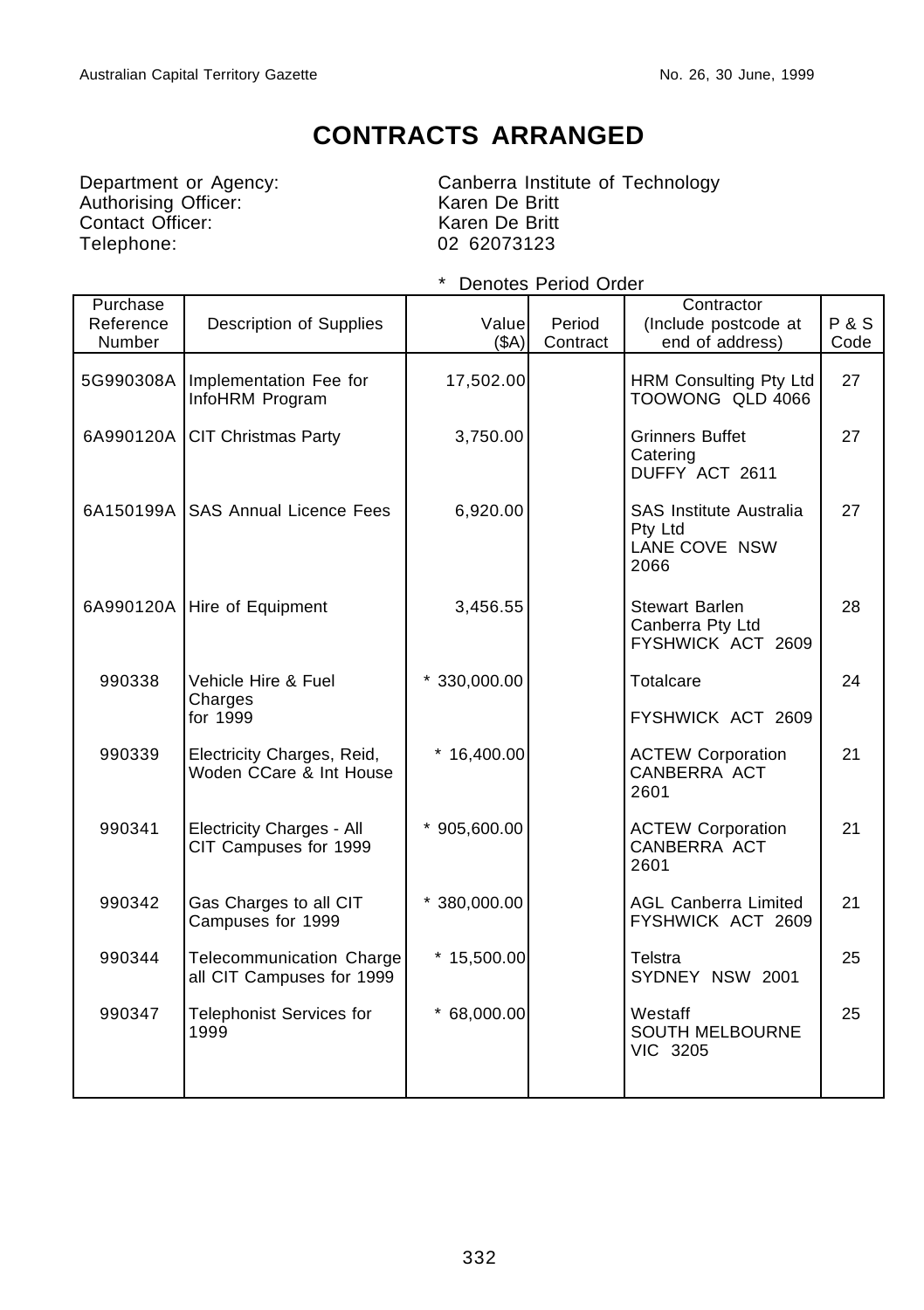Authorising Officer: Karen De Britt<br>
Contact Officer: Karen De Britt Contact Officer: Telephone :

Department or Agency: Canberra Institute of Technology 02 62073123

| Purchase<br>Reference<br>Number | Description of Supplies                                    | Value<br>(SA)  | Period<br>Contract | Contractor<br>(Include postcode at<br>end of address)              | <b>P&amp;S</b><br>Code |
|---------------------------------|------------------------------------------------------------|----------------|--------------------|--------------------------------------------------------------------|------------------------|
| 990349                          | Self-Drive, Short-Term                                     | $*7,000.00$    |                    | National Car Rental<br>Australia                                   | 24                     |
|                                 | Vehicle Hire for 1999                                      |                |                    | FYSHWICK ACT 2609                                                  |                        |
| 990350                          | Water Charges for all CIT<br>Campuses for 1999             | $*120,000.00$  |                    | <b>ACTEW Corporation</b><br>CANBERRA ACT 2601                      | 21                     |
| 990352                          | Sewerage Charges for all<br>CIT Campses for 1999           | $*$ 142,000.00 |                    | <b>ACTEW Corporation</b><br>CANBERRA ACT 2601                      | 21                     |
| 990353                          | Postal Services for 1999                                   | $*130,000.00$  |                    | Australia Post<br><b>STRAWBERRY HILLS</b><br>NSW 2012              | 25                     |
| 990354                          | <b>Cleaning Watson Campus</b><br>from 1.1.99 to 31.12.99   | $*95,555.12$   | C95155             | <b>Berkeley Challenge</b><br>FYSHWICK ACT 2609                     | 27                     |
| 990355                          | <b>Cleaning Weston Campus</b><br>from 1.1.99 to 30.9.99    | $*$ 22,500.00  | C95157             | Hygiene Plus Cleaning<br><b>Services</b><br>QUEANBEYAN NSW<br>2620 | 27                     |
| 990357                          | <b>Cleaning Fyshwick Campus</b><br>from 1.1.99 to 31.3.99  | $*33,500.00$   | C93388             | <b>Clearglass Building</b><br>Maintenance<br>KALEEN ACT 2617       | 27                     |
| 990360                          | Cleaning of The Cottage<br>from<br>1.1.99 to 31.12.99      | $*$ 9,121.09   | C97013             | Salloum Cleaning<br>Contractor<br>PALMERSTON ACT 2913              | 27                     |
| 990362                          | <b>Cleaning Bruce Childcare</b><br>from 1.1.99 to 31.12.99 | 12,320.31      | C97014             | Salloum Cleaning<br>Contractor<br>PALMERSTON ACT 2913              | 27                     |
| 990363                          | Cleaning Woden Child Care<br>from 1.1.99 to 26.3.99        | $*3,500.00$    | C97083             | <b>Menzies Property Services</b><br>FYSHWICK ACT 2609              | 27                     |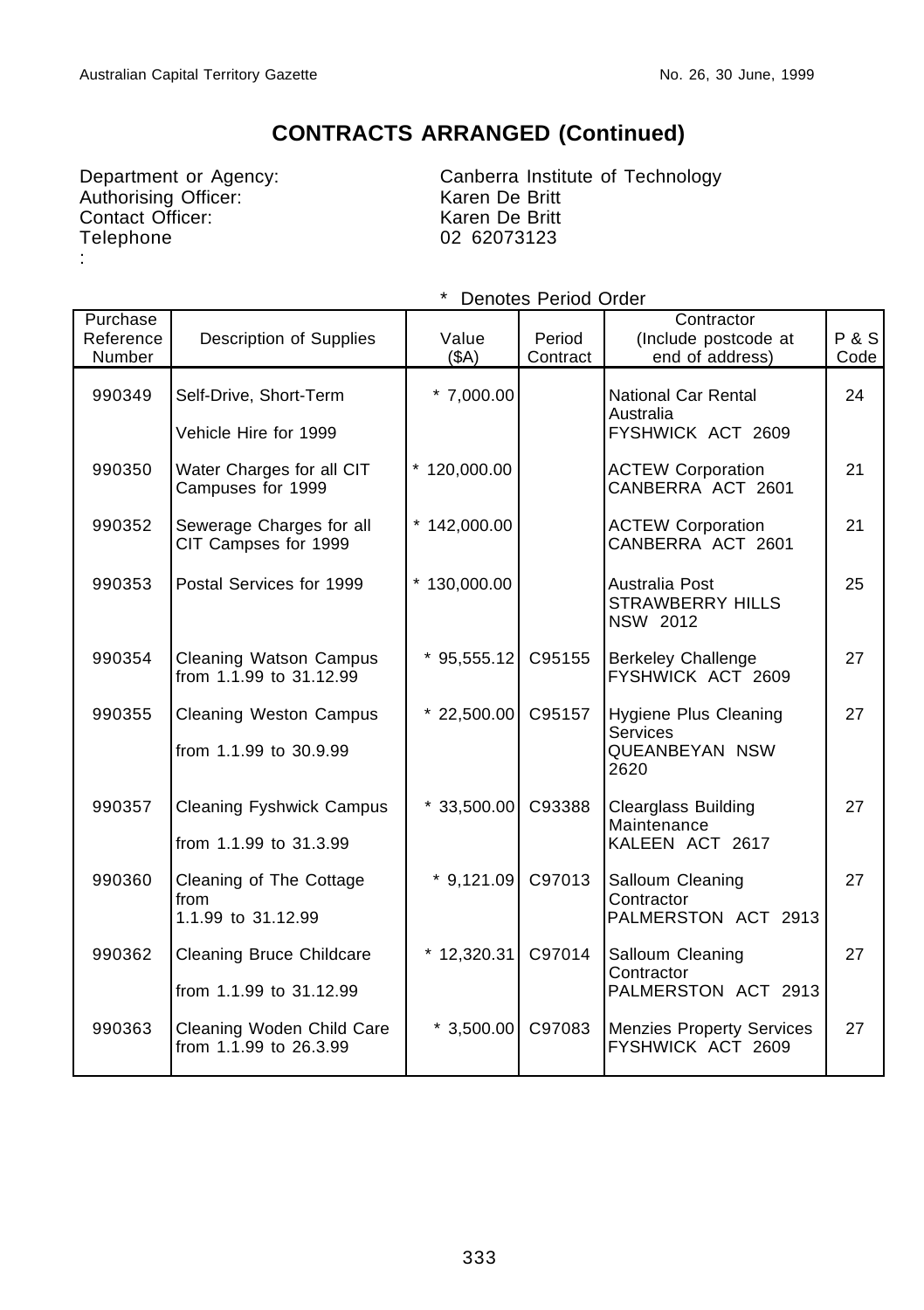Department or Agency:<br>
Authorising Officer:<br>
Contact Officer:<br>
Contact Officer:<br>
Karen De Britt Contact Officer: Telephone: 02 62073123

Canberra Institute of Technology<br>Karen De Britt

| Purchase<br>Reference<br><b>Number</b> | Description of Supplies                                      | Value<br>(SA)  | Period<br>Contract | Contractor<br>(Include postcode at<br>end of address)          | <b>P&amp;S</b><br>Code |
|----------------------------------------|--------------------------------------------------------------|----------------|--------------------|----------------------------------------------------------------|------------------------|
| 990364                                 | Cleaning Reid Childcare<br>from 1.1.99 to 31.12.99           | $*16,081.45$   | C96615             | City Group Pty Ltd<br>MITCHELL ACT 2911                        | 27                     |
| 990365                                 | <b>Cleaning Southside Campus</b><br>from 1.1.99 to 31.12.99  | * 149,648.21   | C97051             | <b>Australian Property Services</b><br>BELCONNEN MALL ACT 2617 | 27                     |
| 990366                                 | <b>Cleaning Bruce Campus</b><br>from 1.1.99 to 31.12.99      | * 443,969.61   | C97010             | Grassia's Investments<br>WESTON ACT 2611                       | 27                     |
| 990367                                 | Cleaning Reid, C & K Blocks<br>from 1.1.99 to 31.12.99       | * 295,577.58   | C96614             | City Group Pty Ltd<br>MITCHELL ACT 2911                        | 27                     |
| 990368                                 | Cleaning Reid (Excl C, K & M)<br>from 18.1.99 to 31.12.99    | $*$ 233,454.25 | C99007             | <b>Australian Property Services</b><br>BELCONNEN MALL ACT 2617 | 27                     |
| 990369                                 | Telephone & Data Services<br>from 1.1.99 to 31.12.99         | $*840,000.00$  |                    | Chief Minister's Department<br>CIVIC SQUARE ACT 2608           | 25                     |
| 990393                                 | Maintenance Contract, CIT<br>Microwave Link - 1999           | 13,387.50      |                    | Chief Minister's Department<br>CIVIC SQUARE ACT 2608           | 25                     |
| 990563                                 | Support ACAD Total Campus<br>Communications 1.7.98 - 30.6.99 | 4,650.00       |                    | Chief Minister's Department<br>CIVIC SQUARE ACT 2608           | 25                     |
| 990565                                 | Maintenance of ACAD Total<br>Communications 1.7.98 - 30.6.99 | 4,650.00       |                    | Chief Minister's Department<br>CIVIC SQUARE ACT 2608           | 25                     |
| 990569                                 | Maintenance Agreement<br><b>SCITEC</b>                       | 5,715.00       |                    | Chief Minister's Department<br>CIVIC SQUARE ACT 2608           | 18                     |
| 990572                                 | Annual Licence for Software<br>Virus Protection CIT Wide     | 6,489.00       |                    | Chief Minister's Department<br>CIVIC SQUARE ACT 2608           | 18                     |
| 990575                                 | Lotus-Total Campus Option<br>Supplier Lotus                  | 4,700.00       |                    | Chief Minister's Department<br>CIVIC SQUARE ACT 2608           | 18                     |
| 990576                                 | CCS Agreement - Aurora<br>and FRMS                           | 48,360.00      |                    | Chief Minister's Department<br>CIVIC SQUARE ACT 2608           | 18                     |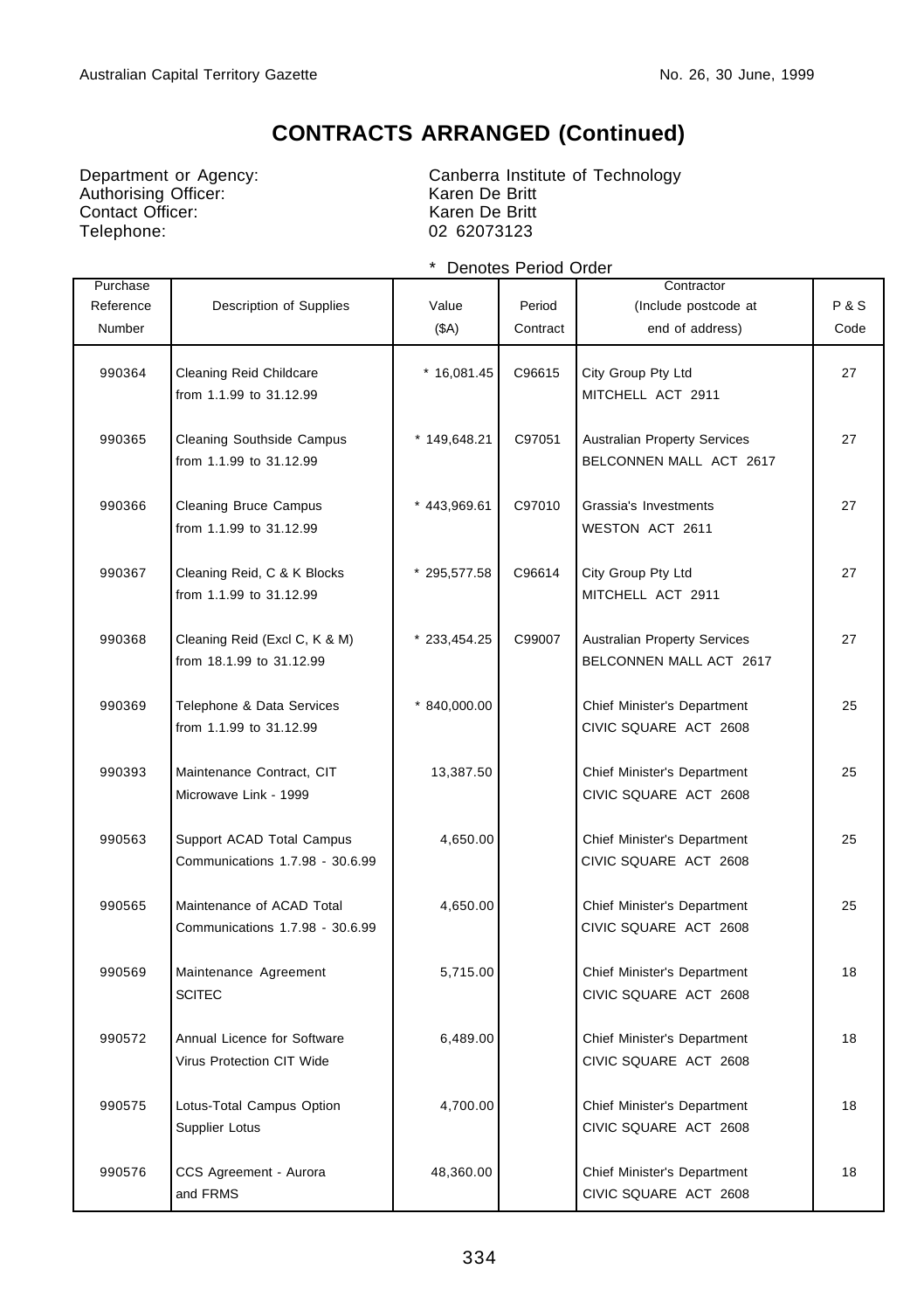Authorising Officer: Karen De Britt Contact Officer: Karen De Britt Telephone: 02 62073123

Department or Agency: Canberra Institute of Technology

| Purchase<br>Reference<br>Number | Description of Supplies                                    | Value<br>(SA)    | Period<br>Contract | Contractor<br>(Include postcode at<br>end of address)     | P&S<br>Code |
|---------------------------------|------------------------------------------------------------|------------------|--------------------|-----------------------------------------------------------|-------------|
| 990585                          | System Support for 1999                                    | 35,796.00        |                    | Chief Minister's Department<br>CIVIC SQUARE ACT 2608      | 27          |
| 990631                          | Electricity Monitoring of all<br>CIT Campuses for 1999     | $*38,244.00$     |                    | <b>Building Controls Management</b><br>WANNIASSA ACT 2903 | 27          |
| 990721                          | Review of Cleaning Contract                                | 2,960.00         |                    | Contract Management<br>Solutions                          | 27          |
|                                 | Activities, Reid Campus                                    |                  |                    | CIVIC SQUARE ACT 2608                                     |             |
| 990729                          | <b>MGGG Annual Support</b><br>Agreement for 1999           | 2,850.00         |                    | Chief Minister's Department<br>CIVIC SQUARE ACT 2608      | 27          |
| 990760                          | Installation of Cabling and<br><b>Engineering Services</b> | 8,856.00         |                    | Chief Minister's Department<br>CIVIC SQUARE ACT 2608      | 27          |
| 990838                          | Service Level Agreement<br>for 1999                        | $*$ 1,774,557.00 |                    | Chief Minister's Department<br>CIVIC SQUARE ACT 2608      | 27          |
| 990839                          | HP4/92298A Laserget<br>Cartridges                          | 3,225.00         |                    | Toner Express A'Asia Pty Ltd<br>CANBERRA ACT 2609         | 27          |
| 990846                          | 10 FRMS Licence Fees                                       | 2,430.00         |                    | Chief Minister's Department<br>CIVIC SQUARE ACT 2608      | 27          |
| 990854                          | <b>WAN Network Maintenance</b><br>Renewal 8/1/99 - 7/1/00  | 13,387.50        |                    | Chief Minister's Department<br>CIVIC SQUARE ACT 2608      | 27          |
| 990858                          | Third Party Support-Software<br>1/7/98 - 30/6/99           | 11,616.00        |                    | Chief Minister's Department<br>CIVIC SQUARE ACT 2608      | 27          |
| 990901                          | <b>Command Anti-Virus</b><br>Licence for 1500 Users        | 5,025.00         |                    | Chief Minister's Department<br>CIVIC SQUARE ACT 2608      | 27          |
| 991137                          | Data Link to Black Mountain<br>Tower, April to December 99 | $*15,324.00$     |                    | Telstra<br>MELBOURNE VIC 3001                             | 25          |
| 991231                          | Arcserve 6.6 Enterprise<br>Upgrade for Server              | 2,075.00         |                    | Chief Minister's Department<br>CIVIC SQUARE ACT 2608      | 27          |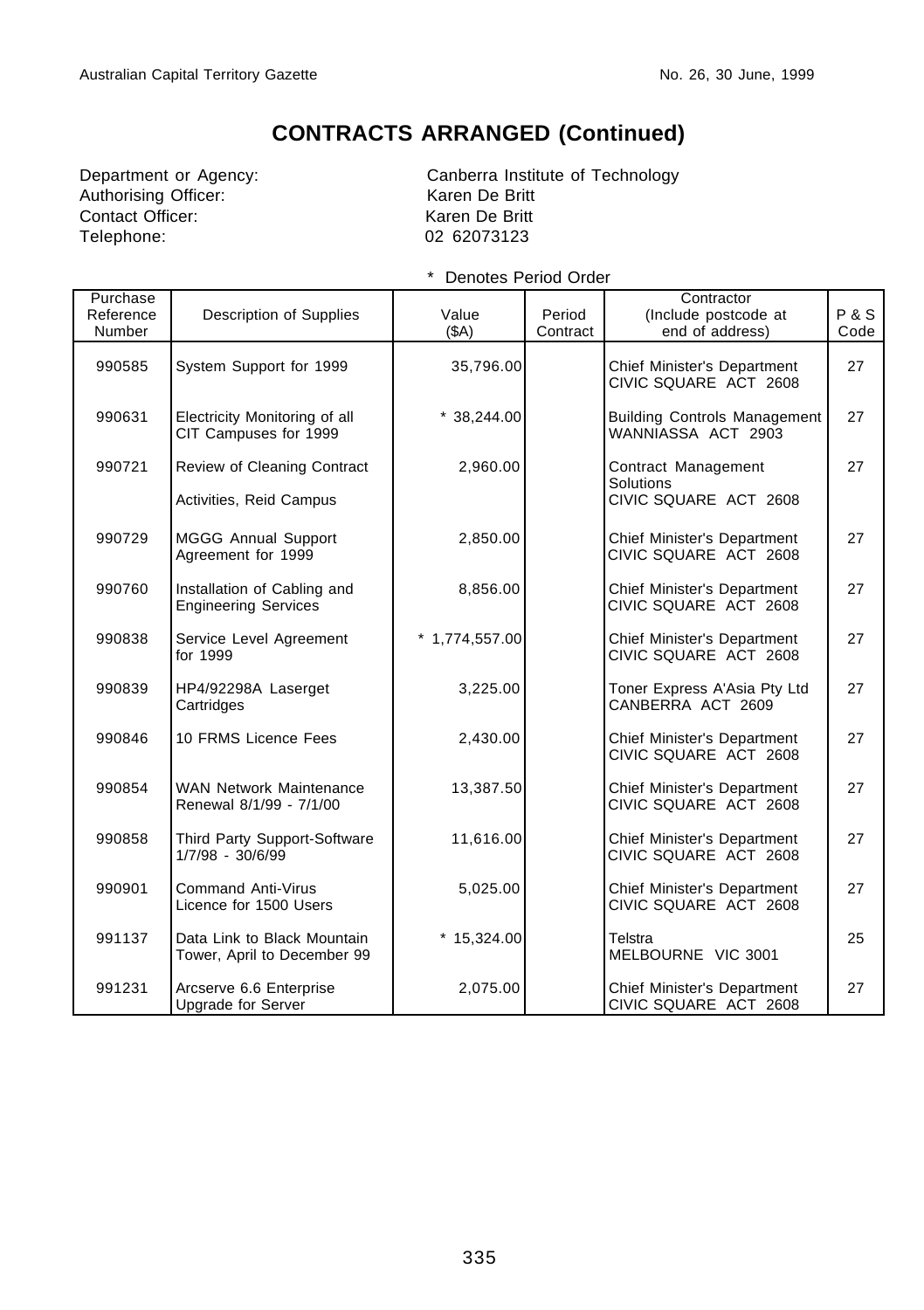Authorising Officer: Karen De Britt Contact Officer: Karen De Britt Telephone: 02 62073123

Department or Agency: Canberra Institute of Technology

| Purchase<br>Reference<br>Number | Description of Supplies                                    | Value<br>(\$A) | Period<br>Contract | Contractor<br>(Include postcode at<br>end of address)     | P & S<br>Code |
|---------------------------------|------------------------------------------------------------|----------------|--------------------|-----------------------------------------------------------|---------------|
| 991233                          | Solaris Workgroup Server<br>Upgrade & Software             | 3,106.00       |                    | Chief Minister's Department<br>CIVIC SQUARE ACT 2608      | 18            |
| 991427                          | Sub-Metering & Monthly<br>Monitoring of J Blk, Southside   | * 4080.00      |                    | <b>Building Controls Management</b><br>WANNIASSA ACT 2903 | 27            |
| 990382                          | <b>Recruitment Advertising</b><br>for 1999                 | $*10,000.00$   |                    | Ausinfo<br>CANBERRA CITY ACT 2601                         | 27            |
| 990384                          | 99 Reference Material for<br>Personnel/Superannuation      | $*$ 4,000.00   |                    | <b>CCH Australia Ltd</b><br>SYDNEY NSW 2001               | 10            |
| 990385                          | Medical Advice for CIT Staff<br>for 1999                   | $*10,000.00$   |                    | <b>Health Services Australia</b><br>CANBERRA ACT 2601     | 27            |
| 990386                          | Press Advertising for 1999                                 | $*35,000.00$   |                    | <b>TMP Worldwide</b><br>NEUTRAL BAY JUNCTION              | 27            |
| 990388                          | <b>Character Checks for New</b><br>Staff Members for 1999  | $*$ 4,000.00   |                    | Australian Federal Police<br>CANBERRA ACT 2601            | 27            |
| 990389                          | HRMS Services for 1999                                     | $*130,000.00$  |                    | Chief Minister's Department<br>CIVIC SQUARE ACT 2608      | 27            |
| 990391                          | Payroll Services for 1999                                  | $*$ 40,000.00  |                    | Chief Minister's Department<br>CIVIC SQUARE ACT 2608      | 27            |
| 990548                          | Restocking of First Aid<br>Rooms for 1999                  | $*$ 2,700.00   |                    | St John's Ambulance<br>FYSHWICK ACT 2609                  | 27            |
| 990549                          | Training of Health and Safety<br>Reps for 1999             | $*10,000.00$   |                    | <b>Workwatch Training Centre</b><br>DICKSON ACT 2602      | 27            |
| 990550                          | Subscription Fees for<br><b>Health Yourself Newsletter</b> | $*7,403.92$    |                    | Health Works Corporate<br>NORTH SYDNEY NSW 2059           | 27            |
| 990588                          | Annual Cost for EAP for 1999                               | $*71,500.00$   |                    | Professional Support Services<br>BRADDON ACT 2612         | 27            |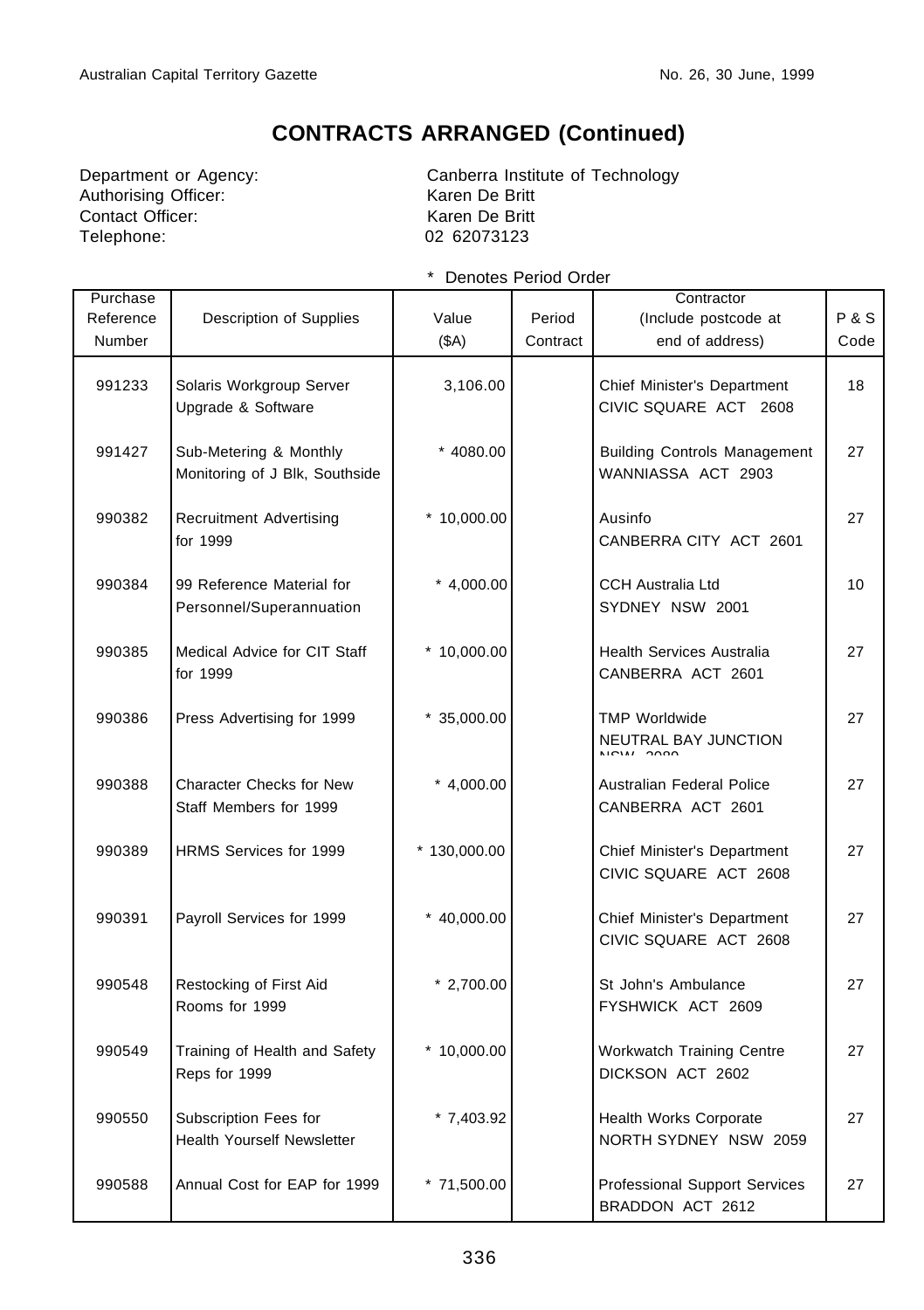Authorising Officer: Contact Officer: Karen De Britt Telephone: 02 62073123

Department or Agency:<br>
Authorising Officer:<br>
Canberra Institute of Technology<br>
Karen De Britt

| Purchase<br>Reference<br>Number | Description of Supplies                                 | Value<br>(SA) | Period<br>Contract | Contractor<br>(Include postcode at<br>end of address)    | P&S<br>Code |
|---------------------------------|---------------------------------------------------------|---------------|--------------------|----------------------------------------------------------|-------------|
| 990589                          | <b>Annual Cost For Conflict</b><br>Management Workshops | $*$ 47,000.00 |                    | <b>Professional Support Services</b><br>BRADDON ACT 2612 | 27          |
| 990664                          | Development and Installation<br>of Sappay Module        | 15,000.00     |                    | Chief Minister's Department<br>CIVIC SQUARE ACT 2608     | 27          |
| 990883                          | Annual Fees and InfoHRM<br>Program                      | 11,602.00     |                    | <b>HRM Consulting Pty Ltd</b><br>TARINGA QLD 4068        | 27          |
| 990887                          | Press Advertising for 1999                              | 31,145.45     |                    | AIS Media<br>FORREST ACT 2603                            | 27          |
| 982531                          | 40,000 Reams Docucopy<br>Photocopy Paper                | $*145,000.00$ |                    | Commonwealth Paper Co<br>FYSHWICK ACT 2609               | 10          |
| 982590                          | Annual Maintenance Charges<br>for Ascend Dial In System | 5,715.00      |                    | Chief Minister's Department<br>CIVIC SQUARE ACT 2608     | 27          |
| 982702                          | Oracle Upgrade                                          | 148,641.00    |                    | Chief Minister's Department<br>CIVIC SQUARE ACT 2608     | 18          |
| 982540                          | <b>Consultancy Fees</b>                                 | 21,825.00     |                    | Heaney Blaylock & Associates<br>MANUKA ACT 2603          | 27          |
| 982555                          | <b>Consultancy Fees</b>                                 | 9,600.00      |                    | Results Consulting Australia<br>GARRAN ACT 2605          | 27          |
|                                 |                                                         |               |                    |                                                          |             |
|                                 |                                                         |               |                    |                                                          |             |
|                                 |                                                         |               |                    |                                                          |             |
|                                 |                                                         |               |                    |                                                          |             |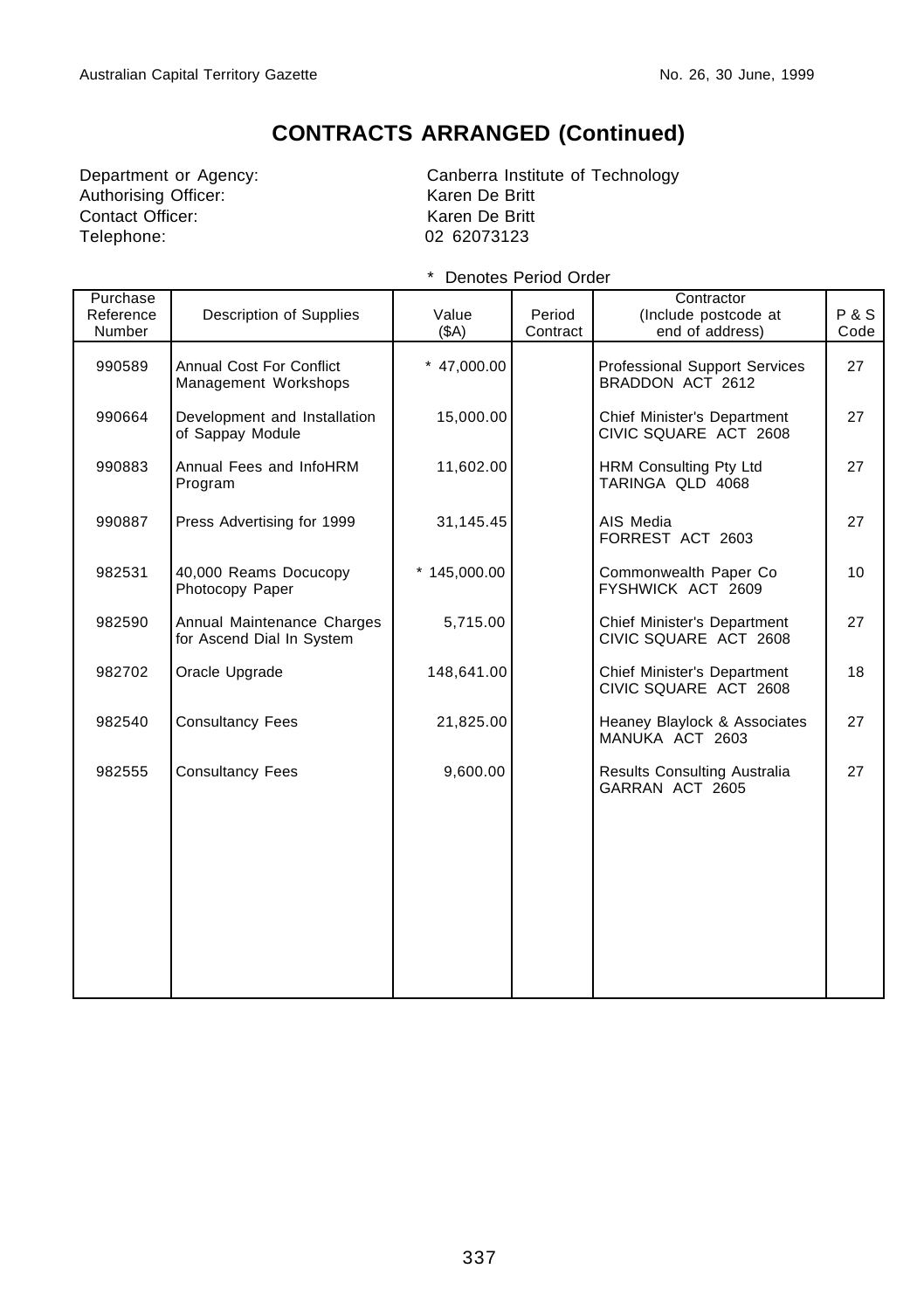**Department or Agency:** ACT Housing

**Contact Officer:** Sokha Sar

**Telephone:** 6207 6209

| <b>Purchase</b><br><b>Reference</b> | <b>Description of</b><br><b>Supplies</b>     | Value       | <b>Period</b><br><b>Contract</b> | <b>Contractor</b><br>(include postcode) | Code |
|-------------------------------------|----------------------------------------------|-------------|----------------------------------|-----------------------------------------|------|
| N/A                                 | Revaluation of<br>Residential<br>Properties. | \$25,600.00 | 2 months                         | Egan National Valuers<br>(ACT).         |      |

**Financial Year:** 98/99

**Department or Agency:** Department of Urban Services

**Contact Officer:** Sue Lukins **Telephone:** 6207 5531

| <b>Purchase</b><br>Reference | <b>Description of</b><br><b>Supplies</b>                                                                  | Value        | <b>Period</b><br><b>Contract</b> | <b>Contractor</b><br>(include postcode)              | Code  |
|------------------------------|-----------------------------------------------------------------------------------------------------------|--------------|----------------------------------|------------------------------------------------------|-------|
|                              | 59.5184.11 Yerrabi Pond<br><b>District Park</b><br><b>Building Works</b>                                  | \$103,068.00 | 59.5184.11                       | Sutton & Horsley Pty<br>Ltd Mitchell ACT 2911        | 51372 |
|                              | 59.5187.10 Weston Creek<br>Group<br>Refurbishment<br>Stage 1                                              | \$449,058.00 | 59.5187.10                       | Canberra Contractors<br>Pty Ltd Mitchell ACT<br>2911 | 51372 |
|                              | 59.5245.10 Lake Burley Griffin<br><b>Bicycle Path</b><br>Improvements -<br>Wendouree Dy to<br>Menindee Dv | \$193,851.10 | C99066                           | Chinchilla Pty Ltd<br>Fyshwick ACT 2609              | 51310 |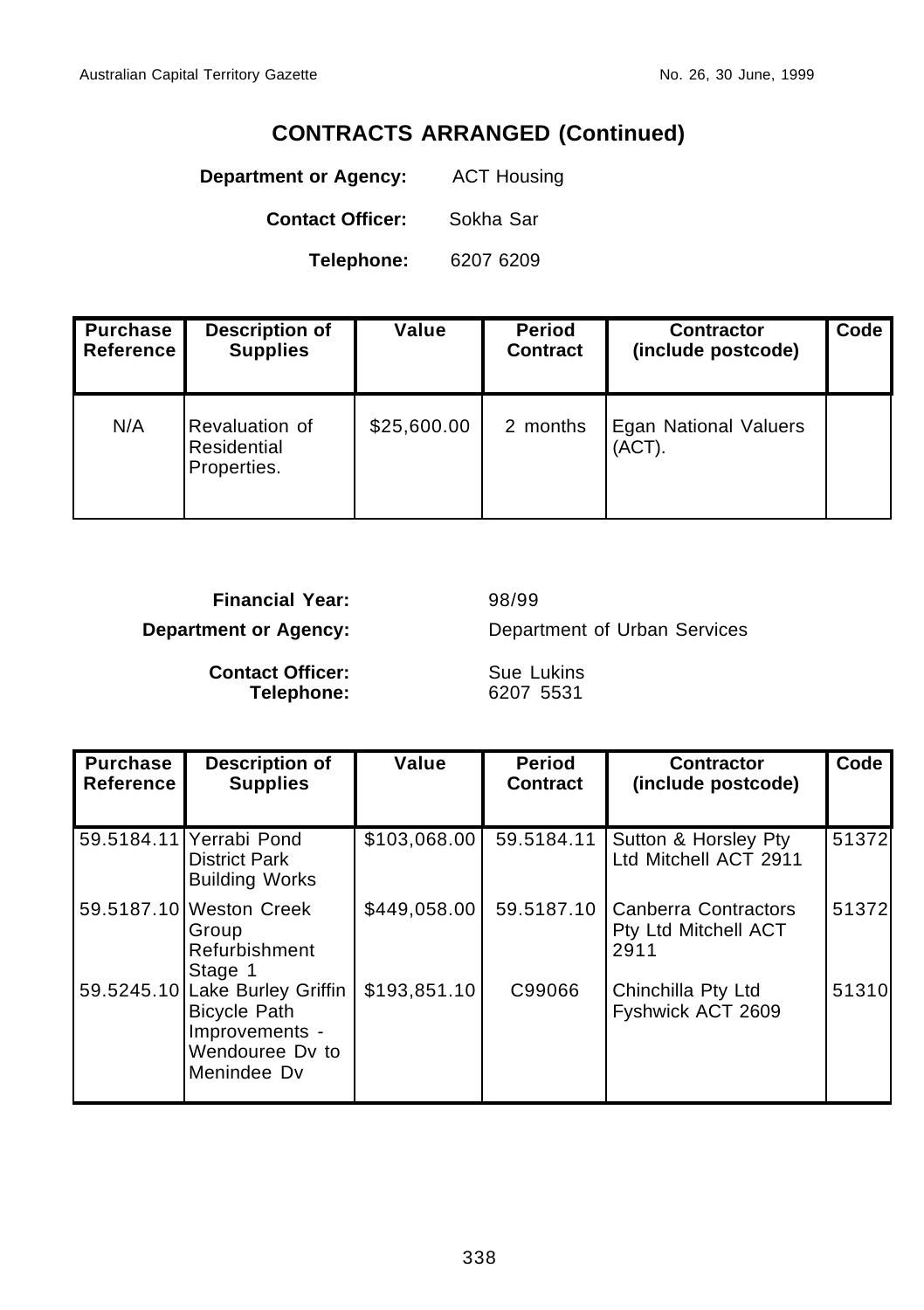# **Financial Year:** 98/99 **Contact Officer:** Ron Hammond **Telephone:** 6205 0821

**Department or Agency:** Department of Health & Community Care

| <b>Purchase</b><br>Reference | <b>Description of Supplies</b>    | Value       | Period<br>Contract | <b>Contractor</b><br>(include postcode)                  | Code  |
|------------------------------|-----------------------------------|-------------|--------------------|----------------------------------------------------------|-------|
| 221304                       | Syringes                          | \$2,001.50  |                    | Biomedex Thirrourl NSW 2515                              | 63211 |
| 221329                       | High pressure lipidvac            | \$3,220.00  |                    | Ecomed Carlingford NSW 2118                              | 63211 |
| 221346                       | Omega 180 & table<br>transformer  | \$3,076.00  |                    | <b>Capital Medical Supplies</b><br>Mitchell ACT 2911     | 63211 |
| 222279                       | Medical staplers &<br>reloads     | \$2,973.18  |                    | Auto Suture Company Australia<br>Adelaide SA 5001        | 63211 |
| 222299                       | Prisma 100 predilution<br>sets    | \$4,000.00  |                    | Gambro Pty Ltd Castle Hill<br><b>NSW 2154</b>            | 63211 |
| 222305                       | Implants                          | \$12,586.00 |                    | De Puy Australia Pty Ltd Mt<br>Waverley VIC 3149         | 63211 |
| 222311                       | Datascope                         | \$2,220.00  |                    | Medtel Pty Ltd Lane Cove<br><b>NSW 2066</b>              | 63211 |
| 222314                       | Implants                          | \$2,080.00  |                    | Johnson & Johnson Medical<br>Pty Ltd North Ryde NSW 2113 | 63211 |
| 222332                       | Filter cartridges                 | \$3,648.60  |                    | <b>USF Filtration Limited Windsor</b><br><b>NSW 2756</b> | 63211 |
| 222333                       | Catheters                         | \$2,170.00  |                    | Anaesthetic Supplies PO Box<br>264 Broadway NSW 2007     | 63211 |
| 222336                       | Catheters                         | \$2,603.00  |                    | C R Kennedy & Co Pty Ltd<br>Pyrmont NSW 2009             | 63211 |
| 222341                       | <b>Sutures</b>                    | \$2,579.95  |                    | Auto Suture Company Australia<br>Adelaide SA 5001        | 63211 |
| 222344                       | Angioplasty catheters             | \$7,350.00  |                    | Johnson & Johnson Medical<br>Pty Ltd North Ryde NSW 2113 | 63211 |
| 222358                       | Tourniquet & cuffs                | \$4,600.00  |                    | Zimmer Australia Pty Ltd<br>Frenchs Forest NSW 2086      | 63211 |
| 222366                       | Pacemaker                         | \$3,400.00  |                    | Sulzer Australia Medical<br>Hornsby NSW 2077             | 63211 |
| 222367                       | Pacemaker & leads                 | \$6,240.00  |                    | Medtronic Australia Pty Ltd<br>Northbridge NSW 2063      | 63211 |
| 222368                       | Pacemaker & leads                 | \$5,385.00  |                    | Medtronic Australia Pty Ltd<br>Northbridge NSW 2063      | 63211 |
| 222369                       | Pacemaker & leads                 | \$5,520.00  |                    | Medtronic Australia Pty Ltd<br>Northbridge NSW 2063      | 63211 |
| 222370                       | Pacemaker & torque<br>screwdriver | \$4,200.01  |                    | Sulzer Australia Medical<br>Hornsby NSW 2077             | 63211 |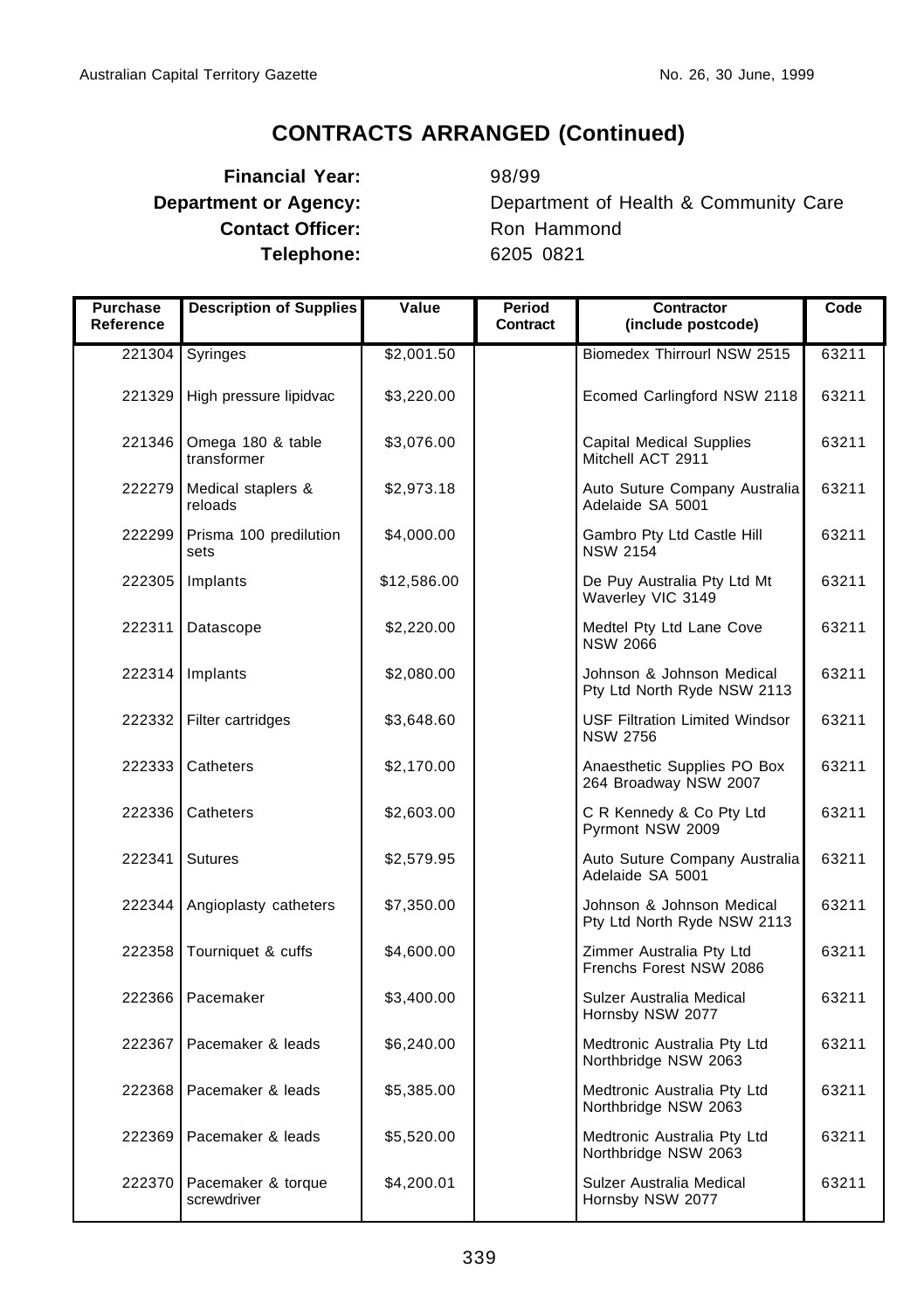| <b>Purchase</b><br>Reference | <b>Description of Supplies</b>                      | Value       | <b>Period</b><br>Contract | (include<br><b>Contractor</b><br>postcode)                     | Code  |
|------------------------------|-----------------------------------------------------|-------------|---------------------------|----------------------------------------------------------------|-------|
|                              | 222371 Pacemaker                                    | \$4,995.00  |                           | Medtronic Australia Pty Ltd                                    | 63211 |
|                              |                                                     |             |                           | Northbridge NSW 2063                                           |       |
|                              | 222380 Medical stapler & staples                    | \$2,064.68  |                           | Auto Suture Company Australia<br>Adelaide SA 5001              | 63211 |
|                              | 222384 Pacemaker                                    | \$3,350.00  |                           | Medtronic Australia Pty Ltd<br>Northbridge NSW 2063            | 63211 |
|                              | 222387 Prisma continuous fluid<br>management system | \$37,500.00 |                           | Gambro Australia Baulkham Hills<br><b>NSW 2153</b>             | 63211 |
|                              | 222389 Pacemaker & leads                            | \$6,150.00  |                           | Medtronic Australia Pty Ltd<br>Northbridge NSW 2063            | 63211 |
|                              | 222406 Angioplasty catheters                        | \$3,675.00  |                           | Johnson & Johnson Medical Pty Ltd<br>North Ryde NSW 2113       | 63211 |
|                              | 222412 Implants                                     | \$8,167.00  |                           | De Puy Australia Pty Ltd Mt Waverly<br><b>VIC 3149</b>         | 63211 |
|                              | 222422 Broadband<br>intraoperative transducer       | \$12,850.00 |                           | Advanced Technology Laboratories<br>Dee Why NSW 2099           | 63211 |
|                              | 222577 Pacemaker                                    | \$2,200.00  |                           | Sulzer Australia Medical Hornsby<br><b>NSW 2077</b>            | 63211 |
|                              | 222591 Pacemaker                                    | \$3,500.00  |                           | Sulzer Australia Medical Hornsby<br><b>NSW 2077</b>            | 63211 |
|                              | 222594 Pacemaker                                    | \$3,500.00  |                           | Sulzer Australia Medical Hornsby<br><b>NSW 2077</b>            | 63211 |
|                              | 222599 Medical filters                              | \$4,280.00  |                           | B Braun Australia Pty Ltd Baulkham<br>Hills NSW 2154           | 63211 |
|                              | 222602 Plasma filters                               | \$3,520.00  |                           | Gambro Australia Baulkham Hills<br><b>NSW 2153</b>             | 63211 |
| 222608                       | Therapeutic plasma<br>exchange sets                 | \$5,757.00  |                           | Cobe Laboratories Frenchs Forest<br><b>NSW 2068</b>            | 63211 |
|                              | 222609 Auto sutures                                 | \$7,016.32  |                           | Auto Suture Company Australia<br>Adelaide SA 5001              | 63211 |
|                              | 222610 Lifesign monitor & stand                     | \$2,370.00  |                           | Capital Medical Supplies Mitchell<br><b>ACT 2911</b>           | 63211 |
|                              | 222615 Implants                                     | \$3,618.00  |                           | Smith and Nephew Surgical Pty Ltd<br>North Ryde NSW 2113       | 63211 |
|                              | 222616 Pacemaker                                    | \$2,200.00  |                           | Sulzer Australia Medical Hornsby<br>NSW 2077                   | 63211 |
| 222630                       | <b>Stents</b>                                       | \$8,000.00  |                           | Johnson & Johnson Medical Pty Ltd<br>North Ryde NSW 2113       | 63211 |
|                              | 222632 Catheters                                    | \$4,277.80  |                           | William A Cook Australia Pty Ltd<br>Eight Mile Plains QLD 4113 | 63211 |
|                              | 222638 Medical filters                              | \$2,298.00  |                           | Medtel Pty Ltd Lane Cove NSW<br>2066                           | 63211 |
| 222641                       | Pain manger infusers                                | \$18,600.00 |                           | Abbott Australiaasia. Cronulla NSW<br>2230                     | 63211 |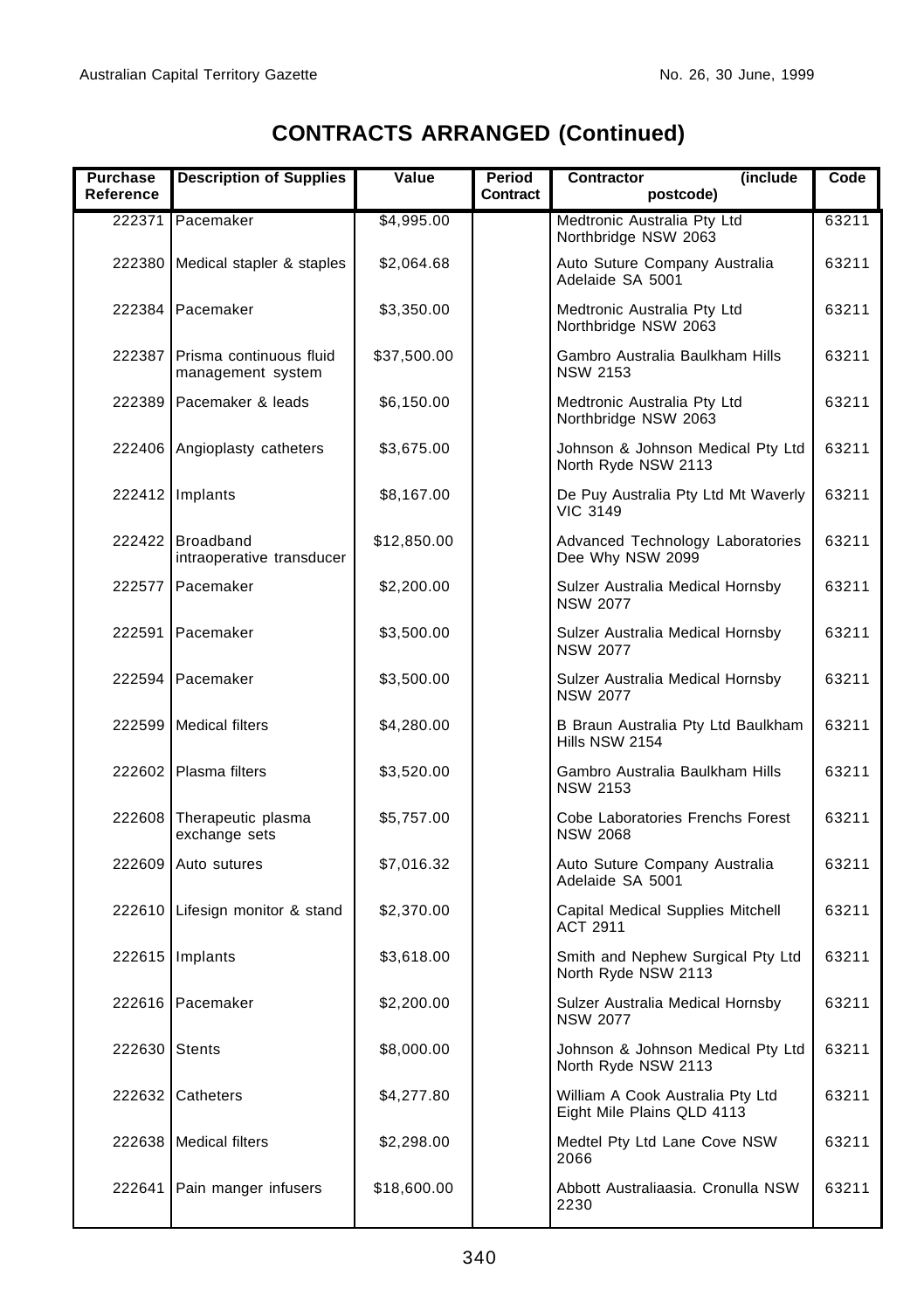| <b>Purchase</b><br>Reference | <b>Description of Supplies</b>           | Value      | Period<br>Contract | Contractor<br>(include postcode)                                          | Code  |
|------------------------------|------------------------------------------|------------|--------------------|---------------------------------------------------------------------------|-------|
|                              | 2226480 Peritoneal dialysis<br>catheters | \$2,138.40 |                    | Baxter Healthcare Pty Ltd<br>Toongabbie NSW 2146                          | 63211 |
| 222650                       | Unishunt                                 | \$2,449.44 |                    | Johnson & Johnson Medical<br>Pty Ltd North Ryde NSW<br>2113               | 63211 |
|                              | 222660 Pacemaker                         | \$4,900.00 |                    | Medtronic Australia Pty Ltd<br>Northbridge NSW 2063                       | 63211 |
|                              | 222662 Pacemaker                         | \$2,200.00 |                    | Sulzer Australia Medical<br>Hornsby NSW 2077                              | 63211 |
| 222677                       | Biopsy needles & dry<br>fusion bags      | \$3,120.78 |                    | Baxter Healthcare Pty Ltd<br>Toongabbie NSW 2146                          | 63211 |
| 222678                       | Sutures                                  | \$5,927.72 |                    | Johnson & Johnson Medical<br>Pty Ltd North Ryde NSW                       | 63211 |
| 222690                       | Medical stapler & staples                | \$3,865.30 |                    | 2113<br>Auto Suture Company<br>Australia Adelaide SA 5001                 | 63211 |
|                              | 222694 Pacemaker & leads                 | \$7,025.00 |                    | Medtronic Australia Pty Ltd<br>Northbridge NSW 2063                       | 63211 |
|                              | 222695 Pacemaker                         | \$2,200.00 |                    | Sulzer Australia Medical<br>Hornsby NSW 2077                              | 63211 |
| 222718                       | Implants                                 | \$4,455.00 |                    | Stryker Australia Pty Ltd St<br>Leonards NSW 2065                         | 63211 |
| 222719                       | Implants                                 | \$6,392.00 |                    | De Puy Australia Pty Ltd Mt<br>Waverley VIC 3149                          | 63211 |
| 222721                       | Implants                                 | \$4,296.12 |                    | Johnson & Johnson Medical<br>Pty Ltd North Ryde NSW                       | 63211 |
|                              | 222723 Pacemaker                         | \$2,300.00 |                    | 2113<br>Medtel Pty Ltd Lane Cove<br><b>NSW 2066</b>                       | 63211 |
| 222728                       | Plasmafilters & catheters                | \$4,320.00 |                    | Gambro Australia Baulkham<br>Hills NSW 2153                               | 63211 |
| 222891                       | implants                                 | \$5,009.00 |                    | Sulzer Australia Medical<br>Hornsby NSW 2077                              | 63211 |
|                              | 222892 Implants                          | \$4,678.00 |                    | Device Technologies Australia<br>Frenchs Forest NSW 1640                  | 63211 |
| 222895                       | Feeding tubes                            | \$3,000.00 |                    | Kendal Australia Lane Cove<br><b>NSW 2066</b>                             | 63211 |
|                              | 222902 Micro sensor kit                  | \$2,011.80 |                    | Johnson & Johnson Medical<br>Pty Ltd North Ryde NSW                       | 63211 |
|                              | 222903 Pacemaker                         | \$3,500.00 |                    | 2113<br>Sulzer Australia Medical<br>Hornsby NSW 2077                      | 63211 |
| 222905                       | Sphygmomanometers                        | \$2,250.00 |                    | <b>Capital Medical Supplies</b><br>Mitchell ACT 2911                      | 63211 |
| 222907                       | Cytology brushes &<br>catheters          | \$4,817.55 |                    | William A Cook Australia Pty<br>Ltd Eight Mile Plains QLD                 | 63211 |
| 222924                       | Stents & introducers                     | \$2,329.50 |                    | 4113<br>William A Cook Australia Pty<br>Ltd Eight Mile Plains QLD<br>4113 | 63211 |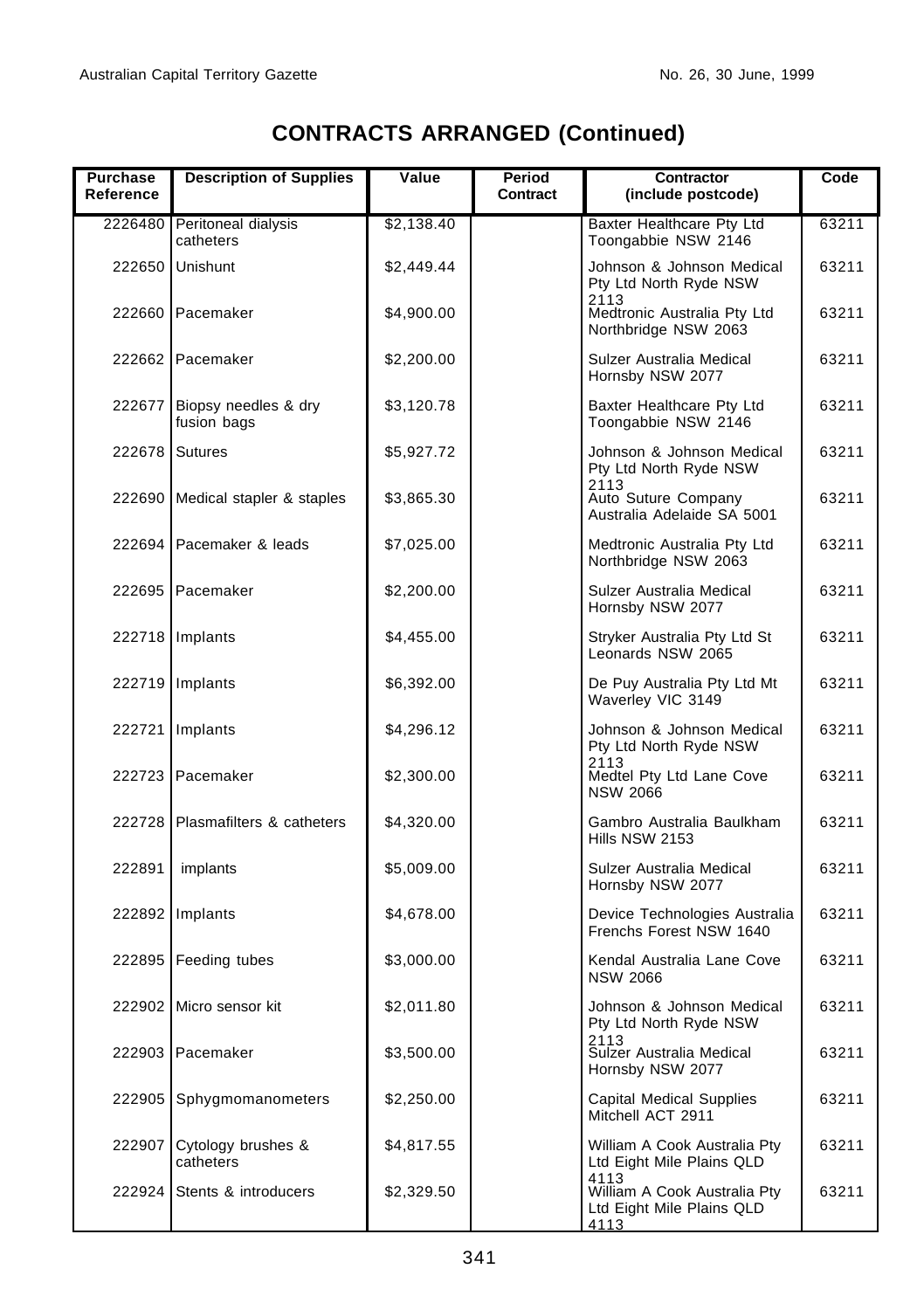| Purchase<br>Reference | <b>Description of Supplies</b>                | Value      | Period<br>Contract | Contractor<br>(include postcode)                               | Code            |
|-----------------------|-----------------------------------------------|------------|--------------------|----------------------------------------------------------------|-----------------|
| 223004                | Interpore                                     | \$2,418.00 |                    | Device Technologies Australia<br>Frenchs Forest NSW 1640       | 63211           |
|                       | 223233   Pacemaker                            | \$2,200.00 |                    | Sulzer Australia Medical Hornsby<br><b>NSW 2077</b>            | 63211           |
| 223248                | Flamingo stent                                | \$3,000.00 |                    | Boston Scientific Corporation Botany<br><b>NSW 2019</b>        | 63211           |
| 223263                | Midas burrs                                   | \$2,270.00 |                    | Taylor Bryant Pty Ltd St Leonards<br><b>NSW 2065</b>           | 63211           |
|                       | 223265 Pacemaker                              | \$3,500.00 |                    | Sulzer Australia Medical Hornsby<br><b>NSW 2077</b>            | 63211           |
|                       | 223295 Pacemaker                              | \$3,500.00 |                    | Sulzer Australia Medical Hornsby<br><b>NSW 2077</b>            | 63211           |
| 223295                | Pacemaker                                     | \$3,500.00 |                    | Sulzer Australia Medical Hornsby<br><b>NSW 2077</b>            | 63211           |
| 223297                | Miami moss<br>cage(implants)                  | \$2,173.00 |                    | De Puy Australia Pty Ltd Mt<br>Waverley VIC 3149               | 632,116,<br>321 |
| 223306                | Plasma exchange sets &<br>blood warming coils | \$2,601.00 |                    | Cobe Laboratories Frenchs Forest<br><b>NSW 2068</b>            | 63211           |
| 223313                | Endoscopic gastrostomy &<br>introducer sets   | \$3,652.50 |                    | William A Cook Australia Pty Ltd<br>Eight Mile Plains QLD 4113 | 63211           |
| 223315                | Below & above knee<br>stump shinkers          | \$2,270.00 |                    | Progressive Orthopaedics Pty Ltd<br>Hawker ACT 2614            | 63211           |
| 223340                | Wall skin grafts                              | \$2,255.00 |                    | Gore W L & Associates Frenchs<br>Forest NSW 2086               | 63211           |
| 223649                | Peri-drapes, split sheets<br>&mayo covers     | \$3,426.17 |                    | Kimberley Clark Australia Acacia<br>Ridge QLD 4110             | 63211           |
| 223651                | Water purity medical filters                  | \$2,553.50 |                    | <b>USF Filtration Limited Windsor NSW</b><br>2756              | 63211           |
| 223654                | BP monitor & mobile stand                     | \$2,370.00 |                    | Capital Medical Supplies Mitchell<br><b>ACT 2911</b>           | 63211           |
| 223655                | Stretch grafts                                | \$3,044.00 |                    | Gore W L & Associates Frenchs<br>Forest NSW 2086               | 63211           |
| 223691                | Pacemaker                                     | \$3,500.00 |                    | Sulzer Australia Medical Hornsby<br><b>NSW 2077</b>            | 63211           |
|                       | 223693 Pacemaker                              | \$3,500.00 |                    | Sulzer Australia Medical Hornsby<br><b>NSW 2077</b>            | 63211           |
| 223695                | Pacemaker & ventricular<br>lead               | \$3,520.00 |                    | Medtronic Australia Pty Ltd<br>Northbridge NSW 2063            | 63211           |
| 223698                | High flex dialysers                           | \$4,887.36 |                    | Tuta Laboratories Australia Pty Ltd<br>Lane Cove NSW 2066      | 63211           |
| 223700                | Polar bag & pump sets                         | \$3,700.00 |                    | Promedica Pty Ltd Gordon NSW<br>2072                           | 63211           |
| 223705                | Medical implants                              | \$6,473.00 |                    | De Puy Australia Pty Ltd Mt<br>Waverley VIC 3149               | 63211           |
| 223706                | Medical implants                              | \$7,085.00 |                    | Sulzer Australia Medical Hornsby<br><b>NSW 2077</b>            | 63211           |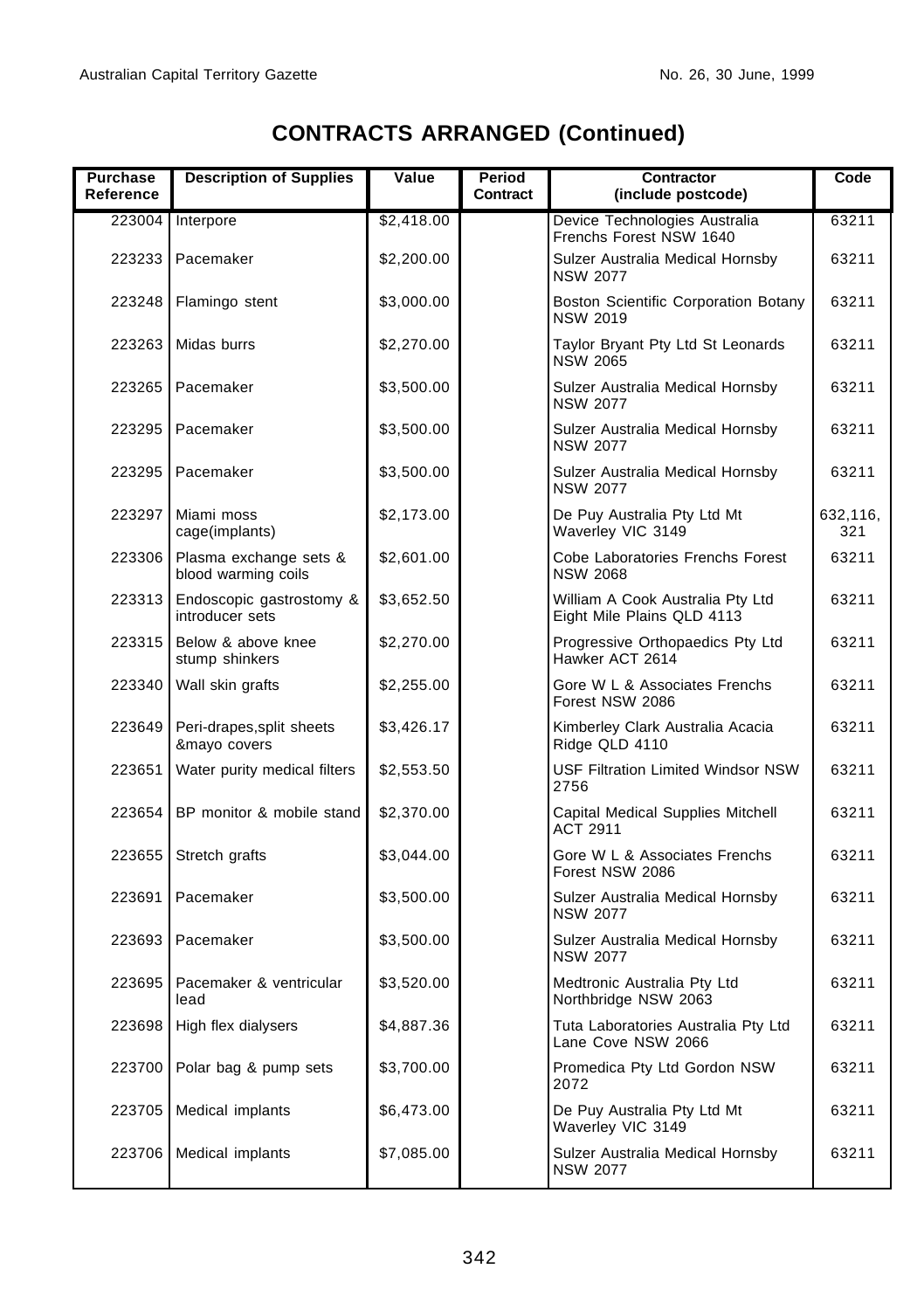| <b>Purchase</b><br>l Reference II | Description of<br><b>Supplies</b> | Value      | <b>Period</b><br><b>Contract</b> | <b>Contractor</b><br>(include postcode)           | Code  |
|-----------------------------------|-----------------------------------|------------|----------------------------------|---------------------------------------------------|-------|
|                                   | 223710 Medical staple refill      | \$2,109.63 |                                  | Auto Suture Company<br>Australia Adelaide SA 5001 | 63211 |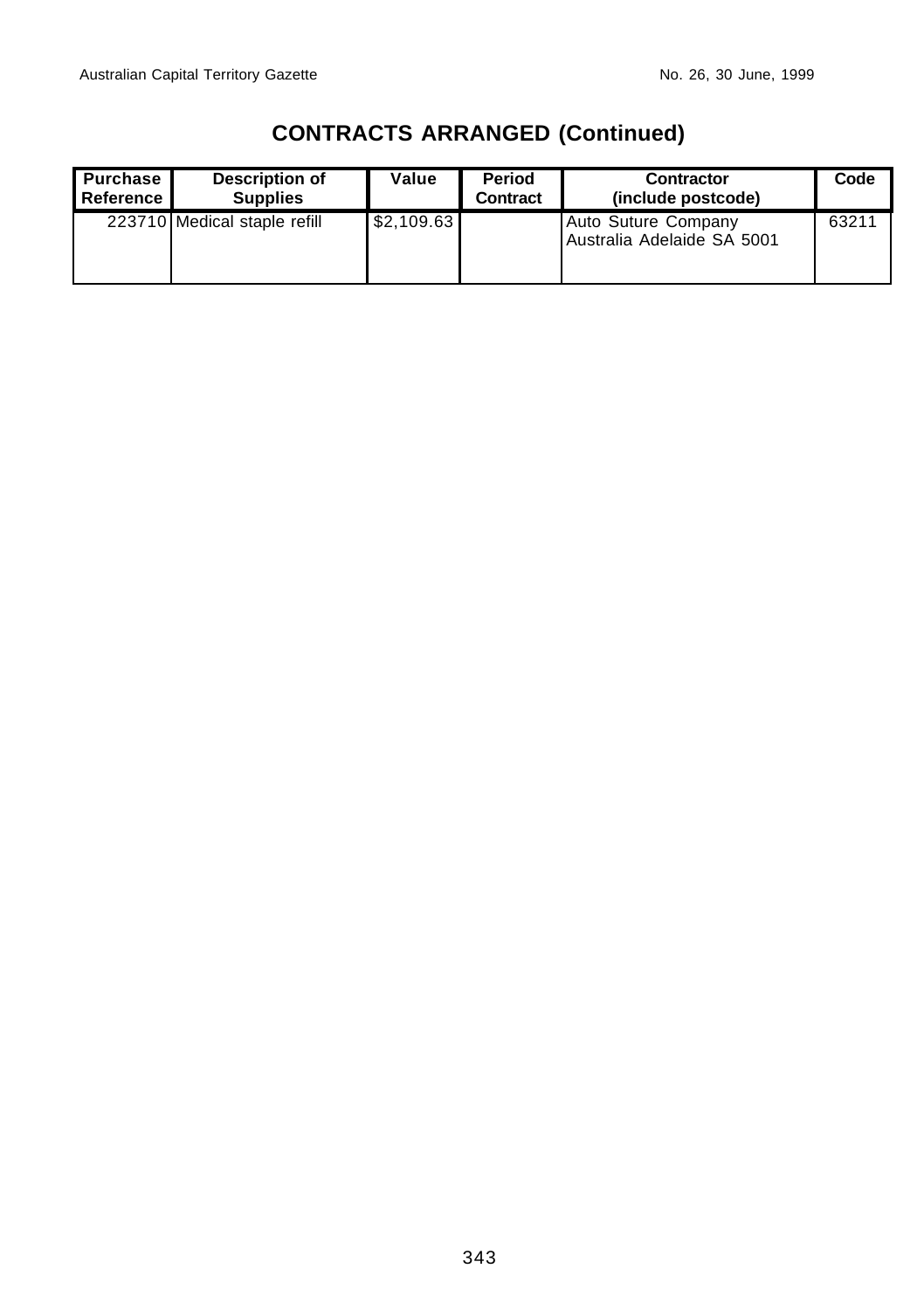**Financial Year:** 98/99 **Contact Officer:** Ron Hammond **Telephone:** 6205 0821

**Department or Agency:** Department of Health and Community Care

| <b>Purchase</b><br>Reference | <b>Description of</b><br><b>Supplies</b> | Value      | Period<br><b>Contract</b> | <b>Contractor</b><br>(include postcode)                  | Code  |
|------------------------------|------------------------------------------|------------|---------------------------|----------------------------------------------------------|-------|
|                              | <b>Pulse Generator</b>                   | \$3,915.00 |                           | <b>Medtronic Crows Nest NSW</b><br>2065                  | 63211 |
|                              | <b>Pulse Generator</b>                   | \$5,385.00 |                           | Medtronic Crows Nest NSW<br>2065                         | 63211 |
|                              | Medical<br>Equipment                     | \$2,114.70 |                           | Auotsuture Adelaide SA 5000                              | 63211 |
|                              | Pacemaker                                | \$4,500.00 |                           | Medtel Pty Ltd lane cove NSW<br>2066                     | 63211 |
|                              | Medical                                  | \$2,220.00 |                           | Medtel Pty Ltd lane cove NSW<br>2066                     | 63211 |
|                              | <b>Filter System</b>                     | \$4,280.00 |                           | B Braun Australia Pty Ltd<br>Baulkham Hills NSW 2154     | 63211 |
|                              | Syringe                                  | \$2,527.12 |                           | Biotel Pty Ltd Rydalmere NSW<br>2116                     | 63211 |
|                              | Syringe                                  | \$2,527.12 |                           | Biotel Pty Ltd Rydalmere NSW<br>2116                     | 63211 |
|                              | Acucise acupak                           | \$5,184.00 |                           | Device Technologies Australia<br>Frenchs Forest NSW 2606 | 63211 |
|                              | Exchange sets                            | \$3,438.00 |                           | Cobe Laboratories Frenchs<br>Forest NSW 2068             | 63211 |
|                              | Pacemaker                                | \$3,500.00 |                           | Sulzer Australia Medical<br>Hornsby NSW 2077             | 63211 |
|                              | Pacemaker                                | \$3,500.00 |                           | Sulzer Australia Medical<br>Hornsby NSW 2077             | 63211 |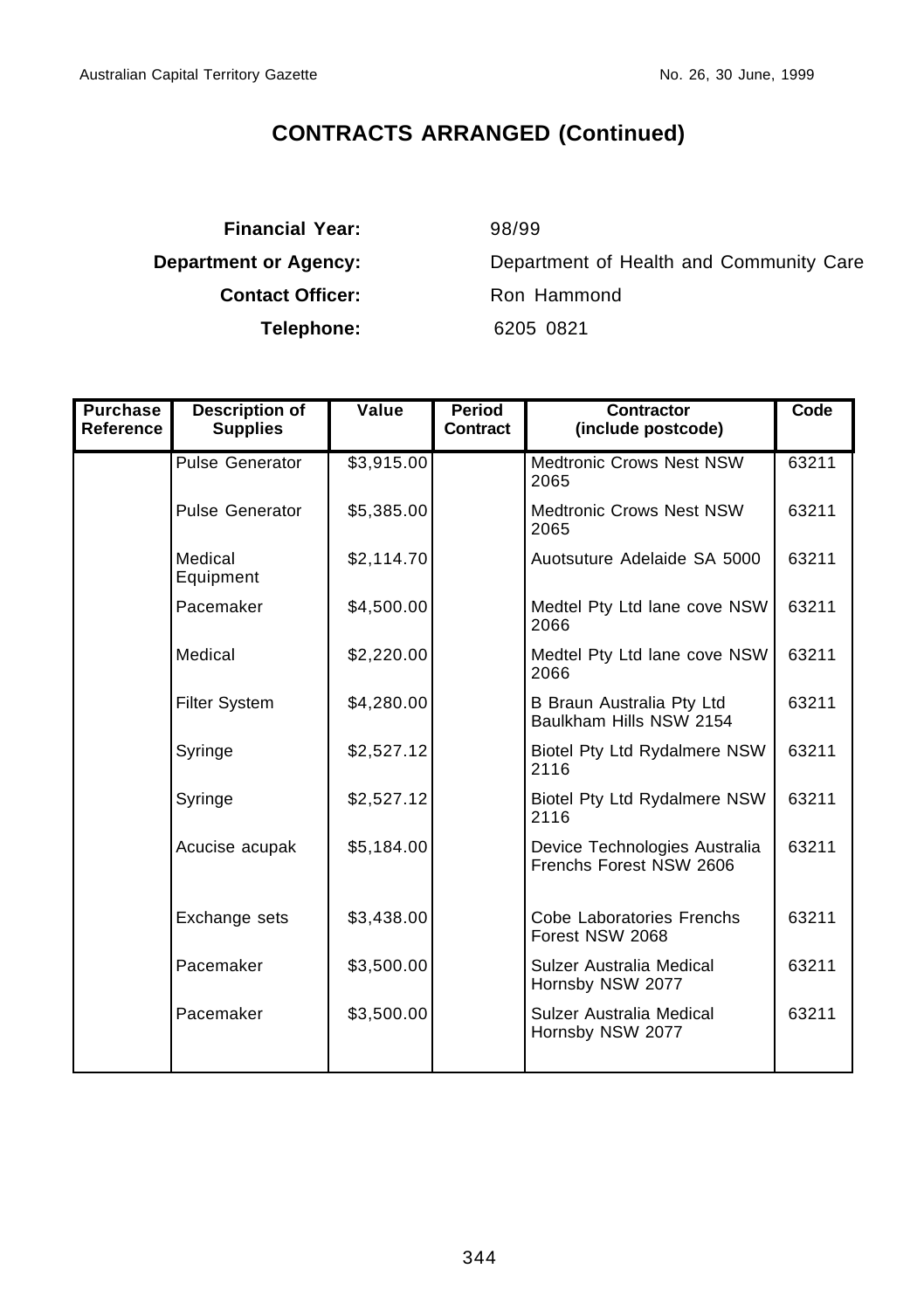**Financial Year:** 98/99 **Contact Officer:** Mario Silec **Telephone:** 6205 0803

**Department or Agency:** Department of Health & Community Care

| <b>Purchase</b><br>Reference | <b>Description of Supplies</b>                                              | Value       | Period<br>Contract | <b>Contractor</b><br>(include postcode)          | Code  |
|------------------------------|-----------------------------------------------------------------------------|-------------|--------------------|--------------------------------------------------|-------|
| 43165                        | Waterproof dressings, barrier<br>skin wipes, combine<br>dressings, hydrogel | \$2,922.45  |                    | Smith & Nephew Australia<br>Clayton VIC 3168     | 63211 |
| 452822                       | Probe covers, enteral<br>feeding bags, salem sumps                          | \$3,230.80  |                    | Kendal Australia Lane Cove<br><b>NSW 2066</b>    | 63211 |
| 452827                       | Surgeons gloves, sizes 6<br>$1/2$ , 8, 8 $1/2$ , saline solution            | \$2,486.60  | 904                | Baxter Healthcare Old<br>Toongabbie NSW 2146     | 63211 |
| 452843                       | Medical imaging film                                                        | \$5,974.90  | T3/93              | Kodak Australasia Coburg VIC<br>3058             | 63211 |
| 452857                       | Electro pen handswitches                                                    | \$4,265.00  |                    | Valleylab Australia Adelaide<br>South SA 5001    | 63211 |
| 452866                       | Photocopy paper A4 virgin                                                   | \$2,700.00  |                    | Paper House Fyshwick ACT<br>2609                 | 63251 |
| 452878                       | Irrigation fluids,<br>blood/solution administration<br>sets                 | \$2,714.70  | 218/904            | Baxter Healthcare Old<br>Toongabbie NSW 2146     | 63211 |
| 452889                       | Catheterisation sets, triple<br>lumen catheters                             | \$3,035.00  |                    | Anaesthetic Supplies Broadway<br><b>NSW 2007</b> | 63211 |
| 452894                       | I.V starter kits, cervival<br>collars, crepe bandages                       | \$2,235.90  |                    | Frankom Hospital Supplies<br>Fyshwick ACT 2609   | 63211 |
| 452910                       | Heart lung tubing packs,<br>cardioplagia kits                               | \$3,270.00  |                    | Cobe Laboratories Frenches<br>Forest NSW 2068    | 63211 |
| 452915                       | Water soluble plastic bags                                                  | \$2,320.00  |                    | Fodi Industries Bankstown<br><b>NSW 2200</b>     | 63251 |
| 452928                       | Laproscopic handswitches                                                    | \$2,415.00  |                    | Valleylab Australia Adelaide<br>South SA 5001    | 63211 |
| 452932                       | E.C.G. paper, surgical<br>drapes, boot casts                                | \$3,372.40  |                    | Express Medical Queanbeyan<br><b>NSW 2620</b>    | 63211 |
| 452947                       | No powder examination<br>gloves, large                                      | \$2,540.00  | 916                | Ansell Glen Waverley VIC 3150                    | 63211 |
| 452971                       | Clear plastic garbage bags,<br>infectious waste bags                        | \$19,910.00 | T <sub>5</sub> /96 | Plastic Bag Co. Cabramatta<br><b>NSW 2166</b>    | 63251 |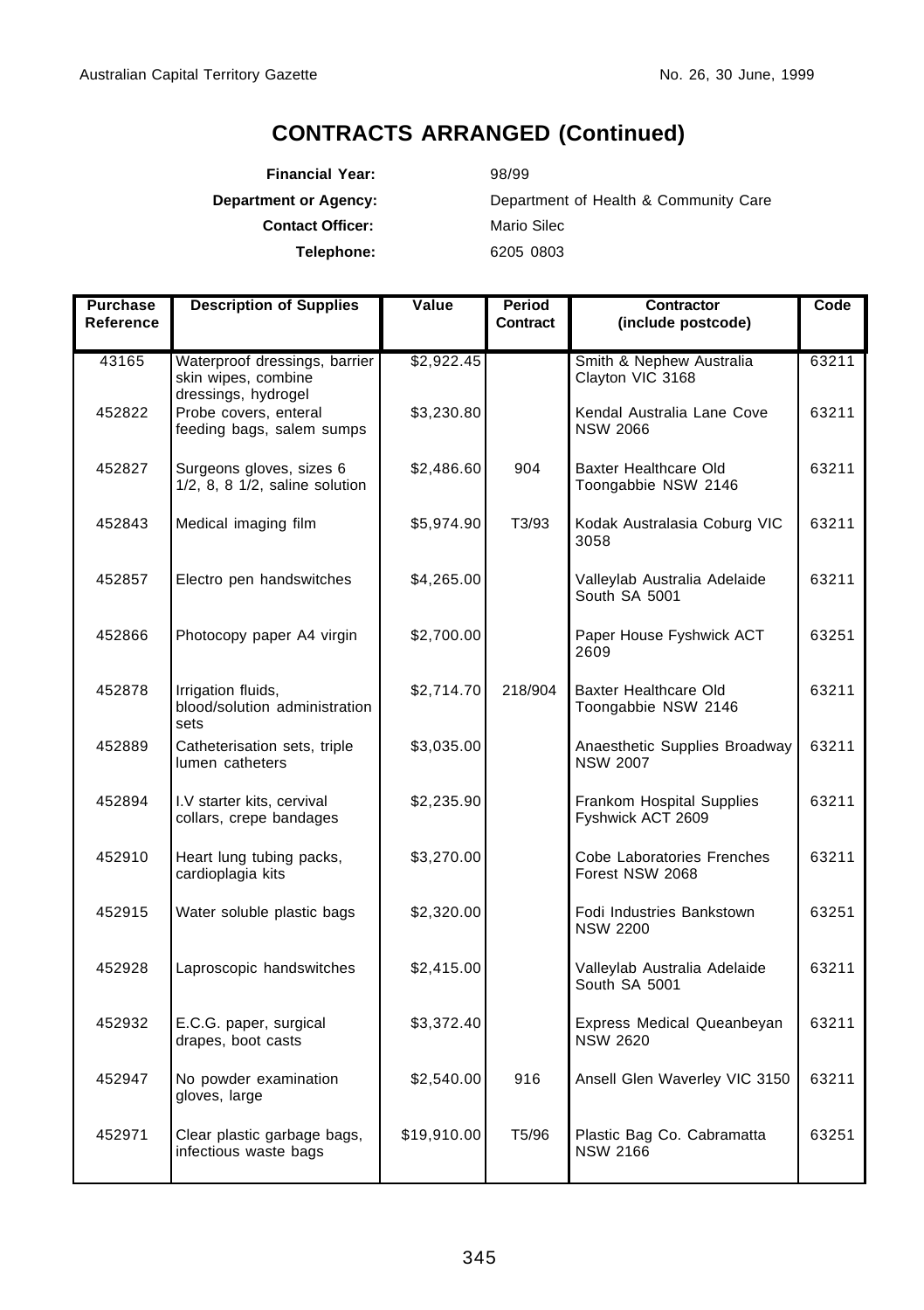| <b>Purchase</b><br>Reference | <b>Description of Supplies</b>                                                                                 | Value       | Period<br>Contract | Contractor<br>(include postcode)                                           | Code  |
|------------------------------|----------------------------------------------------------------------------------------------------------------|-------------|--------------------|----------------------------------------------------------------------------|-------|
| 452989                       | Continu flo administration sets,<br>Sodium chloride, I.V. glocose, dineal<br>fluids, uridomes, surgeons gloves | \$5,781.74  | 218/904            | Baxter Healthcare Old<br>Toongabbie NSW 2146                               | 63211 |
| 452998                       | Re usable sharps collection containers                                                                         | \$4,969.20  |                    | The Daniels Corporation<br>Dandenong South VIC<br>3175                     | 63211 |
| 453001                       | Laser imaging film                                                                                             | \$3,150.00  | T3/93              | Kodak Australasia<br>Coburg VIC 3058                                       | 63211 |
| 453002                       | Latex examination gloves                                                                                       | \$2,325.00  | 916                | Ansell Glen Waverley<br>VIC 3150                                           | 63211 |
| 453012                       | Blood lines, primimg sets, bicarbonate<br>solution, cltrosteril solution                                       | \$6,375.00  |                    | Fresenious Australia<br>Smithfield NSW 2164                                | 63211 |
| 453016                       | Haemodialysis dressing packs,<br>tubegauze                                                                     | \$6,505.20  |                    | Frankom Hospital<br>Supplies Fyshwick ACT<br>2609                          | 63211 |
| 453019                       | Blood sampling tubes                                                                                           | \$2,640.00  |                    | Interpath Services<br>Carringbah NSW 2229                                  | 63211 |
| 453020                       | Syringe cannulas, 60ml syringes                                                                                | \$4,626.72  |                    | Becton Dickinson Lane<br>Cove NSW 2066                                     | 63211 |
| 453033                       | No powder examination gloves, small,<br>medium                                                                 | \$10,160.00 | 916                | Ansell Glen Waverley<br><b>VIC 3150</b>                                    | 63211 |
| 453052                       | Hemoflow blood dialyser filters F6,F8                                                                          | \$13,680.00 | 2/97               | Fresenious Australia<br>Smithfield NSW 2164                                | 63211 |
| 453064                       | Prime set administration sets                                                                                  | \$9,500.00  |                    | Gambro Australia<br>Baulkham Hills NSW<br>2153                             | 63211 |
| 453067                       | Anti embolic stockings, urinary<br>drainage bags, band aids,<br>spirometers                                    | \$5,195.00  | 250/259            | Kendal Australia Lane<br>Cove NSW 2066                                     | 63211 |
| 453069                       | Gemini 20 administration sets 2260                                                                             | \$2,060.00  |                    | <b>Alaris Medical Systems</b><br>Seven Hills NSW 2147                      | 63211 |
| 453075                       | BB22-15 breathing filters                                                                                      | \$3,660.00  |                    | <b>Hospital Supplies Of</b><br>Australia Mulgrave North<br><b>VIC 3170</b> | 63211 |
| 453079                       | Clearsite dressings, medium crutches                                                                           | \$3,599.00  |                    | <b>Express Medical</b><br>Queanbeyan NSW 2620                              | 63211 |
| 453088                       | Photocopy paper A4 50% recycled                                                                                | \$6,350.40  | 436                | Fuji Xerox Australia Pty<br>Ltd Fyshwick ACT 2609                          | 63251 |
| 453091                       | Novacleanse pumps, optiva cannulas,<br>surgeons caps, neurosurgical patties                                    | \$2,002.42  |                    | Johnson & Johnson<br>Medical North Ryde<br><b>NSW 2113</b>                 | 63211 |
| 453100                       | Flow controll tubing FCT 10 15                                                                                 | \$4,800.00  |                    | Chimden Medical<br>Burnley VIC 3121                                        | 63211 |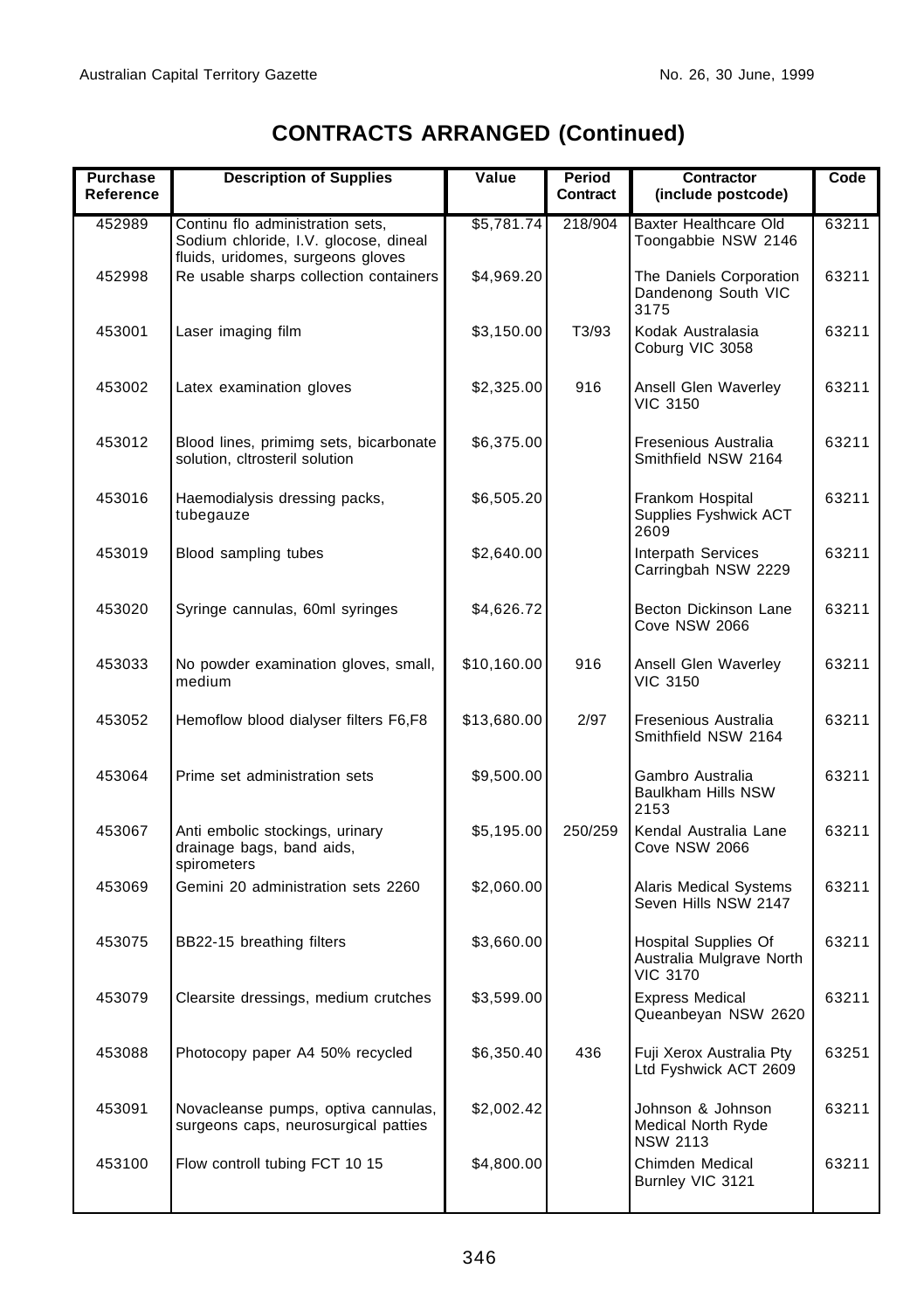| <b>Purchase</b><br>Reference | <b>Description of Supplies</b>                                                                       | Value       | Period<br>Contract | Contractor<br>(include postcode)                                           | Code  |
|------------------------------|------------------------------------------------------------------------------------------------------|-------------|--------------------|----------------------------------------------------------------------------|-------|
| 453110                       | Detergent concentrate, destainer                                                                     | \$2,093.60  | 239                | Diversey Australasia<br>Smithfield NSW 2164                                | 63291 |
| 453122                       | Catheterisation sets, ventilator<br>circuits                                                         | \$5,334.72  |                    | Anaesthetic Supplies<br>Broadway NSW 2007                                  | 63211 |
| 453124                       | Trache vent filters, bonnano<br>catheters                                                            | \$3,641.64  |                    | Becton Dickinson Lane<br>Cove NSW 2066                                     | 63211 |
| 453125                       | Plastic bags, toast bags, plastic<br>knifes & forks, Desert spoons,<br>containers                    | \$2,365.80  |                    | <b>MPM Marketing Services</b><br>Auburn NSW 2144                           | 63251 |
| 453126                       | Obstetric lotion, test sticks, minilet<br>lancets                                                    | \$2,391.00  |                    | Clifford Hallam<br>Pharmeceuticals Riverwood<br><b>NSW 2210</b>            | 63211 |
| 453127                       | Diagnostic torches, swab sticks,<br>plastic drapes                                                   | \$3,012.00  |                    | <b>Hospital Supplies Of</b><br>Australia Mulgrave North<br><b>VIC 3170</b> | 63211 |
| 453128                       | Renal fluids, administration sets,<br>surgeons gloves, extension sets                                | \$8,444.90  | 218/904            | Baxter Healthcare Old<br>Toongabbie NSW 2146                               | 63211 |
| 453129                       | Administration sets, surgeons<br>gloves, renal fluids                                                | \$13,992.04 | 218/904            | Baxter Healthcare Old<br>Toongabbie NSW 2146                               | 63211 |
| 453130                       | <b>Renal fluids</b>                                                                                  | \$5,053.92  | 904                | Baxter Healthcare Old<br>Toongabbie NSW 2146                               | 63211 |
| 453131                       | Nasal oxygen cannulas, renal fluids,<br>administration sets, surgeons gloves                         | \$8,583.82  | 318/904            | Baxter Healthcare Old<br>Toongabbie NSW 2146                               | 63211 |
| 453133                       | Retrograde cannulas                                                                                  | \$4,988.00  |                    | Device Technologies<br>Australia Pty Ltd Allambie<br>Heights NSW 2100      | 63211 |
| 453135                       | Angiography drapes, orthopeadic<br>leggings                                                          | \$4,344.00  |                    | Drager Australia Rosebank<br><b>VIC 3169</b>                               | 63211 |
| 453139                       | Steristrips, bannano catheters,<br>scalpel blades, packing gauze, boot<br>casts large                | \$2,352.00  |                    | <b>Express Medical</b><br>Queanbeyan NSW 2620                              | 63211 |
| 453141                       | Soap powder, serviettes, blade<br>mops, broom handles, doyleys,<br>detergents, plates, rubbish bins, | \$4,679.56  |                    | Dowlings Canberra Fyshwick<br>ACT 2609                                     |       |
| 453154                       | dust pans & brishes. dri<br>Arterial & venous blood lines                                            | \$13,728.00 | T9/97              | Gambro Australia Baulkham<br>Hills NSW 2153                                | 63211 |
| 453156                       | Blood line tubing, bicarbonate bags,<br>clisterol solution                                           | \$6,504.00  |                    | Fresenious Australia<br>Smithfield NSW 2164                                | 63211 |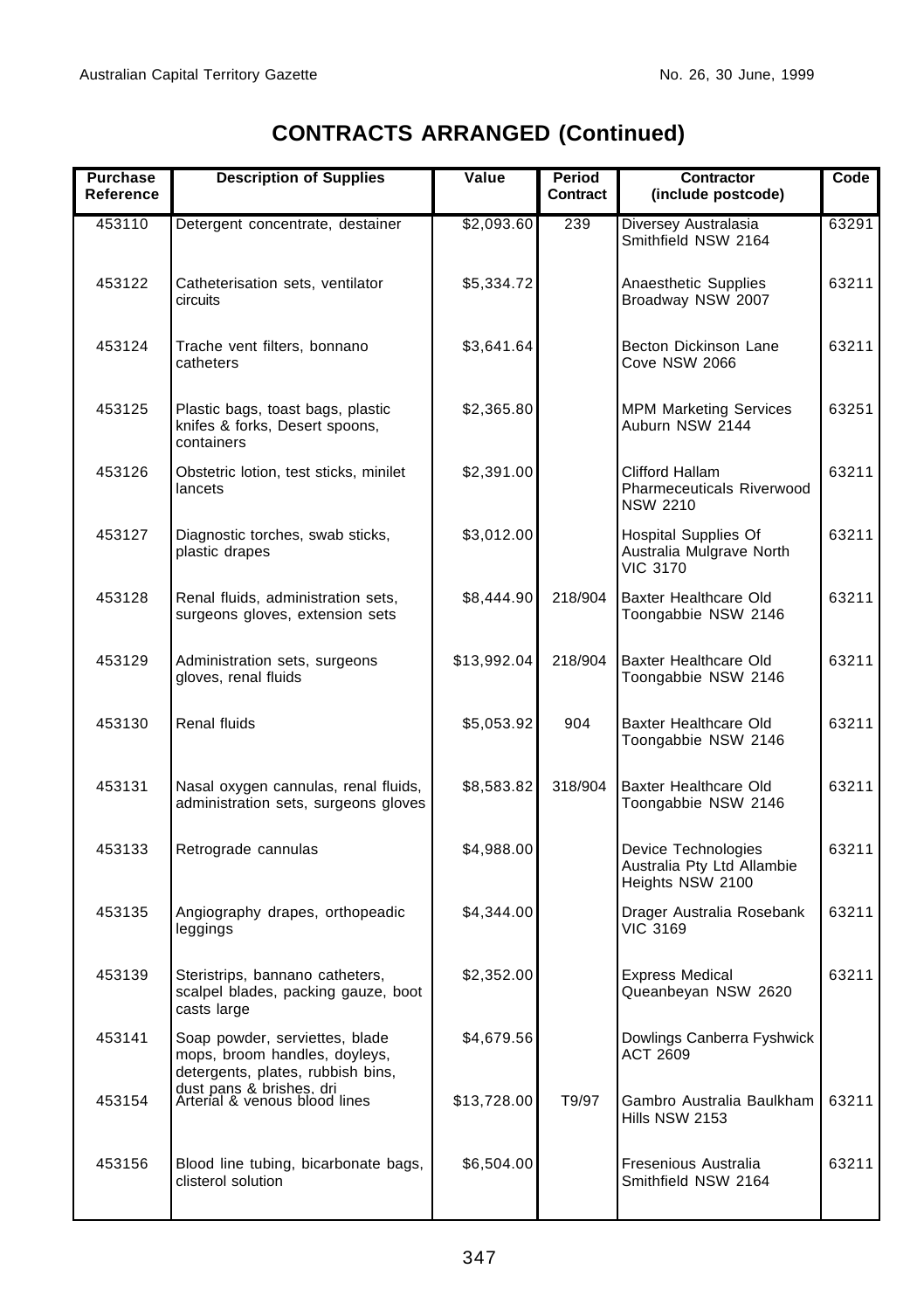| <b>Purchase</b><br>Reference | <b>Description of Supplies</b>                                                                                                | Value       | Period<br><b>Contract</b> | <b>Contractor</b><br>(include postcode)                                | Code  |
|------------------------------|-------------------------------------------------------------------------------------------------------------------------------|-------------|---------------------------|------------------------------------------------------------------------|-------|
| 453159                       | Latex examination gloves small                                                                                                | \$2,139.00  | 916                       | Ansell Glen Waverley<br><b>VIC 3150</b>                                | 63211 |
| 453173                       | Surgeons gloves, Extension sets,<br>connectors, biopsy needles, catheters, time<br>strips, irrigation sets, spring clips, adm | \$4,623.10  |                           | Baxter Healthcare Old<br>Toongabbie NSW<br>2146                        | 63211 |
| 453175                       | Adhesive tape, marking pens, ruled cards,<br>diaries, staplers, envelopes, thinners                                           | \$2,926.75  |                           | <b>Blue Star Office</b><br>Mitchell ACT 2911                           | 63251 |
| 453176                       | Oxisensor transducers D25L                                                                                                    | \$6,730.00  |                           | Mallinckrodt Medical<br>Roseville VIC 3178                             | 63211 |
| 453186                       | Dummy's, coffee, cleanser, nappysan                                                                                           | \$2,006.64  |                           | Campbells Cash &<br>Carry Griffith ACT 2603                            |       |
| 453196                       | Medical imaging X ray files                                                                                                   | \$2,391.72  |                           | Desa Paper & Board<br>Converters Brookvale<br><b>NSW 2100</b>          | 63251 |
| 453203                       | Hemoflow dialyser filters F7                                                                                                  | \$12,960.00 | 2/97                      | Fresenious Australia<br>Smithfield NSW 2164                            | 63211 |
| 453211                       | Laproscopic handsitches                                                                                                       | \$6,015.00  |                           | Valleylab Australia<br>Adelaide South SA<br>5001                       | 63211 |
| 453212                       | Transducer oxisensors I20                                                                                                     | \$5,482.00  |                           | Mallinckrodt Medical<br>Roseville NSW 3178                             | 63211 |
| 453213                       | Gemini 20 administration sets 2110                                                                                            | \$8,652.00  |                           | <b>Alaris Medical Systems</b><br>Seven Hills NSW 2147                  | 63211 |
| 453214                       | Standard anglrd giude wires                                                                                                   | \$2,480.00  |                           | Terumo Australia North<br>Ryde NSW 2113                                | 63211 |
| 453227                       | Transducers, vial access cannulas                                                                                             | \$9,064.00  |                           | Becton Dickinson Lane<br>Cove NSW 2066                                 | 63211 |
| 453230                       | Electrodes, surgical drapes                                                                                                   | \$4,499.00  |                           | <b>Express Medical</b><br>Queanbeyan NSW<br>2620                       | 63211 |
| 453231                       | Toilet paper, paper towels                                                                                                    | \$17,371.78 |                           | <b>Kimberley Clark</b><br>Australia Acacia Ridge<br>QLD 4110           | 63251 |
| 453234                       | Dressings, basic dressing packs                                                                                               | \$4,820.00  | 259                       | Multigate Medical<br><b>Products Wetherill Park</b><br><b>NSW 2164</b> | 63211 |
| 453235                       | Examination gloves, surgeons gloves                                                                                           | \$7,096.92  | 916                       | Ansell Glen Waverley<br><b>VIC 3150</b>                                | 63211 |
| 453236                       | Tegaderm dressings, waterproof tape                                                                                           | \$6,470.40  | 259/264                   | 3M Australia Pty Ltd St<br>Marys NSW 2760                              | 63211 |
| 453238                       | Syringes, 3ml, 5ml, 20ml                                                                                                      | \$9,007.20  | 970/689                   | Terumo Australia North<br>Ryde NSW 2113                                | 63211 |
| 453240                       | Face masks, Gypsona, combine dressings,<br>compression bandages                                                               | \$5,141.48  | 259/264                   | Smith & Nephew<br>Australia Clayton VIC<br>3168                        | 63211 |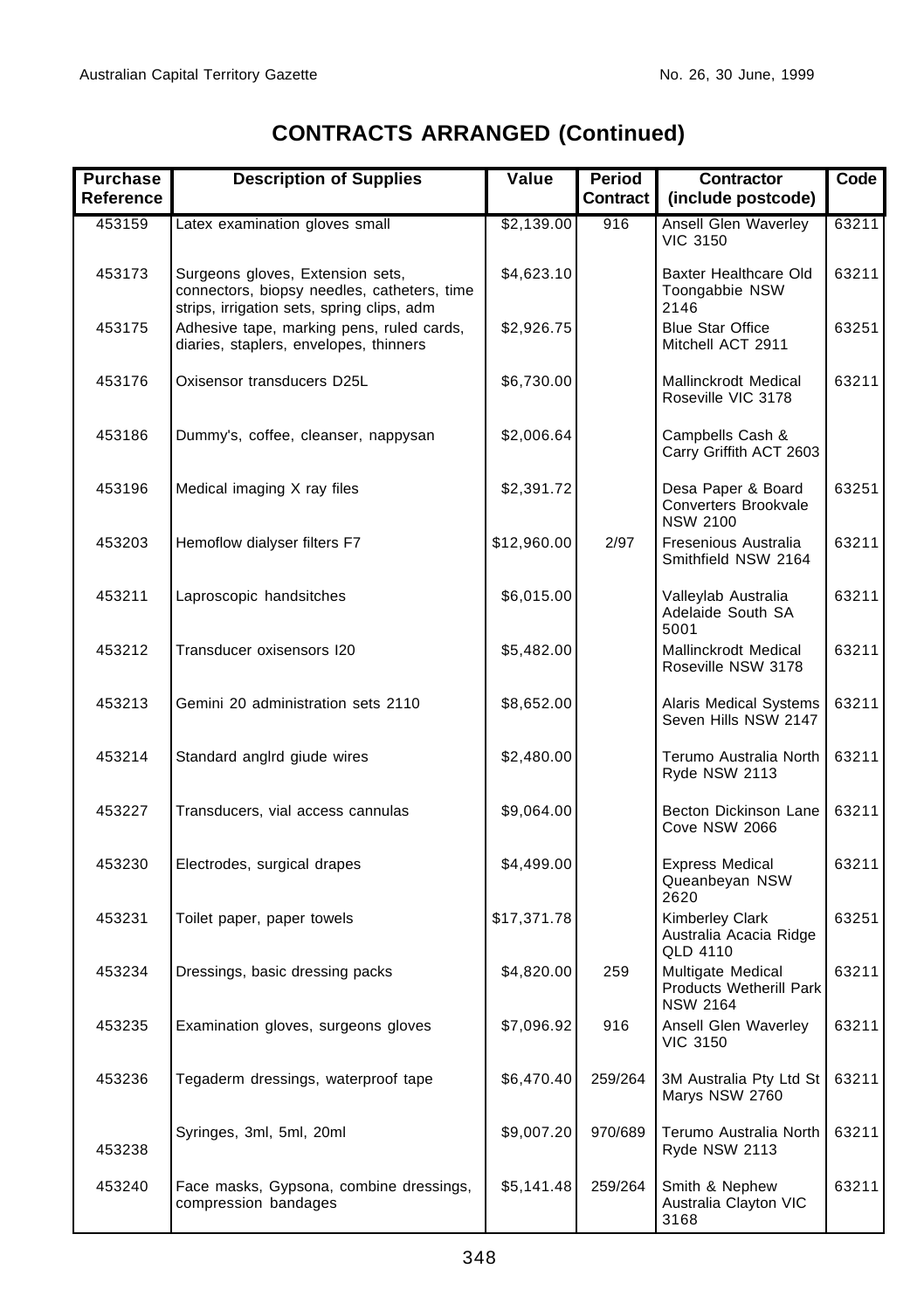| <b>Purchase</b><br>Reference | <b>Description of Supplies</b>                               | Value       | Period<br>Contract | Contractor<br>(include postcode)                       | Code  |
|------------------------------|--------------------------------------------------------------|-------------|--------------------|--------------------------------------------------------|-------|
| 453274                       | Lumbar puncture trays, Y<br>suction catheters, probe covers, | \$2,516.25  |                    | <b>Express Medical</b><br>Queanbeyan NSW 2620          | 63211 |
| 453278                       | central venous catheters<br>Insight film                     | \$2,600.00  | T3/93              | Kodak Australasia Coburg<br><b>VIC 3058</b>            | 63211 |
| 453280                       | Bicarb dialysis solution part A                              | \$10,080.00 | 2/97               | Fresenious Australia<br>Smithfield NSW 2164            | 63211 |
| 453283                       | Wound closure strips                                         | \$2,268.00  |                    | <b>Express Medical</b><br>Queanbeyan NSW 2620          | 63211 |
| 453291                       | Drystar imaging film                                         | \$5,062.50  |                    | Agfa-Gevaert Ltd Pymble<br><b>NSW 2073</b>             | 63211 |
| 453293                       | Abdominal sponges                                            | \$3,216.50  | 259                | Sarsted Ingle Farm SA<br>5098                          | 63211 |
| 453294                       | Developer, fixer, medical<br>imaging film                    | \$5,328.34  | T3/93              | Kodak Australasia Coburg<br><b>VIC 3058</b>            | 63211 |
| 453296                       | Dialysis solution part B                                     | \$9,504.00  | 2/97               | Fresenious Australia<br>Smithfield NSW 2164            | 63211 |
| 453298                       | Needles, insulin syringes,<br>syringes, 1ml, 10ml, 60ml      | \$7,010.78  | 979/218            | Terumo Australia North<br>Ryde NSW 2113                | 63211 |
| 453304                       | Re usable sharps collection<br>containers                    | \$6,467.10  |                    | The Daniels Corporation<br>Dandenong South VIC<br>3175 | 63211 |
| 453317                       | Quantium oxygenators                                         | \$12,980.00 |                    | Terumo Australia North<br>Ryde NSW 2113                | 63211 |
| 453318                       | Safesite needles, baldder<br>syringes, 3 way stopcocks       | \$3,045.40  |                    | Becton Dickinson Lane<br>Cove NSW 2066                 | 63211 |
| 453319                       | Arterial blood syringes, epidural<br>kits                    | \$6,736.00  |                    | Boots Company Australia<br>Carlingford NSW 2118        | 63211 |
| 453330                       | Diaries, copy paper, folders                                 | \$3,201.82  |                    | Vip Office Supplies Mitchell<br>ACT 2911               | 63251 |
| 453335                       | Orthopaedic wool, dressings,<br>alco swabs, bandafix, gloves | \$4,082.88  |                    | Frankom Hospital Supplies<br>Fyshwick ACT 2609         | 63211 |
| 453336                       | Opsite dressings, bandages,<br>swabs, hand cream             | \$7,732.10  |                    | Smith & Nephew Australia<br>Clayton VIC 3168           | 63211 |
| 453340                       | Cutlery, tray covers, chefs hats                             | \$2,589.73  |                    | Steven Salgo Matraville<br><b>NSW 2036</b>             |       |
| 453348                       | Triple lumen catheters                                       | \$5,158.00  |                    | Anaesthetic Supplies<br>Broadway NSW 2007              | 63211 |
| 453352                       | Optiva cannulas, face masks,<br>surgical drapes              | \$4,360.68  |                    | Johnson & Johnson Medical<br>North Ryde NSW 2113       | 63211 |
| 453365                       | Lever lock cannulas                                          | \$4,650.00  | 218                | Becton Dickinson Lane<br>Cove NSW 2066                 | 63211 |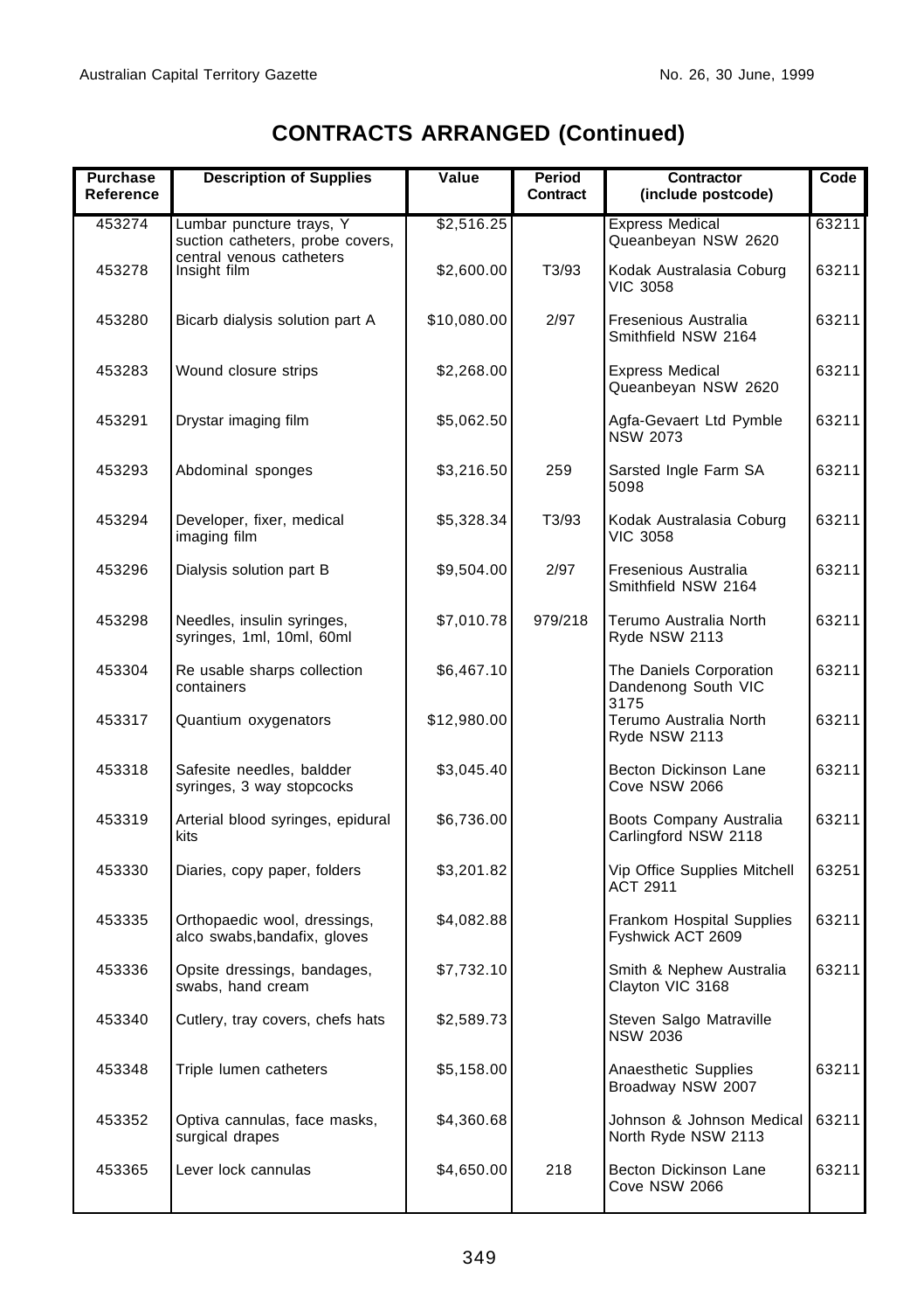| <b>Purchase</b><br>Reference | <b>Description of Supplies</b>                                                          | Value       | <b>Period</b><br><b>Contract</b> | <b>Contractor</b><br>(include postcode)               | Code  |
|------------------------------|-----------------------------------------------------------------------------------------|-------------|----------------------------------|-------------------------------------------------------|-------|
| 453368                       | Gemini 20 administration sets<br>2280                                                   | \$3,505.00  |                                  | <b>Alaris Medical Systems</b><br>Seven Hills NSW 2147 | 63211 |
| 453374                       | Electro pen handswitches                                                                | \$10,640.00 |                                  | Valleylab Australia Adelaide<br>South SA 5001         | 63211 |
| 453378                       | Exudrain wound suction<br>drains, 2245                                                  | \$5,212.35  |                                  | Astra Pharmeceuticals North<br>Ryde NSW 2113          | 63211 |
| 453379                       | Leucocyte reduction blood<br>filters                                                    | \$3,535.00  |                                  | Domedica Lane Cove NSW<br>2066                        | 63211 |
| 453392                       | Labels, pins, envelopes,<br>books, files, scribble pads,<br>tape flags, rubber bands    | \$3,367.64  |                                  | Boise Cascade Office<br>products Rowville VIC 3178    | 63251 |
| 453393                       | Photocopy paper A4                                                                      | \$3,980.52  |                                  | Paper House Fyshwick ACT<br>2609                      | 63251 |
| 453396                       | Optiva cannulas, protective<br>canulas, shampoo                                         | \$5,241.24  |                                  | Johnson & Johnson Medical<br>North Ryde NSW 2113      | 63211 |
| 453403                       | Scalp vein sets, hypodermic<br>needles, surflo cannulas                                 | \$3,263.40  | 979/218                          | Terumo Australia North<br>Ryde NSW 2113               | 63211 |
| 453407                       | Polyhesive diathermy plates                                                             | \$8,565.00  |                                  | Valleylab Australia Adelaide<br>South SA 5001         | 63211 |
| 453411                       | Jackson pratt drain tubes,<br>burette administration sets                               | \$3,036.00  |                                  | Baxter Healthcare Old<br>Toongabbie NSW 2146          | 63211 |
| 453413                       | X ray detectable gauze,<br>plastic forceps, clipper blades,<br>spinal needles           | \$2,368.95  |                                  | <b>Capital Medical Supplies</b><br>Mitchell ACT 2911  | 63211 |
| 453418                       | Paper clips, staples, pens,<br>tape, files, post it notes, toner<br>cartridges, diaries | \$3,546.60  |                                  | Vip Office Supplies Mitchell<br><b>ACT 2911</b>       |       |
| 453427                       | Intubating stylets, paediatric<br>& adult                                               | \$3,380.00  |                                  | Koala Medical Mona Vale<br><b>NSW 2103</b>            | 63211 |
| 453436                       | Nu tex no powder surgeons<br>gloves                                                     | \$2,964.00  | 979/916                          | Ansell Glen Waverley VIC<br>3150                      | 63211 |
| 453440                       | Angiography kits, blood<br>warming sets                                                 | \$11,727.50 |                                  | Bard Australia Chatswood<br><b>NSW 2067</b>           | 63211 |
| 453446                       | Bellovac & exudrain wound<br>suction drains, 10, 14fg                                   | \$10,214.70 |                                  | Astra Pharmeceuticals North   63211<br>Ryde NSW 2113  |       |
| 453457                       | Prisma predilution sets,<br>effluent bags, HDC fluids                                   | \$4,004.40  |                                  | Gambro Australia Baulkham<br>Hills NSW 2153           | 63211 |
| 453461                       | Super frost microscope slides                                                           | \$2,640.00  |                                  | Lomb Scientific Tarren point<br><b>NSW 2229</b>       | 63211 |
| 453465                       | Incontinance pads, foil,<br>disposable pants                                            | \$3,671.76  |                                  | Bunzl Mitchell ACT 2911                               | 63211 |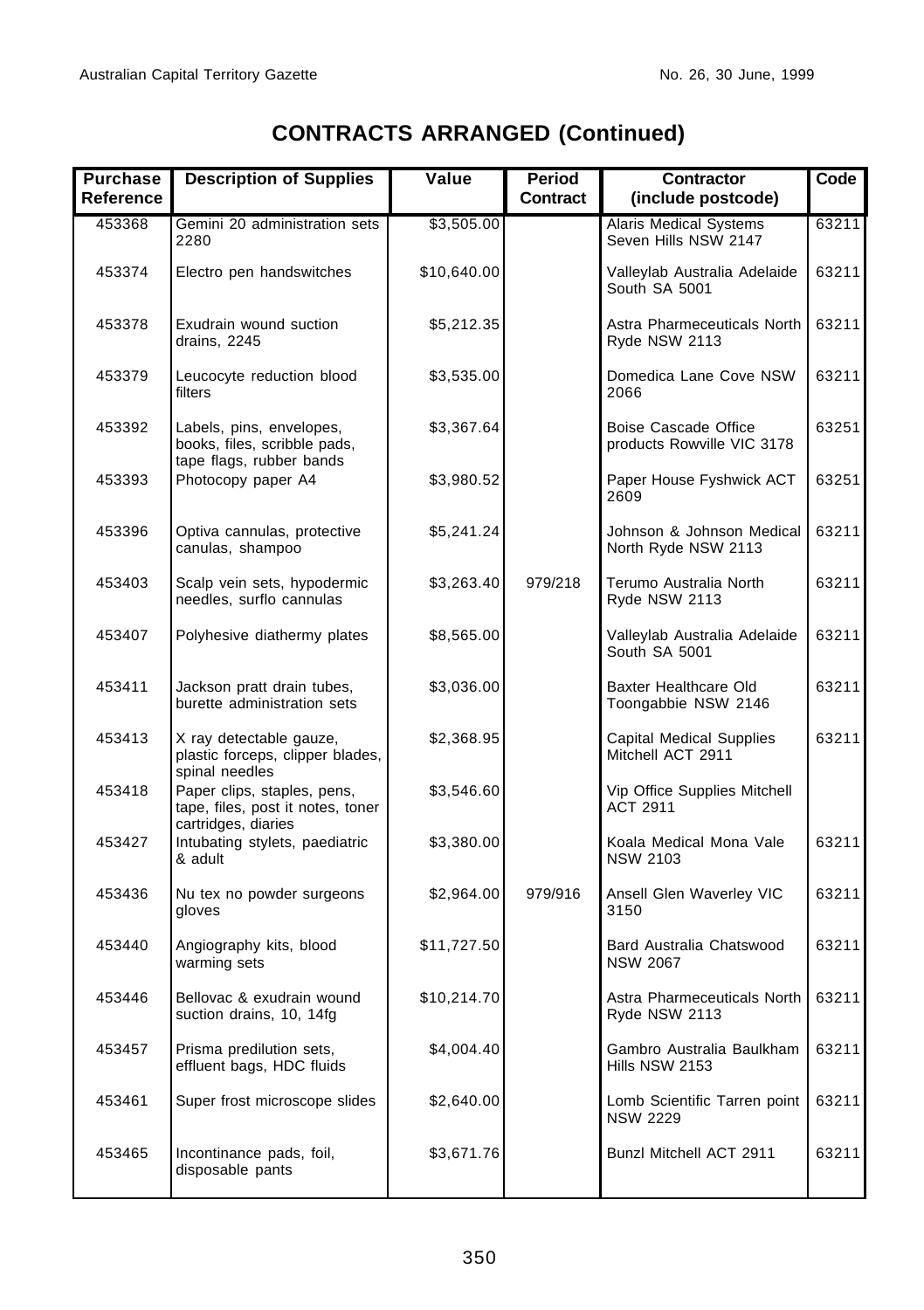| <b>Purchase</b><br>Reference | <b>Description of Supplies</b>                                                                   | Value       | Period<br>Contract | <b>Contractor</b><br>(include postcode)               | Code            |
|------------------------------|--------------------------------------------------------------------------------------------------|-------------|--------------------|-------------------------------------------------------|-----------------|
| 453468                       | Double lumen catheters, ureteral<br>catheters                                                    | \$5,316.25  |                    | Cook Australia Eight Mile<br>Plains QLD 4113          | 63211           |
| 453469                       | Oxygen masks & nebulsisers,<br>suction catheters, trache care<br>catheters                       | \$3,406.00  |                    | Fisher & Paykel Healthcare<br>Pty Ltd Auburn NSW 2144 | 63211           |
| 453472                       | Kimwipes, nappies, terri towels                                                                  | \$2,899.22  |                    | Kimberley Clark Australia<br>Acacia Ridge QLD 4110    | 63251           |
| 453477                       | Syringe cannulas                                                                                 | \$7,200.00  | 218                | Becton Dickinson Lane Cove<br><b>NSW 2066</b>         | 63211           |
| 453479                       | Insight medical imaging film                                                                     | \$3,250.00  | T3/93              | Kodak Australasia Coburg<br><b>VIC 3058</b>           | 63211           |
| 453480                       | Oxygen masks & tubing                                                                            | \$2,232.00  | 318                | Bard Australia Chatswood<br><b>NSW 2067</b>           | 63211           |
| 453502                       | Mouth swabs, eye dressings,<br>collar & cuff, ECG paper, knee<br>braces                          | \$2,518.80  |                    | <b>Capital Medical Supplies</b><br>Mitchell ACT 2911  | 63211           |
| 453503                       | Mayo covers, bandages,<br>surgical drapes                                                        | \$2,333.40  |                    | Express medical<br>Queanbeyan NSW 2620                | 63211           |
| 453517                       | Combine dressings                                                                                | \$2,840.00  |                    | Smith & Nephew Australia<br>Clayton VIC 3168          | 63211           |
| 453527                       | Gemini 20 administration sets<br>2110                                                            | \$14,420.00 |                    | <b>Alaris Medical Systems</b><br>Seven Hills NSW 2147 | 63211           |
| 453528                       | Drystar medical imaging film                                                                     | \$5,062.50  |                    | Agfa-Gevaert Ltd Pymble<br><b>NSW 2073</b>            | 63211           |
| 453530                       | Laser imgaing film, cineflure fixer                                                              | \$3,609.60  | T3/93              | Kodak Australasia Coburg<br><b>VIC 3058</b>           | 63211           |
| 453537                       | Underwater chest drains, anti<br>embolic stockings                                               | \$2,766.00  |                    | Kendal Australia Lane Cove<br><b>NSW 2066</b>         | 63211           |
| 453540                       | Copy paper, computer paper,<br>clipboards, pens, dividers,<br>teledex refills, labels, envelopes | \$2,050.32  |                    | <b>Blue Star Office Mitchell ACT</b><br>2911          | 632,516,<br>325 |
| 453567                       | Stationery                                                                                       | \$5,783.82  |                    | <b>Blue Star Office Mitchell ACT</b><br>2911          | 63251           |
| 453570                       | Prisma predilution sets                                                                          | \$3,000.00  |                    | Gambro Australia Baulkham<br>Hills NSW 2153           | 63211           |
| 453595                       | Cineflue developer, laser<br>imaging film                                                        | \$2,565.12  | T3/93              | Kodak Australasia Coburg<br><b>VIC 3058</b>           | 63211           |
| 453613                       | Hemoflow dialyser filters F8                                                                     | \$12,960.00 | 2/97               | Fresenious Australia<br>Smithfiled NSW 2164           | 63211           |
| 453615                       | Renal I.V. fluids                                                                                | \$5,230.32  | 904                | Baxter Healthcare Old<br>Toongabbie NSW 2146          | 63211           |
| 453628                       | Film fixer, laser imaging film                                                                   | \$2,535.00  | T3/93              | Kodak Australasia Coburg<br><b>VIC 3058</b>           | 63211           |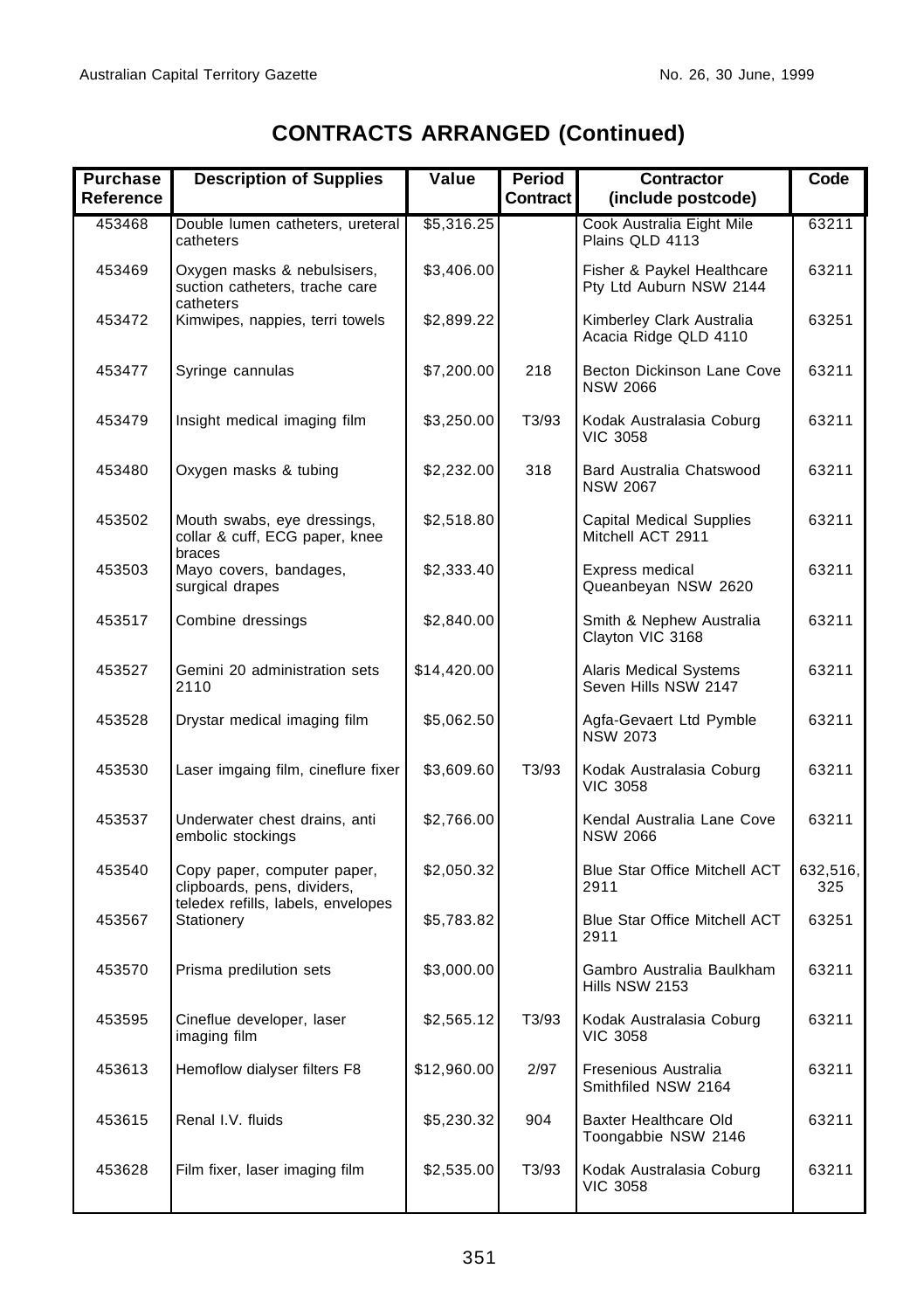| <b>Purchase</b><br>Reference | <b>Description of Supplies</b>                                                                                    | Value       | Period<br><b>Contract</b> | <b>Contractor</b><br>(include postcode)                          | Code  |
|------------------------------|-------------------------------------------------------------------------------------------------------------------|-------------|---------------------------|------------------------------------------------------------------|-------|
| 453631                       | Protective cannulas, bath lotion,<br>microshield skin cleanser,                                                   | \$3,903.68  |                           | Johnson & Johnson<br>Medical North Ryde NSW                      | 63211 |
| 453642                       | neurosurgical patties, needle matts<br>Heart/lung tubing packs                                                    | \$3,515.00  |                           | 2113<br>Cobe Laboratories<br><b>Frenches Forrest NSW</b><br>2068 | 63211 |
| 453670                       | Administration sets, injection sites,<br>I.V. fluids                                                              | \$8,997.90  | 218/904                   | Baxter Healthcare Old<br>Toongabbie NSW 2146                     | 63211 |
| 453671                       | Hemoflow dialyser filters, F6, F7                                                                                 | \$6,240.00  | 2/97                      | Fresenious Australia<br>Smithfield NSW 2164                      | 63211 |
| 453674                       | Buretrol administration sets                                                                                      | \$2,375.00  | 218                       | B Braun Australia Pty Ltd<br>Baulkham Hills NSW 2154             | 63211 |
| 453675                       | Arterial & venous blood lines                                                                                     | \$6,336.00  | T9/97                     | Gambro Australia<br>Baulkham Hills NSW 2153                      | 63211 |
| 453687                       | Medication flow controll tubing                                                                                   | \$3,200.00  |                           | Chimden Medical Burnley<br><b>VIC 3121</b>                       | 63211 |
| 453721                       | Photocopy paper A4 50% recycled                                                                                   | \$4,762.80  | 436                       | Fuji Xerox Australia Pty Ltd<br>Fyshwick ACT 2609                | 63251 |
| 453726                       | Y suction catheters, injection<br>sytems, administration sets, gloves,<br>catheter spigots, soft jaw spring clips | \$2,724.04  |                           | Baxter Healthcare Old<br>Toongabbie NSW 2146                     | 63211 |
| 453729                       | Prisma predilution sets, effluent<br>bags                                                                         | \$5,126.00  |                           | Gambro Australia<br>Baulkham Hills NSW 2153                      | 63211 |
| 453739                       | Extension sets, surgeons gloves,<br>renal fluids                                                                  | \$12,463.04 | 218/916                   | Baxter Healthcare Old<br>Toongabbie NSW 2146                     | 63211 |
| 453740                       | Dialysis fluids bicarbanate part B                                                                                | \$5,184.00  | 2/97                      | Fresenious Australia<br>Smithfield NSW 2164                      | 63211 |
| 453760                       | Endotracheal tubes, transducer<br>oxisensors                                                                      | \$7,221.00  |                           | Mallinckrodt Medical<br>Rosville VIC 3178                        | 63211 |
| 453767                       | Gemini 20 administration sets,<br>2260, 2110                                                                      | \$12,566.00 | 11/95                     | Alaris Medical Systems<br>Seven Hills NSW 2147                   |       |
| 453775                       | Dialysis fluid bicarb part A                                                                                      | \$6,048.00  | 2/97                      | Fresenious Australia<br>Smithfield NSW 2164                      | 63211 |
| 453776                       | Surgeons gloves, examination<br>gloves                                                                            | \$8,764.00  | 979/916                   | Ansell Glen Waverley VIC<br>3150                                 | 63211 |
| 453792                       | Clear plastic garbage bags                                                                                        | \$7,650.00  | T5/96                     | Plastic Bag Co.<br>Cabramatta NSW 2166                           | 63251 |
| 453820                       | Medical imaging film                                                                                              | \$5,154.90  | T3/93                     | Kodak Australasia Coburg<br><b>VIC 3058</b>                      | 63211 |
| 453821                       | Administration sets, surgeons<br>gloves                                                                           | \$2,894.24  | 218/916                   | Baxter Healthcare Old<br>Toongabbie NSW 2146                     | 63211 |
| 453823                       | Urimeters, electrodes                                                                                             | \$2,600.00  | 250/265                   | Kendal Australia Lane<br>Cove NSW 2066                           | 63211 |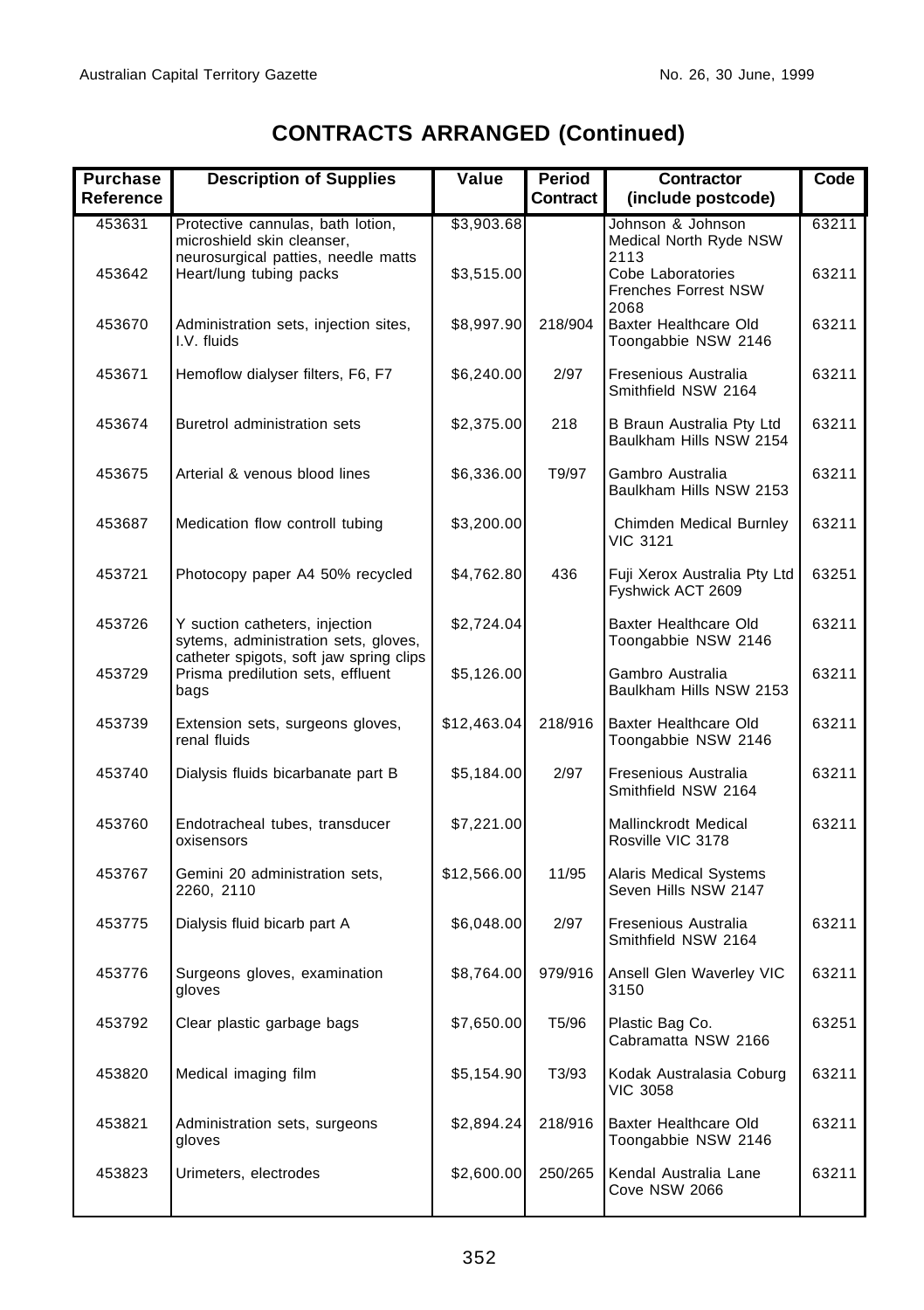| <b>Purchase</b><br><b>Reference</b> | <b>Description of Supplies</b>                                | Value       | Period<br>Contract | <b>Contractor</b><br>(include postcode)               | Code  |
|-------------------------------------|---------------------------------------------------------------|-------------|--------------------|-------------------------------------------------------|-------|
| 453863                              | Surgical simplex bone<br>cement                               | \$7,520.00  |                    | Australian Howmedica<br>Crowsnest NSW 2065            | 63211 |
| 453884                              | 20ml syringes                                                 | \$3,126.00  | 979/218            | Terumo Australia North Ryde<br><b>NSW 2113</b>        | 63211 |
| 453888                              | Electro pen handswitches                                      | \$6,390.00  |                    | Valleylab Australia Adelaide<br>South SA 5001         | 63211 |
| 453894                              | Microshield handwash, rany<br>clips, neurosurgical patties    | \$3,840.78  |                    | Johnson & Johnson Medical<br>North Ryde NSW 2113      | 63211 |
| 453911                              | Re usable sharps collection<br>containers                     | \$6,104.10  |                    | The Daniels Corporation<br>Dandenong South VIC 3175   | 63211 |
| 453940                              | Hemoflow blood dialyser<br>filters F7                         | \$12,960.00 | 2/97               | Fresenious Australia Smithfield<br><b>NSW 2164</b>    | 63211 |
| 453942                              | Syringes T.B, 10ml                                            | \$3,866.14  | 979/218            | Terumo Australia North Ryde<br><b>NSW 2113</b>        | 63211 |
| 453946                              | Medical imaging X Ray<br>patient file covers                  | \$2,517.60  |                    | Desa Paper & Board Converters<br>Brookvale NSW 2100   | 63251 |
| 453974                              | Insulin syringes, safety flow<br>lancets, trche vent filters  | \$3,519.00  |                    | Becton Dickinson Lane Cove<br><b>NSW 2066</b>         | 63211 |
| 453978                              | Paper towels, toilet paper,<br>industrial wipers              | \$11,244.36 |                    | Kimberley Clark Australia Acacia<br>Ridge QLD 4110    | 63251 |
| 453985                              | Syringes 5ml, 20ml                                            | \$2,032.24  | 970/689            | Terumo Australia North Ryde<br><b>NSW 2113</b>        | 63211 |
| 453992                              | Exam gloves, microscope<br>slides                             | \$2,223.00  |                    | Capital Medical Supplies Mitchell<br><b>ACT 2911</b>  | 63211 |
| 453997                              | Intravenous fluids, irrigation<br>water                       | \$2,550.54  | 218                | Baxter Healthcare Old<br>Toongabbie NSW 2146          | 63211 |
| 454013                              | Basic dressing pack                                           | \$4,400.00  | 259                | Multigate Medical Products<br>Wetherill Park NSW 2164 | 63211 |
| 454021                              | Interlink syringe cannulas                                    | \$5,400.00  | 218                | Becton Dickinson Lane Cove<br><b>NSW 2066</b>         | 63211 |
| 454022                              | Surgeons gloves sterile,<br>latex examination gloves<br>small | \$3,315.96  | 916                | Ansell Glen Waverley VIC 3150                         | 63211 |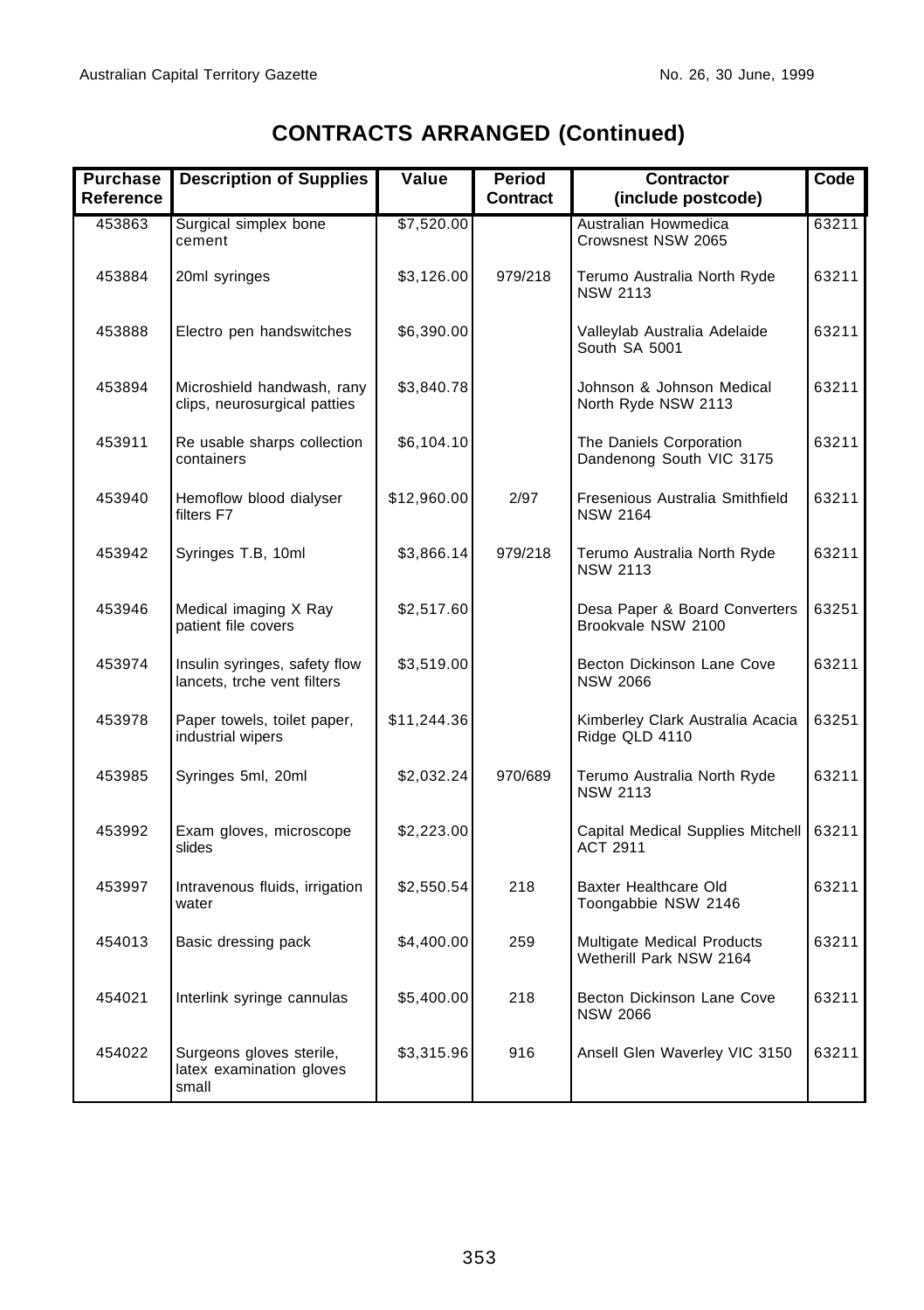**Financial Year:** 98/99 **Contact Officer:** Mark Gazzoli

**Department or Agency:** Department of Urban Services **Telephone:** 6207 6259

| <b>Purchase</b><br><b>Reference</b> | <b>Description of</b><br><b>Supplies</b>                                                                             | Value          | Period<br><b>Contract</b> | <b>Contractor</b><br>(include postcode)                 | Code  |
|-------------------------------------|----------------------------------------------------------------------------------------------------------------------|----------------|---------------------------|---------------------------------------------------------|-------|
|                                     | 59.5242.30 Study & Design of the<br>Rationalisation of<br>Toilets in Griffith,<br>Barton, Braddon,<br>Acton & Deakin | \$58,612.00    |                           | 59.5242.30 R D Gossip Pty Ltd<br>Macquarie ACT 2614     | 86726 |
|                                     | 79.2612.12 Mechanical Services<br>For the Canberra<br>Hospital path Bldg<br>Refurb                                   | \$1,110,000.00 |                           | 79.2612.12 Electaire Pty Ltd<br>Queanbeyan NSW 2620     | 51610 |
|                                     | 79.2612.13 Hydraulic Services for<br>the Canberra Hospital<br>Pathology Bldg<br>Refurb                               | \$518,000.00   |                           | 79.2612.13 A Murray & Sons Pty Ltd<br>MITCHELL ACT 2911 | 52290 |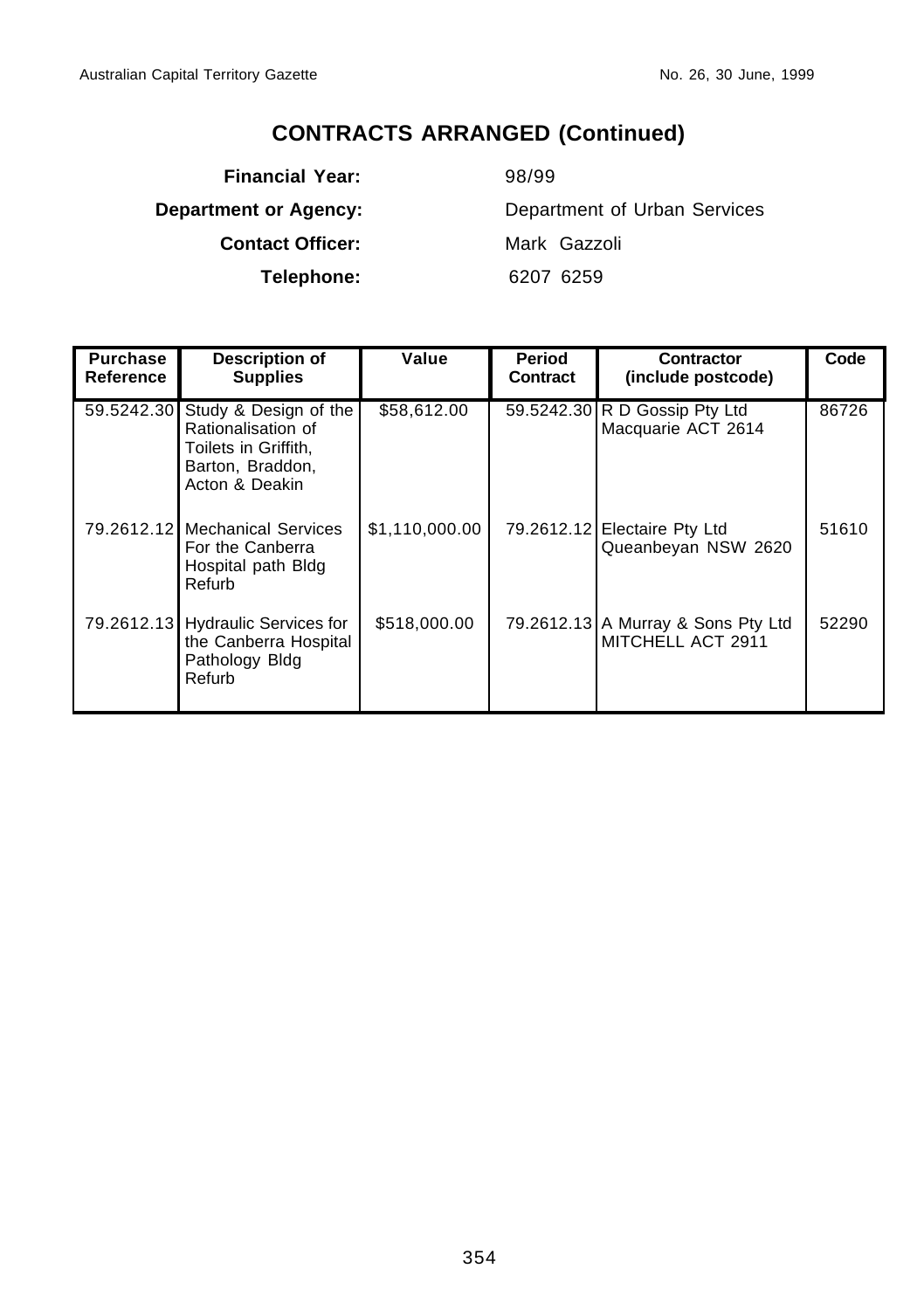**Financial Year:** 98/99 **Contact Officer:** Maria Boyle

**Department or Agency:** Department of Urban Services **Telephone:** 6207 5564

| <b>Purchase</b><br><b>Reference</b> | <b>Description of</b><br><b>Supplies</b>                                          | Value        | <b>Period</b><br><b>Contract</b> | <b>Contractor</b><br>(include postcode)          | Code  |
|-------------------------------------|-----------------------------------------------------------------------------------|--------------|----------------------------------|--------------------------------------------------|-------|
| C99074                              | Refurbish the<br>Canberra Hospital<br>Pathology Building-<br><b>Fire Services</b> | \$144,475.00 | C99074                           | <b>Wormald Fire Systems</b><br>MITCHELL ACT 2600 | 51642 |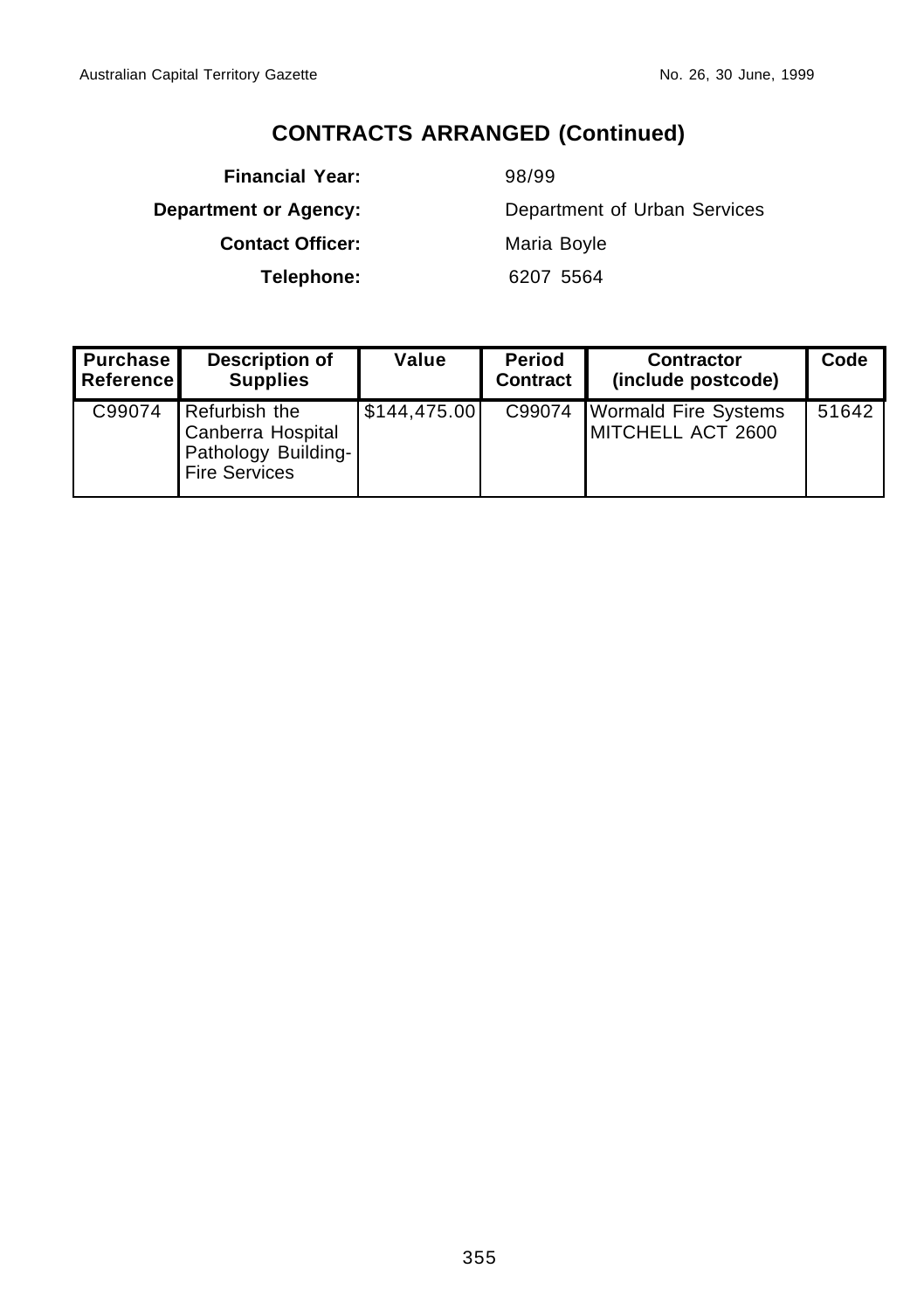**Financial Year:** 98/99 **Contact Officer:** Leanne Herne

**Department or Agency:** Canberra Institute of Technology **Telephone:** 6207 4809

| Purchase<br><b>Referencel</b> | <b>Description of</b><br><b>Supplies</b>                                                                               | Value      | <b>Period</b><br>Contract | <b>Contractor</b><br>(include postcode)                             | Code |
|-------------------------------|------------------------------------------------------------------------------------------------------------------------|------------|---------------------------|---------------------------------------------------------------------|------|
|                               | Book Plus Library<br>Management<br>System - G2R8.0<br>Release Fee. Part<br>of contractual<br>agreement for<br>updates' | \$4,742.50 |                           | <b>Stowe Computing</b><br>Australia North Sydney<br><b>NSW 2060</b> |      |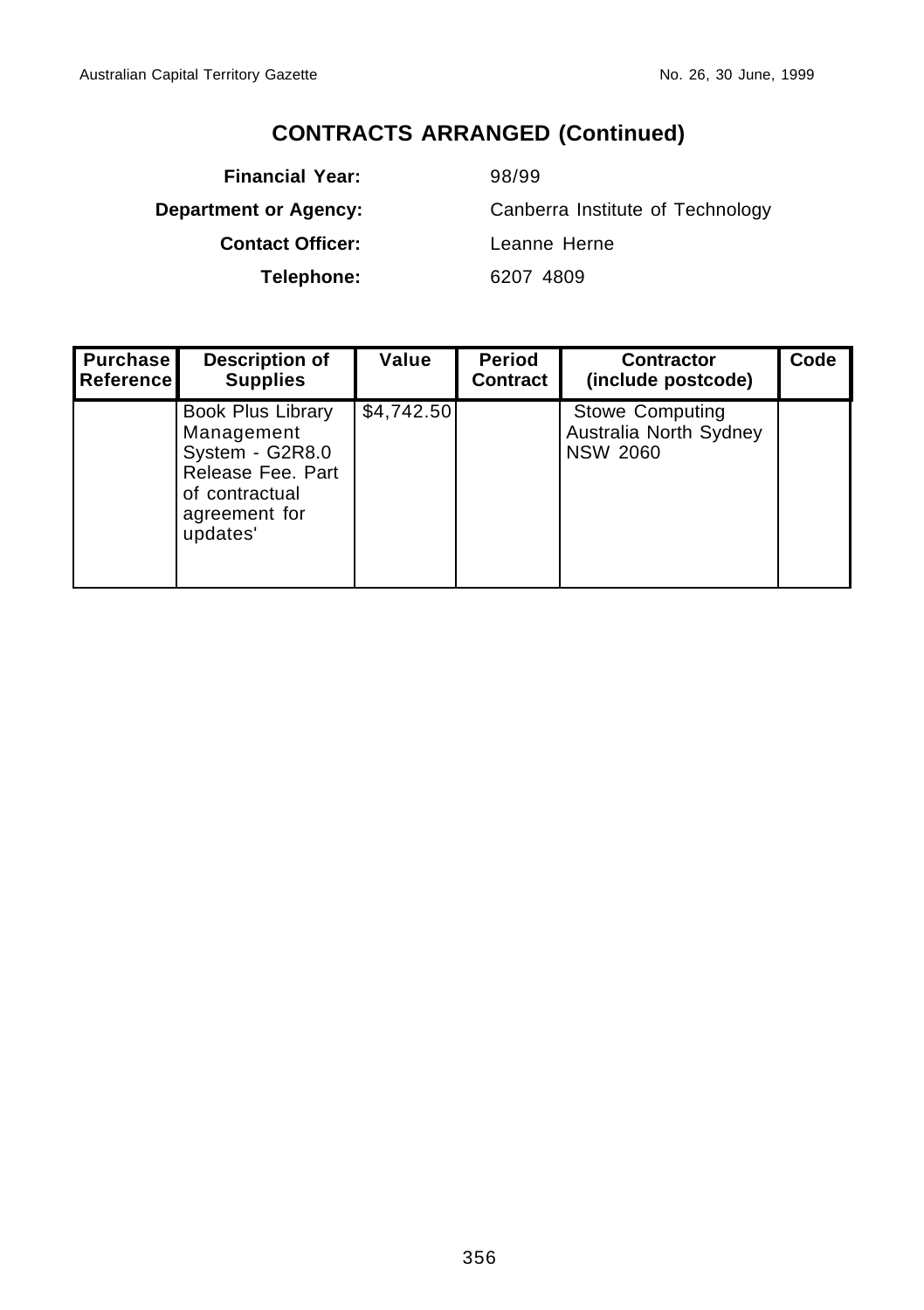**Financial Year:** 98/99 **Contact Officer:** Lola Brown **Telephone:** 6205 0821

**Department or Agency:** Department of Health and Community Care

| <b>Purchase</b><br>Reference | Description of<br><b>Supplies</b> | Value       | Period<br>Contract | Contractor<br>(include postcode)                            | Code  |
|------------------------------|-----------------------------------|-------------|--------------------|-------------------------------------------------------------|-------|
|                              | Lab Supplies                      | \$18,002.35 |                    | Johnson & Johnson Medical<br>Doncaster VIC 3108             | 63211 |
|                              | <b>Laboritory Supplies</b>        | \$19,267.00 |                    | Bio-Mediq DPC Pty Ltd Doncaster<br><b>VIC 3108</b>          | 63211 |
|                              | Lab Supplies                      | \$6,737.50  |                    | Bio-Medig DPC Pty Ltd Doncaster<br><b>VIC 3108</b>          | 63211 |
|                              | Lab Equipment                     | \$2,150.00  |                    | Thermoquest Australia Rydalmere<br><b>NSW 2116</b>          | 63211 |
|                              | <b>Laboritory Supplies</b>        | \$3,222.50  |                    | Immuno Diagnostic St Peters<br><b>NSW 2044</b>              | 63211 |
|                              | LabSupplies                       | \$3,149.00  |                    | Dade Behring Diagnostics Pty Ltd<br>Coorparoo QLD 4151      | 63211 |
|                              | Computer Support                  | \$3,500.00  |                    | Comdek Computers West Perth<br>WA 6005                      | 84250 |
|                              | Detection Kit                     | \$3,132.00  |                    | Roche Diagnostics Australia Castle<br><b>Hill NSW 1765</b>  | 63211 |
|                              | Lab Supplies                      | \$2,668.00  |                    | Abbott Diagnostic Division Cronulla<br><b>NSW 2230</b>      | 63211 |
|                              | Lab Supplies                      | \$2,208.28  |                    | Becton Dickinson Lane Cove NSW<br>2066                      | 63211 |
|                              | Lab Supplies                      | \$5,127.00  |                    | Nycomed Amersham Baulkham<br>Hills NSW 2153                 | 63211 |
|                              | Printing of A4<br>Manuals.        | \$3,451.00  |                    | <b>CPN Publications Pty Ltd Fyshwick</b><br><b>ACT 2609</b> | 88442 |
|                              | Lab Supplies                      | \$2,153.50  |                    | Fronine Riverstone NSW 2765                                 | 63211 |
|                              | Lab Supplies                      | \$3,850.00  |                    | Medos Company Lidcombe NSW<br>1825                          | 63211 |
|                              | Lab Supplies                      | \$18,879.50 |                    | Johnson & Johnson Medical<br>Doncaster VIC 3108             | 63211 |
|                              | Laboratory Supplies.              | \$4,560.00  |                    | Becton Dickinson Lane Cove.<br><b>NSW 2066</b>              | 63211 |
|                              | Laboratory Supplies.              | \$12,566.00 |                    | Dade Behring Diagnostics Pty Ltd<br>Coorparoo QLD 4151      | 63211 |
|                              | Stationery                        | \$2,015.00  |                    | Moore Business Systems Deakin<br><b>ACT 2600</b>            | 63251 |
|                              | Laboratory Kits.                  | \$8,000.00  |                    | John Morris Scientific. Willoughby<br><b>NSW 2068</b>       | 63211 |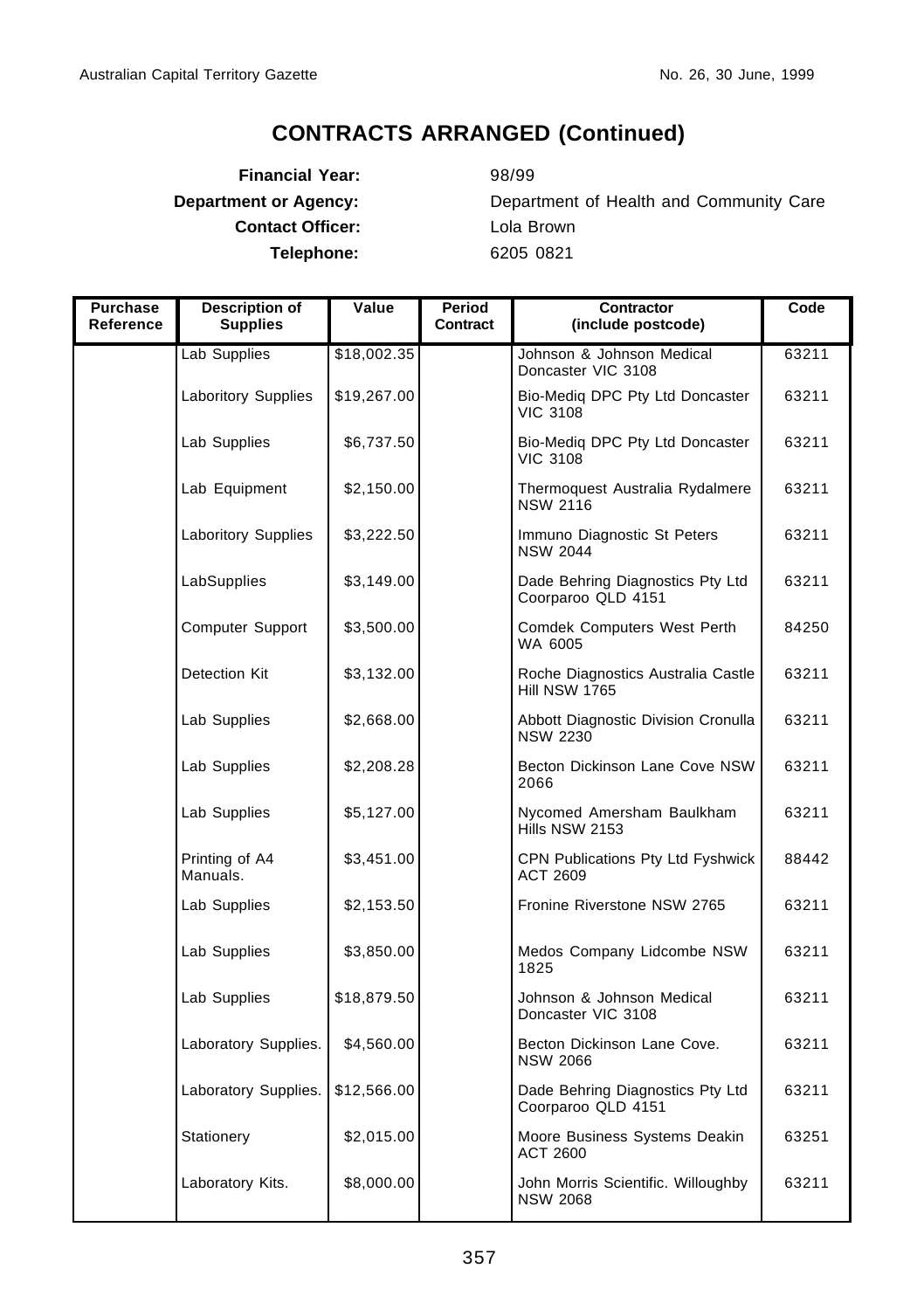| <b>Purchase</b><br><b>Reference</b> | <b>Description of</b><br><b>Supplies</b> | Value       | <b>Period</b><br>Contract | <b>Contractor</b><br>(include postcode)                       | Code  |
|-------------------------------------|------------------------------------------|-------------|---------------------------|---------------------------------------------------------------|-------|
|                                     | <b>Nutritional Formulas</b>              | \$2,243.00  |                           | Abbott Australiasia. Cronulla<br><b>NSW 2230</b>              | 63211 |
|                                     | <b>Laboritory Supplies</b>               | \$3,246.80  |                           | Abbott Diagnostic Division<br>Cronulla NSW 2230               | 63211 |
|                                     | <b>Laboritory Supplies</b>               | \$23,084.44 |                           | Johnson & Johnson Medical<br>Doncaster VIC 3108               | 63211 |
|                                     | Screening Kits.                          | \$30,300.00 | 16/12/98<br>to 16/12/99   | Dade Behring Diagnostics<br>Pty Ltd Coorparoo QLD<br>4151     | 63211 |
|                                     | <b>Laboratory Supplies</b>               | \$2,299.00  |                           | Sigma Aldrich Castle Hill<br><b>NSW 2154</b>                  | 63211 |
|                                     | Laboratory Supplies.                     | \$8,468.00  |                           | <b>Bio-Rad Laboratories</b><br>Regents Park NSW 2143          | 63211 |
|                                     | Laboratory Supplies                      | \$2,585.00  |                           | Helena Laboratories Mt<br>Waverley VIC 3149                   | 63211 |
|                                     | <b>Laboratory Supplies</b>               | \$7,963.22  |                           | <b>Chiron Diagnostics Ferntree</b><br>Gully VIC 3156          | 63211 |
|                                     | Dictation System                         | \$2,050.00  |                           | <b>Geoff Howe Business</b><br>Machines Oak Estate ACT<br>2620 | 63251 |
|                                     | Laboratory Supplies.                     | \$4,127.00  |                           | Roche Diagnostics Australia<br>Castle Hill NSW 1765           | 63211 |
|                                     | <b>Laboritory Supplies</b>               | \$3,721.00  |                           | Intergrated sciences<br>Willoughby NSW 2068                   | 63211 |
|                                     | <b>Laboritory Supplies</b>               | \$2,412.71  |                           | Oxoid Australia West<br>Heidelberg VIC 3081                   | 63211 |
|                                     | <b>Laboritory Supplies</b>               | \$2,521.00  |                           | Abbott Diagnostic Division<br>Cronulla NSW 2230               | 63211 |
|                                     | Myoview, Myocardial<br>Agent.            | \$5,127.00  |                           | Amersham Pharmacia<br>Biotech Baulkham Hills NSW<br>2153      | 63211 |
|                                     | Cardiolite.                              | \$2,515.00  |                           | Tetley Manufacturing. Lucas<br>Heights NSW 2234               | 63211 |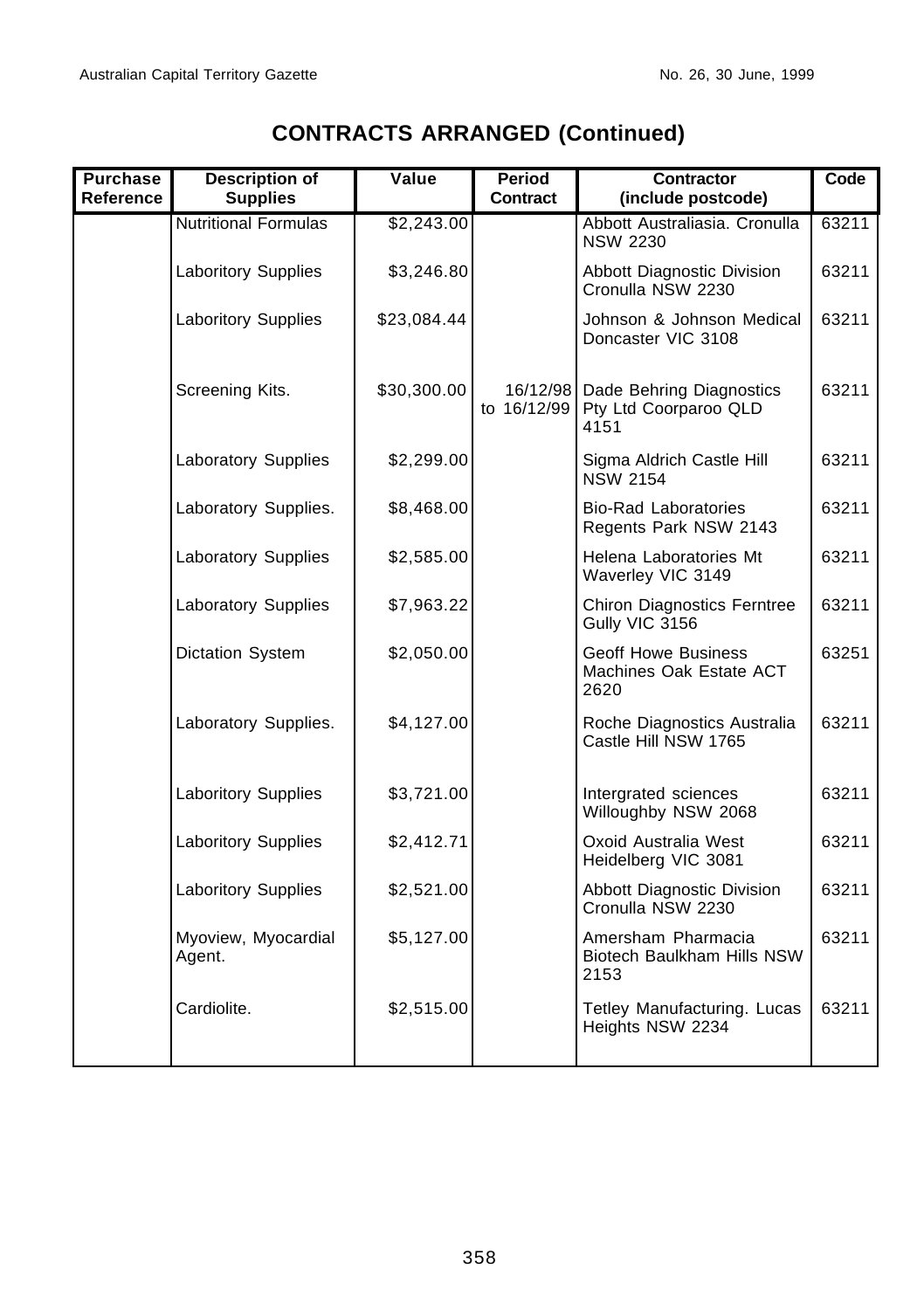**Financial Year:** 97/98 **Contact Officer:** Keren Willcox **Telephone:** 6205 0819

**Department or Agency:** Department of Health and Community Care

| <b>Purchase</b><br>Reference | <b>Description of</b><br><b>Supplies</b> | Value       | <b>Period</b><br>Contract | <b>Contractor</b><br>(include postcode)                | Code  |
|------------------------------|------------------------------------------|-------------|---------------------------|--------------------------------------------------------|-------|
| 212095                       | <b>Single Mattress</b><br>Protector      | \$4,296.00  |                           | <b>Harvey Norman</b><br>Discounts Fyshwick ACT<br>2609 | 63211 |
| 213999                       | Conference Table                         | \$6,146.00  |                           | Instant Office Furniture<br>Fyshwick ACT 2609          | 63251 |
| 217004                       | <b>Hopkins Telescope</b>                 | \$24,404.00 |                           | Stenning N & Company<br>Camperdown NSW 2050            | 63211 |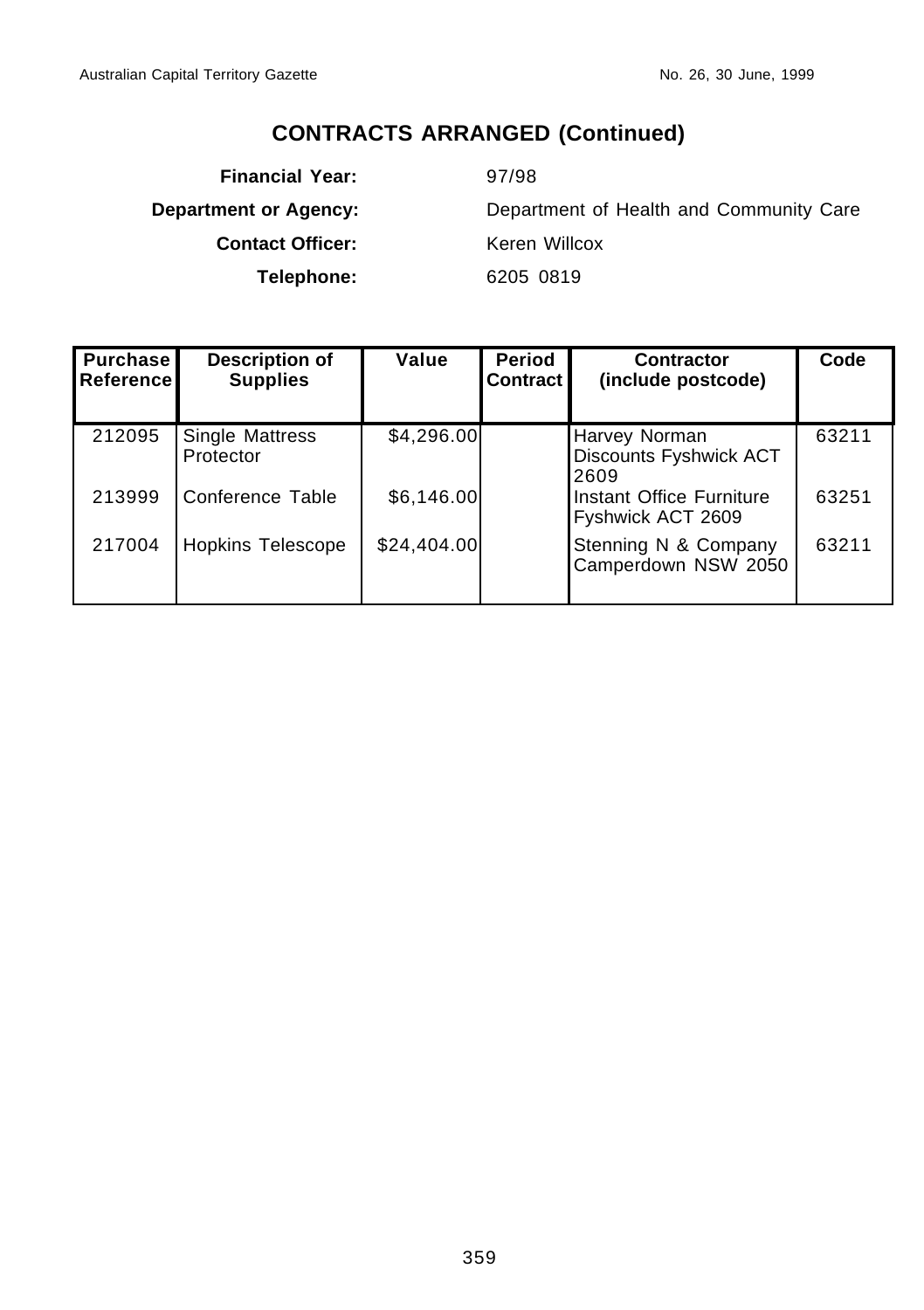| <b>Financial Year:</b>       | 98/99                  |
|------------------------------|------------------------|
| <b>Department or Agency:</b> | <b>ACT Forests</b>     |
| <b>Contact Officer:</b>      | <b>Graham Mitchell</b> |
| Telephone:                   | 6207 2492              |

| <b>Purchase</b><br>Reference | <b>Description of</b><br><b>Supplies</b>              | Value        | Period<br>Contract | <b>Contractor</b><br>(include postcode)                                                        | Code  |
|------------------------------|-------------------------------------------------------|--------------|--------------------|------------------------------------------------------------------------------------------------|-------|
| 702-B02614                   | <b>Transport of Timber</b><br>From ACT to Port        | \$60,000.00  |                    | Green Freight Myrtleford VIC 3737                                                              | 75121 |
|                              | Kembla<br>702-B02615 Purchase of Timber               | \$100,000.00 |                    | Radiata Exports Pty Ltd Prahran VIC<br>3181                                                    | 62113 |
|                              | 702-B02616 Purchase of Logs                           | \$85,000.00  |                    | Radiata Exports Pty Ltd Prahran VIC<br>3181                                                    | 62113 |
| 702-B02617                   | Hire of Excavator<br>Harvesting Head                  | \$68,000.00  |                    | Buffalo Valley Logging Myrtleford VIC<br>3737                                                  | 83109 |
| 702-P0262                    | Rolling and Ripping<br>of Forests<br>Compartments     | \$90,195.00  | F97/98-99          | Coastal Earthmoving & Quarrying Pty<br>Ltd t/a South West Earthmoving<br>Batemans Bay NSW 2536 | 88140 |
| 702-P02620                   | Report on Regional<br>Woodlot Inventoru               | \$11,743.49  |                    | Renaissance Forestry Fisher ACT 2611                                                           | 88140 |
| 702-P02621                   | <b>Regrowth Control</b>                               | \$18,280.50  |                    | F98-1999 Mr Ian Webber Calwell ACT 2905                                                        | 88140 |
| 702-P02622                   | <b>Regrowth Control</b>                               | \$6,905.50   | F98-1999           | Troy Meredith t/a FTJ Forestry Services<br>Weston ACT 2611                                     | 88140 |
| 702-P02623                   | Prune and Non<br>Commercial Thinning                  | \$16,249.50  | F98-1999           | Srbo Cupac t/a Benkovac Logging Pty<br>Ltd Page ACT 2614                                       | 88140 |
|                              | 702-P02624 Prune and Non<br><b>Commercial Thining</b> | \$27,086.40  | F98-1999           | Davmac Enterprises Pty Ltd t/a Auspine<br>Forestry Services Kippax ACT 2615                    | 88140 |
| 702-P02625                   | Prune and Non<br>Commercial Thinning                  | \$35,425.50  | F98-1999           | U.B.Q Pty Ltd Kingston ACT 2614                                                                | 88140 |
| 702-P02630                   | Regional Woodlot<br>Inventory                         | \$5,000.00   |                    | FTJ Forests Services Pierces Creek ACT<br>2611                                                 | 88140 |
| 702-P02632                   | Tree Marking of<br>Forests<br>Compartments            | \$54,818.30  |                    | Troy Meredith T/A FTJ Forestry Services<br>Weston ACT 2611                                     | 88140 |
| 702-P02633                   | Tree Marking of<br>Forests<br>Compartments            | \$17,299.20  |                    | F98-1999 UBQ Pty Ltd Kingston ACT 2604                                                         | 88140 |
| 702-P02634                   | Scrubbing Namadgi<br><b>National Park</b>             | \$12,920.00  | F102/98-99         | Troy Meredith t/a FTJ Forestry Services<br>Weston ACT 2611                                     | 88140 |
|                              | 702-P02635 Autumn Scrubbing                           | \$6,912.00   | F103/98-99         | Troy Meredith t/a FTJ Forestry Services<br>Weston ACT 2611                                     | 88140 |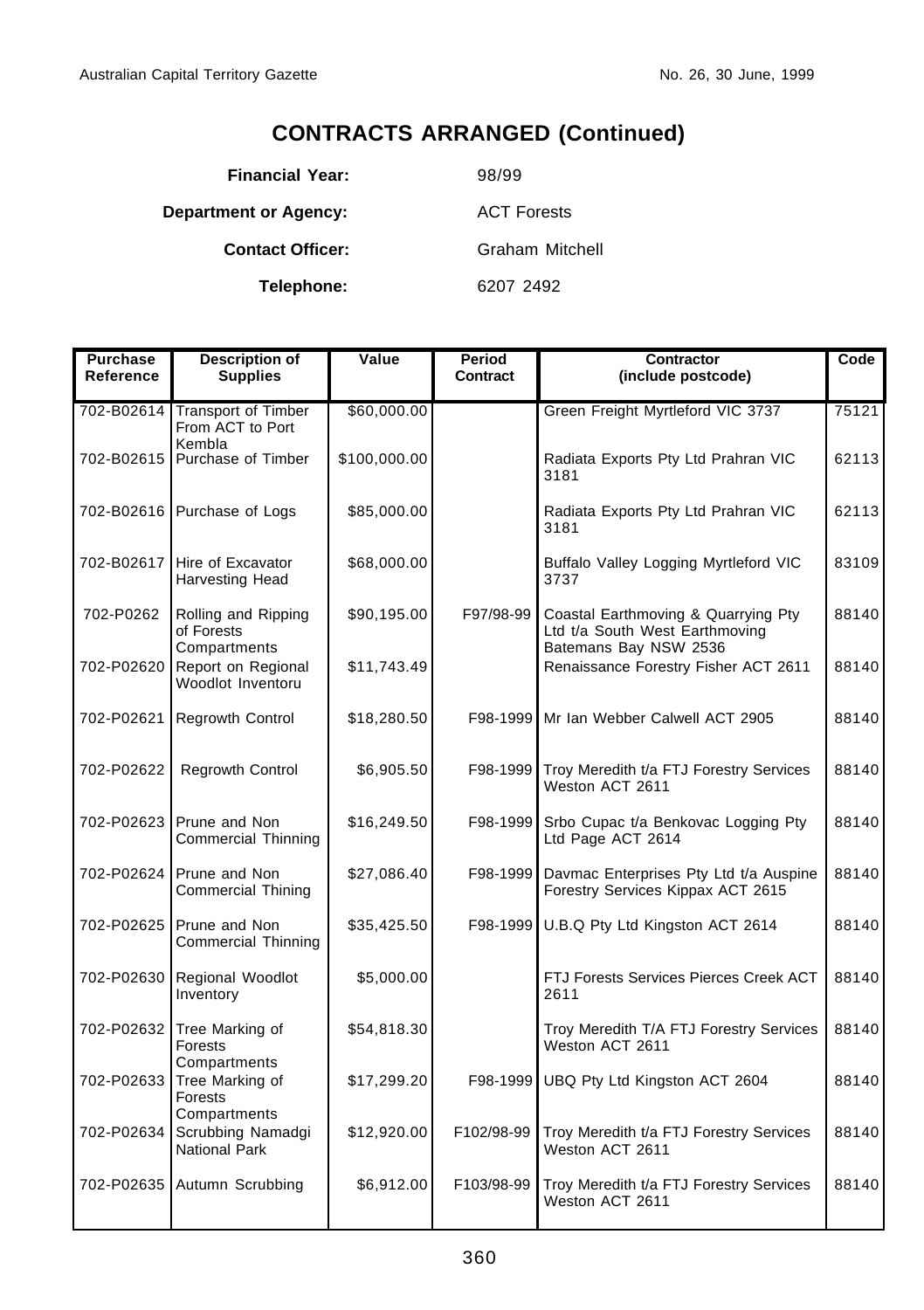|  | <b>CONTRACTS ARRANGED (Continued)</b> |  |
|--|---------------------------------------|--|
|--|---------------------------------------|--|

| <b>Purchase</b><br><b>Reference</b> | <b>Description of</b><br><b>Supplies</b>                                    | Value       | Period<br><b>Contract</b> | <b>Contractor</b><br>(include postcode)                                        | Code  |
|-------------------------------------|-----------------------------------------------------------------------------|-------------|---------------------------|--------------------------------------------------------------------------------|-------|
|                                     | 702-P02636 Autumn Scrubbing                                                 | \$3,829.50  | F103/98-99                | Srbo Cupac t/a Benkovac<br>Logging Pty Ltd Page ACT<br>2614                    | 88140 |
|                                     | 702-P02638 Aerial Application                                               | \$12,824.95 | F96/98-99                 | Forest Air Helicopters Pty<br>Ltd LAVERTON NSW 2641                            | 88140 |
| 702-P02639                          | Ripping of Forest<br>Compartments                                           | \$33,105.00 | F97/98-99                 | <b>Upper Murray Earthmoving</b><br>Corrong VIC                                 | 88140 |
| 702-P02641                          | Pruning and Non<br><b>Commercial Thinning</b><br>of Forests<br>Compartments | \$35,400.50 | F98/98-99                 | Davmac Enterprises Pty Ltd<br>t/a Auspine Forestry<br>Services Kippax ACT 2615 | 88140 |
| 702-P02642                          | Prunning and Non<br><b>Commercial Thinning</b>                              | \$16,611.75 | F98/98-99                 | Srbo Cupac t/a Benkovac<br>Logging Pty Ltd Page ACT<br>2614                    | 88140 |
| 702-PO2631                          | Regional Woodlot<br>Inventory                                               | \$22,000.00 |                           | Forest Inventories Ltd<br>Rotorua                                              | 88140 |
| MPO0064                             | 2nd Lift Prune of<br><b>Forests</b><br>Compartments                         | \$15,326.40 | F82-97/98<br>part of co   | Interpine Pty Ltd Kingston<br><b>ACT 2604</b>                                  | 88140 |
| MPO0070                             | <b>Scrubbing Forests</b><br>Compartments                                    | \$26,801.00 | F93-98/99                 | <b>Ftj Forestry Services Pierces</b><br>Creek ACT 2611                         | 88140 |
| <b>MPO0077</b>                      | Prune and Non<br><b>Commercial Thinning</b><br>Of Forests<br>Compartments   | \$17,730.90 | F82-97/98                 | Warren Davis T/A Auspine<br><b>Forestry Services Kippax</b><br><b>ACT 2615</b> | 88140 |
| MPO0078                             | <b>Prune Forests</b><br>Compartments                                        | \$4,940.00  | F82-97/98                 | Benkovic Logging Pty Ltd<br>Page ACT 2615                                      | 88140 |
| MPO0080                             | <b>Update Access</b><br><b>Databases</b>                                    | \$18,000.00 |                           | Computer Training &<br>Consultancy Pty Ltd Deakin<br><b>ACT 2600</b>           | 84230 |
| MPO0084                             | 2nd Lift Prune of<br>Compartments                                           | \$12,112.80 | F82-97/98<br>part of Co   | Interpine Pty Ltd Kingston<br><b>ACT 2604</b>                                  | 88140 |
| MPO0092                             | Second Llft Pruning<br>of Compartments                                      | \$5,623.80  | F82-97/98<br>part of Co   | Interpine Pty Ltd Kingston<br><b>ACT 2604</b>                                  | 88140 |
| MPO0093                             | Training in Operating<br>Machinery                                          | \$5,180.00  |                           | Canberra Institute of<br>Technology Fyshwick ACT<br>2609                       | 92900 |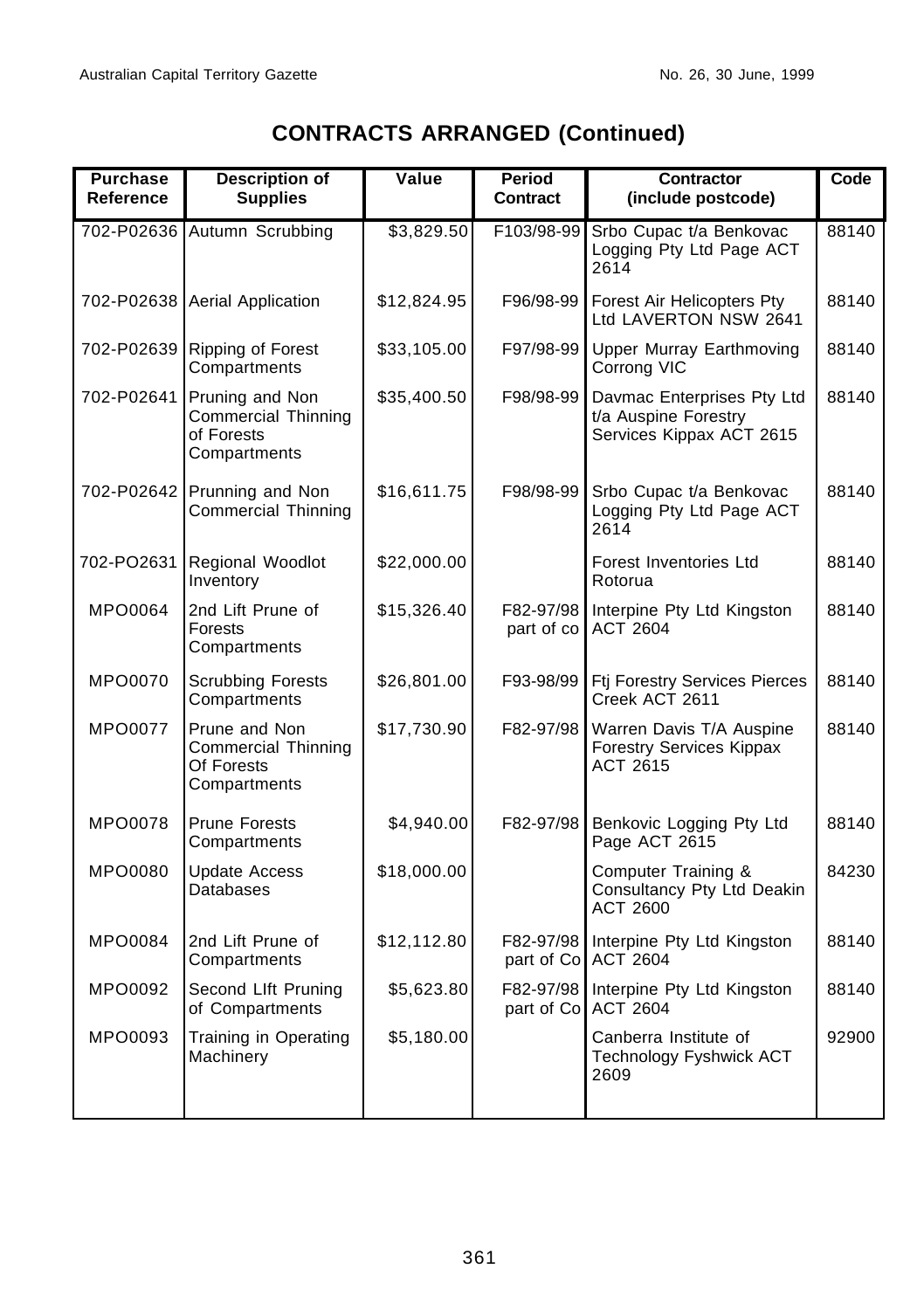**Financial Year:** 98/99

**Department or Agency:** Department of Health & Community Care

**Contact Officer:** Gamal GHABRIAL

**Telephone:** 6205 0822

| <b>Purchase</b>  | <b>Description of Supplies</b>            | Value       | Period   | <b>Contractor</b>                                    | Code  |
|------------------|-------------------------------------------|-------------|----------|------------------------------------------------------|-------|
| <b>Reference</b> |                                           |             | Contract | (include postcode)                                   |       |
|                  | Cautery                                   | \$2,065.50  |          | B Braun Australia Pty Ltd<br>Baulkham Hills NSW 2154 | 63211 |
|                  | Tapdoor canulla                           | \$3,800.00  |          | Endovasive Epping NSW 2121                           | 63211 |
|                  | <b>Bipolar forceps</b>                    | \$5,150.00  |          | bausch & lomb artarmon NSW<br>2064                   | 63211 |
|                  | Fetel monitor                             | \$9,680.00  |          | ohmeda homebush NSW 2140                             | 63211 |
|                  | H/P monitor                               | \$8,766.00  |          | ohmeda homebush NSW 2140                             | 63211 |
|                  | Page writer xliecg                        | \$7,968.00  |          | ohmeda homebush NSW 2140                             | 63211 |
|                  | Single bed ensemble                       | \$10,640.00 |          | Pluto Furniture Sales Bayswater<br><b>VIC 3153</b>   | 63231 |
|                  | Deflection board, exchange<br>monitor     | \$2,665.00  |          | hewlett packard blackburn VIC<br>3130                | 63211 |
|                  | Modifications to medical<br>imaging       | \$36,331.00 |          | G E Shaw & Associates Pty Ltd<br>Mitchell ACT 2911   | 51290 |
|                  | Over bed lighting                         | \$21,802.00 |          | project coordination canberra<br><b>ACT 2601</b>     | 46531 |
|                  | Electric bed/mattresses                   | \$35,055.00 |          | I&I rowe ingleburn NSW 2505                          | 63211 |
|                  | Unistrut ceiling                          | \$15,317.00 |          | project coordination canberra<br>ACT 2601            | 51280 |
|                  | Service training                          | \$5,490.00  |          | acorn training services phillip<br><b>ACT 2606</b>   |       |
|                  | Collission hood/thumbwheel                | \$11,046.00 |          | varian pty ldt frenchs forest<br><b>NSW 2086</b>     | 63211 |
|                  | Batteries charger, Pixel lifter           | \$4,204.00  |          | lightning industries queanbeyan<br><b>NSW 2620</b>   | 63211 |
|                  | Aria arm chairs                           | \$10,615.70 |          | stylecraft aust fyshwick ACT<br>2609                 | 63251 |
|                  | Gas cylinder/lactate sensor               | \$3,988.40  |          | <b>Chiron Diagnostics Ferntree</b><br>Gully VIC 3156 | 63211 |
|                  | HIV monitor kit                           | \$8,420.00  |          | Roche Diagnostics Australia<br>Castle Hill NSW 1765  | 63211 |
|                  | Gentamicin reagent pack                   | \$3,721.00  |          | Abbott Diagnostic Division<br>Cronulla NSW 2230      | 63211 |
|                  | Defibrillator/monitor,<br>reocrding paper | \$11,439.00 |          | hewlett packard blackburn VIC<br>3130                | 63211 |
|                  | Bucky diagnost th-table                   | \$40,000.00 |          | medical applications kingston<br><b>ACT 2604</b>     | 63211 |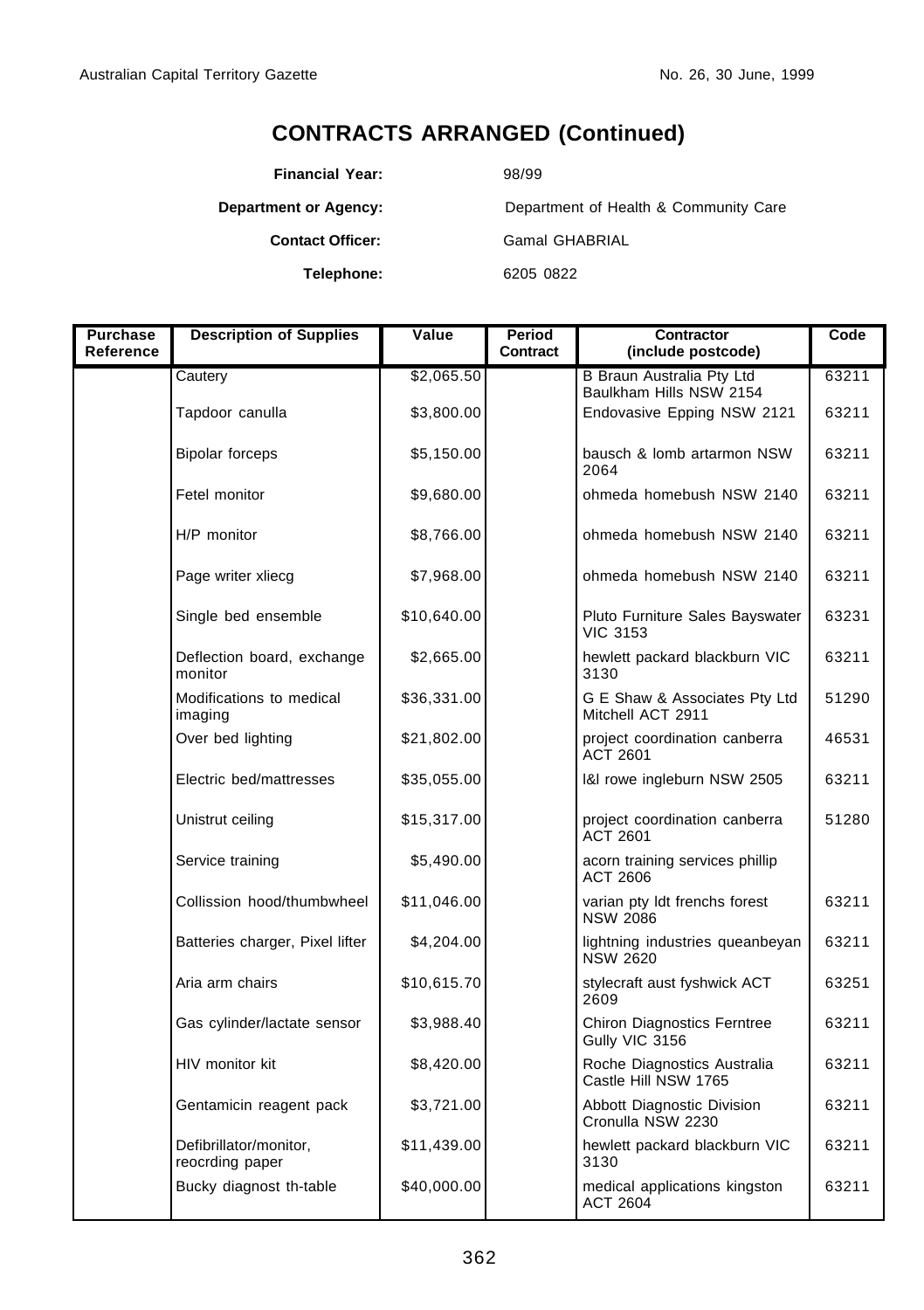Ī

| Purchase<br>Reference | <b>Description of Supplies</b>  | Value       | Period<br>Contract | Contractor<br>(include postcode)                         | Code  |
|-----------------------|---------------------------------|-------------|--------------------|----------------------------------------------------------|-------|
|                       | Working element set             | \$7,512.00  |                    | N Stenning & Company Pty Ltd<br>Camperdown NSW 2050      | 63211 |
|                       | Hopkins ii<br>forfard/telescope | \$6,271.01  |                    | N Stenning & Company Pty Ltd<br>Camperdown NSW 2050      | 63211 |
|                       | Cupped forceps,<br>telescope    | \$9,256.00  |                    | N Stenning & Company Pty Ltd<br>Camperdown NSW 2050      | 63211 |
|                       | Laryngoscope holder             | \$3,317.00  |                    | N Stenning & Company Pty Ltd<br>Camperdown NSW 2050      | 63211 |
|                       | <b>Screens</b>                  | \$5,305.00  |                    | Discount Office Furniture Pty Ltd Fyshwick<br>ACT 2609   | 63251 |
|                       | Linen skip                      | \$5,425.00  |                    | webster sails banks ACT 2907                             | 63211 |
|                       | Autoclavable<br>arthroscope     | \$2,300.00  |                    | Smith And Nephew Surgical Pty Ltd North<br>Ryde NSW 2113 | 63211 |
|                       | Scissors/dressing forceps       | \$5,625.00  |                    | christopher j hughes campbelltown NSW<br>2560            | 63211 |
|                       | Edta                            | \$2,296.20  |                    | ajax chemicals silverwater NSW 2128                      | 63211 |
|                       | Wheelchair                      | \$27,375.00 |                    | Able Rehabilitation Croydon Park NSW<br>2133             | 63211 |
|                       | Wheelchair                      | \$27,450.00 |                    | cooleman court pharmacy weston ACT<br>2611               | 63211 |
|                       | Chest freezer                   | \$4,940.00  |                    | laboratory supply milperra NSW 2214                      | 63211 |
|                       | Slide assy                      | \$2,911.90  |                    | Gambro Australia baulkham hills NSW<br>2153              | 63211 |
|                       | Dialysis                        | \$2,562.00  |                    | Fresenious Australia Smithfield NSW<br>2164              | 63211 |
|                       | Telescope                       | \$6,879.00  |                    | N Stenning & Company Pty Ltd<br>Camperdown NSW 2050      | 63211 |
|                       | Install carpet                  | \$4,395.00  |                    | isa street carpet fyshwick ACT 2609                      | 51290 |
|                       | Shower commode                  | \$2,730.50  |                    | sos surgical fyshwick ACT 2609                           | 63211 |
|                       | Fume cabinet/oxfor<br>trollev   | \$5,891.00  |                    | ACT                                                      | 63211 |
|                       | Forceps                         | \$6,516.00  |                    | N Stenning & Company Pty Ltd<br>Camperdown NSW 2050      | 63211 |
|                       | Joinery unit                    | \$2,350.00  |                    | kph cabinet makers bonython ACT 2905                     | 51290 |
|                       | Forceps                         | \$18,207.00 |                    | Xomed Treace Australia Brookvale NSW<br>2100             | 63211 |
|                       | Ventilators                     | \$3,874.00  |                    | Medical Applications Kingston ACT 2604                   | 63211 |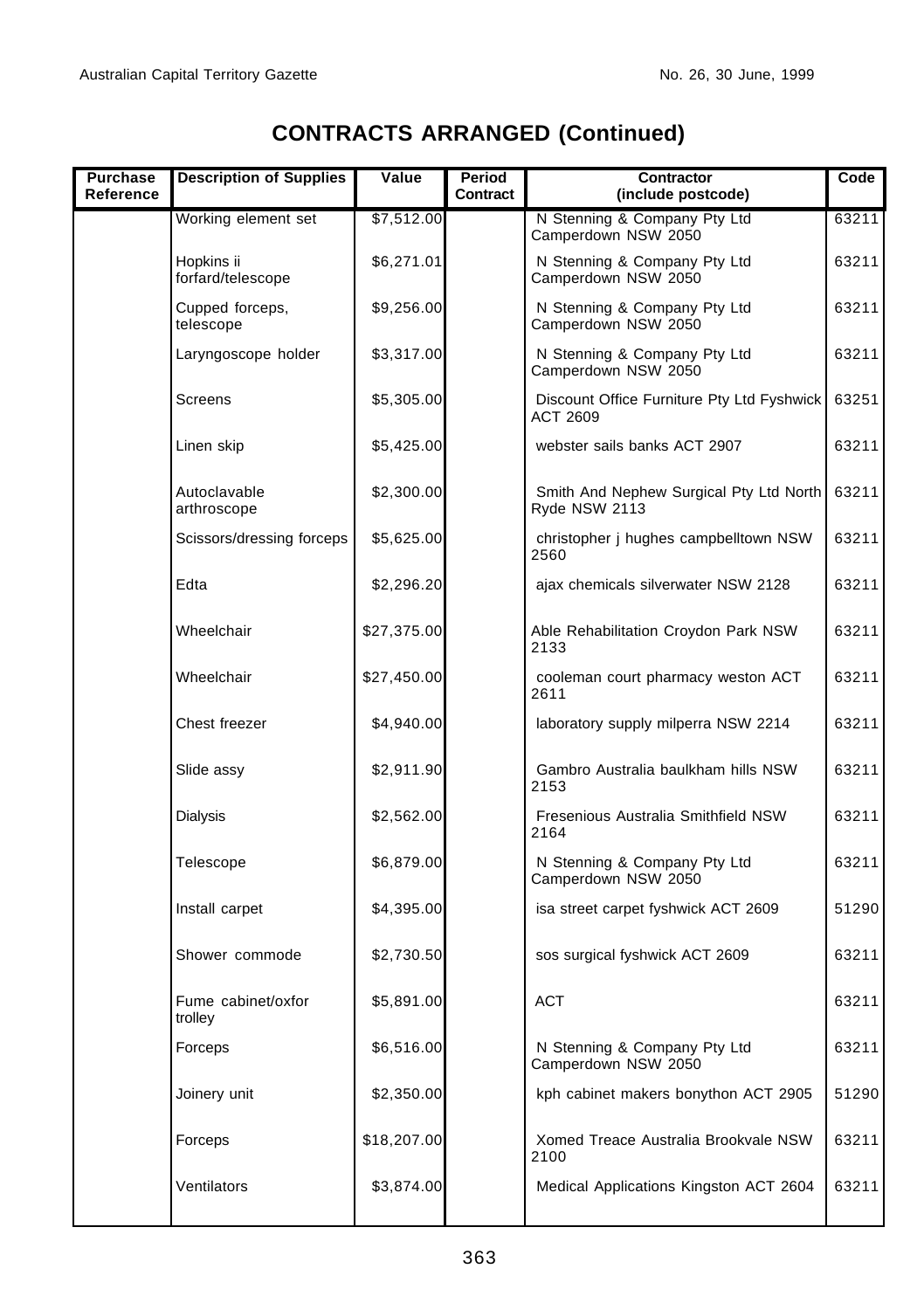| Purchase<br>Reference | <b>Description of Supplies</b>     | Value       | Period<br>Contract | Contractor<br>(include postcode)                            | Code  |
|-----------------------|------------------------------------|-------------|--------------------|-------------------------------------------------------------|-------|
|                       | Valve, Motoring, Hose              | \$2,409.15  |                    | nsw valve & fitting mortdale NSW 2223                       | 63211 |
|                       | Arthroscope                        | \$2,312.50  |                    | Smith And Nephew Surgical Pty Ltd<br>North Ryde NSW 2113    | 63211 |
|                       | Cystoscope                         | \$6,088.00  |                    | N Stenning & Company Pty Ltd<br>Camperdown NSW 2050         | 63211 |
|                       | Suturing forcep                    | \$2,850.00  |                    | bausch & lomb artarmon NSW 2064                             | 63211 |
|                       | CP20 system                        | \$11,845.92 |                    | ulco engineering marrickville NSW 2204                      | 63211 |
|                       | Duckworth, forcep                  | \$3,219.00  |                    | designs for vision camperdown NSW<br>2050                   | 63211 |
|                       | Forceps                            | \$5,000.00  |                    | Allergan Aust Frenchs Forest NSW 2086                       | 63211 |
|                       | Bathboards and<br>Chairblocks      | \$2,020.00  |                    | ron gray queanbeyan NSW 2620                                | 63211 |
|                       | Convaid Compax max                 | \$3,060.00  |                    | dejay medical seven hills NSW 2147                          | 63211 |
|                       | Wheelchair                         | \$5,878.50  |                    | sos surgical fyshwick ACT 2609                              | 63211 |
|                       | Portable ramps                     | \$3,400.00  |                    | Allan Smith & Associates Glanville NSW<br>5015              | 62113 |
|                       | Roho cushions                      | \$5,175.00  |                    | gtk rehab dural NSW 2158                                    | 63211 |
|                       | Cannual, Clamp, Dyglan<br>hook     | \$6,007.00  |                    | opsm pty ltd auburn NSW 2144                                | 63211 |
|                       | Lateral telescope                  | \$7,701.00  |                    | <b>ACT</b>                                                  | 63211 |
|                       | Malis bayonet                      | \$3,493.50  |                    | johnson & johnson medical north ryde<br><b>NSW 2113</b>     | 63211 |
|                       | Minor overhall kit                 | \$3,751.36  |                    | mallinckrodt medical mt waverley VIC<br>3149                | 63211 |
|                       | Endoscopic applier                 | \$2,805.00  |                    | matrix surgical malvern VIC 3144                            | 63211 |
|                       | Aseptico-mobile cart               | \$7,744.00  |                    | i wisbey and associated pymble NSW<br>2073                  | 63211 |
|                       | Tube and Irrigation set            | \$27,999.00 |                    | nikomed australia balgowlah NSW 2093                        | 63211 |
|                       | Catheters                          | \$29,528.00 |                    | N Stenning & Company Pty Ltd<br>Camperdown NSW 2050         | 63211 |
|                       | Cannula                            | \$7,708.00  |                    | device technologies australia frenchs<br>forest NSW 1640    | 63211 |
|                       | BBone curette, Cement<br>extractor | \$4,893.45  |                    | B Braun Australia Pty Ltd Baulkham Hills<br><b>NSW 2154</b> | 63211 |
|                       | PABX battery                       | \$4,028.00  |                    | Project Coordination canberra ACT 2601                      |       |
|                       | Refurbishment                      | \$3,762.00  |                    | G E Shaw & Associates Pty Ltd Mitchell<br><b>ACT 2911</b>   | 51290 |
|                       | <b>Scissors</b>                    | \$2,600.00  |                    | endocorp roseville NSW 2069                                 | 63211 |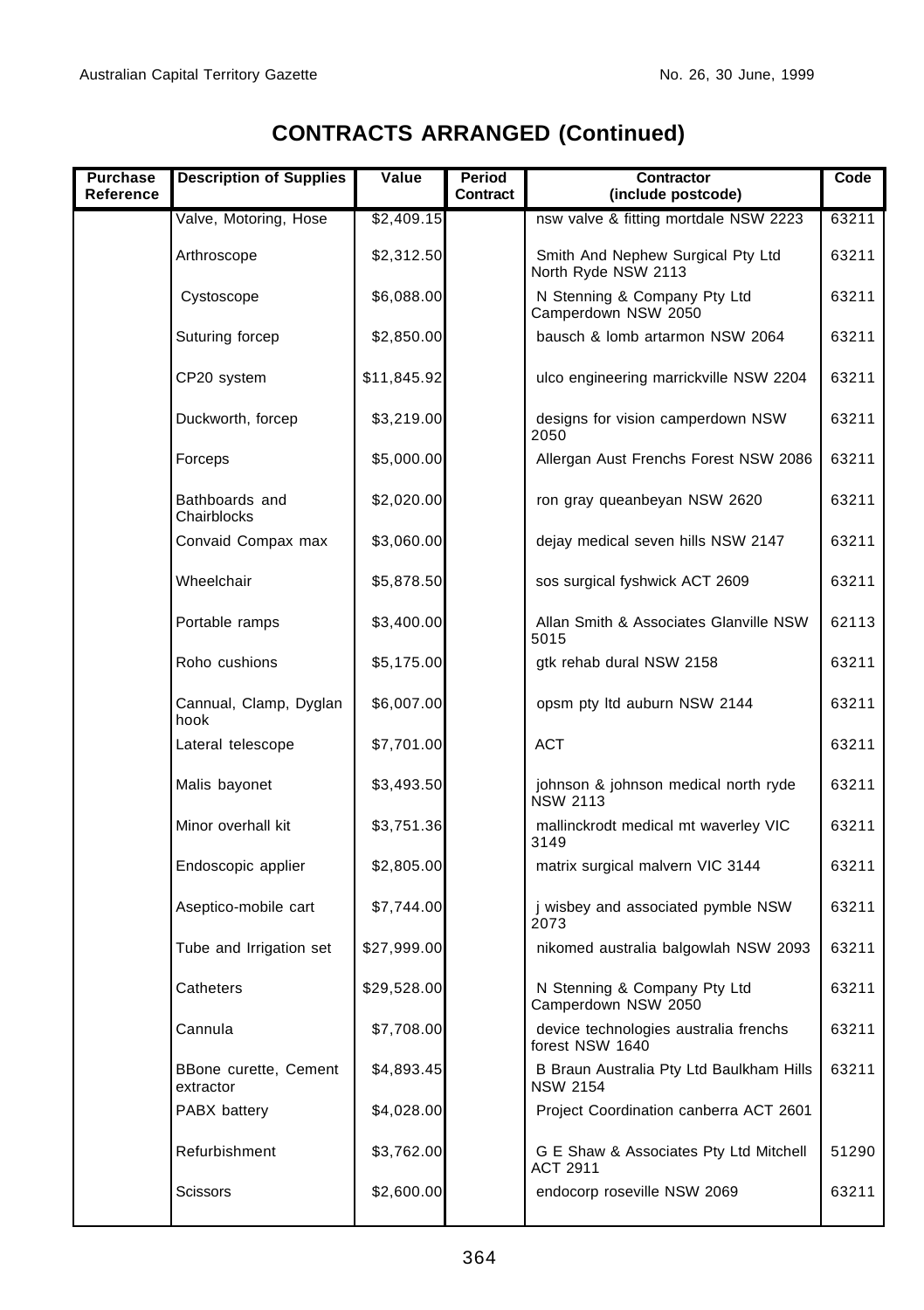| <b>Purchase</b><br>Reference | <b>Description of Supplies</b> | Value      | Period<br>Contract | Contractor<br>(include postcode)                         | Code  |
|------------------------------|--------------------------------|------------|--------------------|----------------------------------------------------------|-------|
|                              | Telescope                      | \$4,738.00 |                    | N Stenning & Company Pty Ltd<br>Camperdown NSW 2050      | 63211 |
|                              | Arthroscope                    | \$4,600.00 |                    | Smith And Nephew Surgical Pty Ltd<br>North Ryde NSW 2113 | 63211 |
|                              | Refurbishing                   | \$2,280.00 |                    | project coordination canberra ACT<br>2601                | 51290 |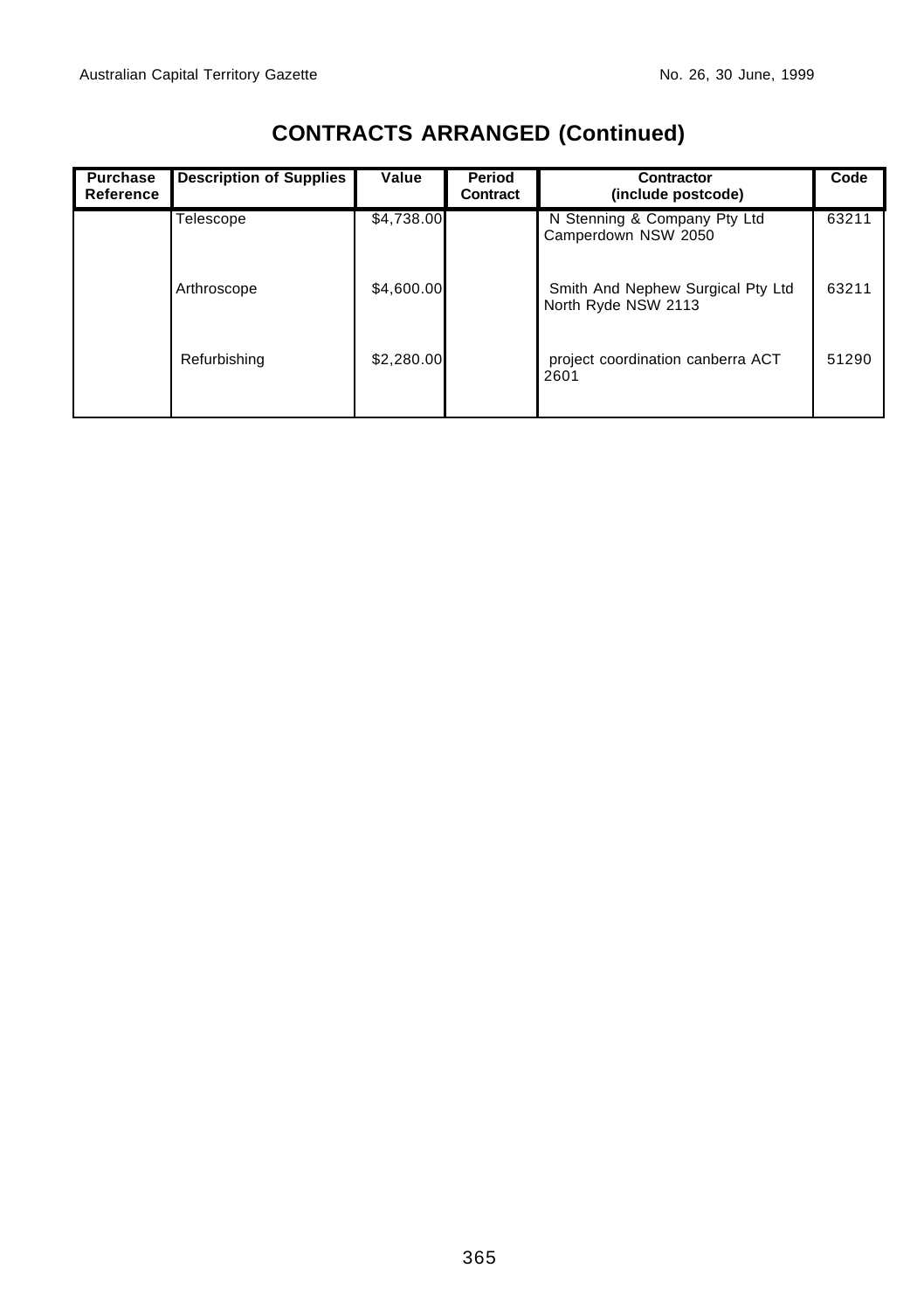**Financial Year:** 98/99

**Department or Agency:** Department of Health & Community Care

**Telephone:**

**Contact Officer:** Carol Hartshorn

| <b>Purchase</b> | <b>Description of Supplies</b>                                                                      | Value       | Period   | <b>Contractor</b>                                              | Code  |
|-----------------|-----------------------------------------------------------------------------------------------------|-------------|----------|----------------------------------------------------------------|-------|
| Reference       |                                                                                                     |             | Contract | (include postcode)                                             |       |
|                 |                                                                                                     |             |          |                                                                |       |
|                 | Supply of Various Sized Take-<br>Apart Rongeurs                                                     | \$59,315.00 |          | Endocorp Pty Ltd Roseville NSW<br>2069                         | 63211 |
|                 | Service & Calibration of Hospital<br><b>Scales</b>                                                  | \$3,520.00  |          | Wedderburn Scales Summer Hill<br><b>NSW 2130</b>               | 84500 |
|                 | Supply of Various Office<br>Furniture for Commissioning of<br>The Canberra Hospital - Building<br>3 | \$13,781.00 |          | IOF Australia (ACT) Pty Ltd<br>Fyshwick ACT 2609               | 63251 |
|                 | Supply of Various Office<br>Furniture for Commissioning The<br>Canberra Hospital - Building 3       | \$66,298.00 |          | Pluto Commercial Furniture (Aust)<br>Pty Ltd Fyshwick ACT 2609 | 63251 |
|                 | Modification Works to Villas B, C<br>& D at Hennessy House                                          | \$62,559.00 |          | G E Shaw & Associates Pty Ltd<br>Mitchell ACT 2911             | 51770 |
|                 | Purchase of Incubator, Babylog<br>& Upgrade through money<br>raised by Helgar's Bread<br>Promotion  | \$63,500.00 |          | Drager Australia Clayton VIC 3169                              | 63211 |
|                 | <b>Renewal of TV Rental Service</b>                                                                 | \$65,000.00 |          | Associated PC Services Pty Ltd<br>McKellar ACT 2617            | 83201 |
|                 | Renewal of DT-GCU Diag X-Ray<br>Table Service Maintenance<br>Agreement                              | \$3,261.00  |          | Toshiba (Australia) Pty Ltd<br>Fyshwick ACT 2609               | 84500 |
|                 | Renewal of Digital<br>Gammacamera Service<br>Maintenance Agreement                                  | \$11,783.00 |          | Toshiba (Australia) Pty Ltd<br>Fyshwick ACT 2609               | 84500 |
|                 | Renewal of GCA-90B<br>Gammacamera Service<br>Maintenance Agreement                                  | \$11,783.00 |          | Toshiba (Australia) Pty Ltd<br>Fyshwick ACT 2609               | 84500 |
|                 | Renewal of Ultrasound Unit<br>Service Maintenance<br>Agreement                                      | \$3,232.00  |          | Toshiba (Australia) Pty Ltd<br>Fyshwick ACT 2609               | 84500 |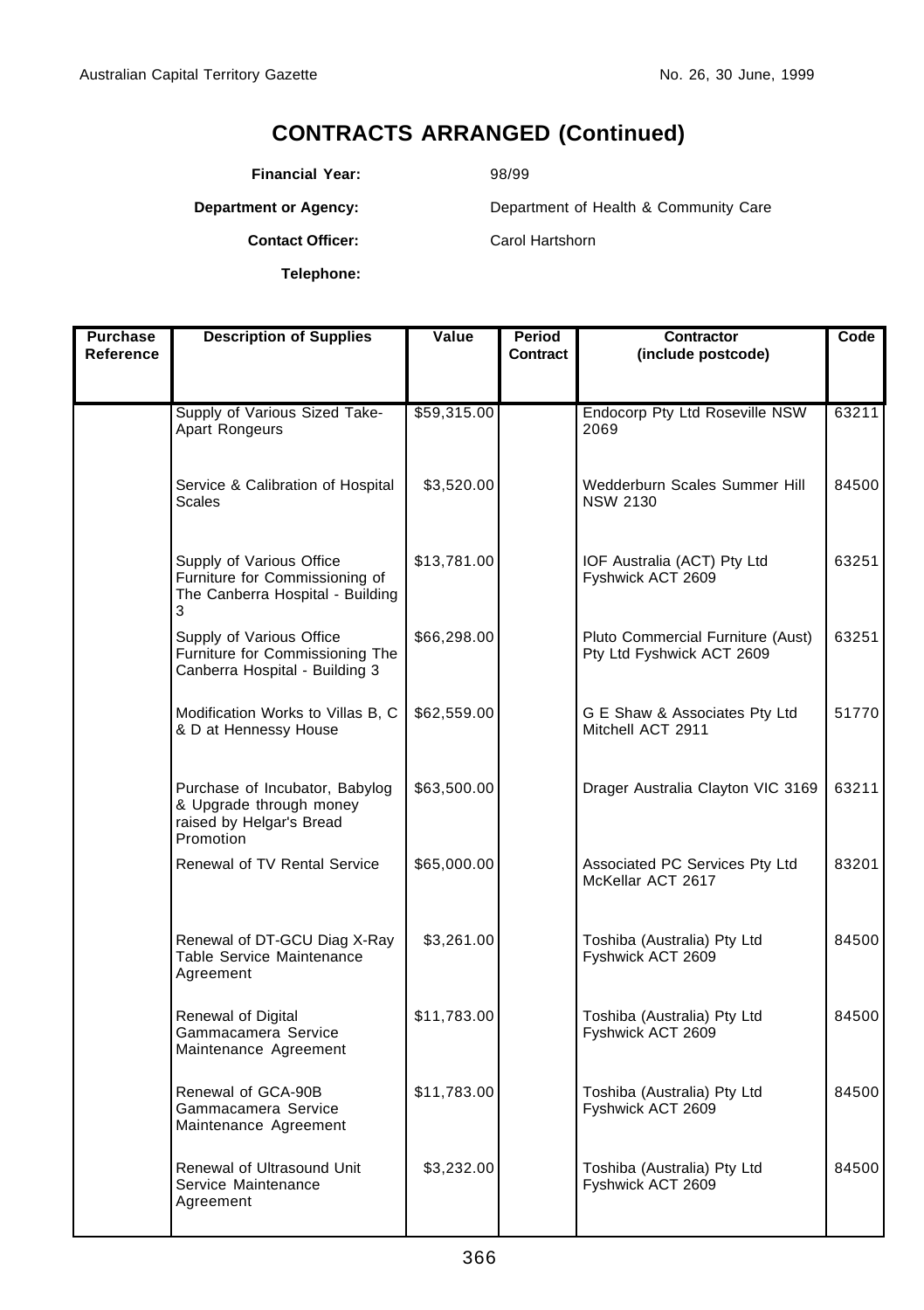| <b>Purchase</b><br><b>Reference</b> | <b>Description of Supplies</b>                                                                              | Value      | Period<br>Contract | Contractor<br>(include postcode)                               | Code  |
|-------------------------------------|-------------------------------------------------------------------------------------------------------------|------------|--------------------|----------------------------------------------------------------|-------|
|                                     | Renewal of Ultrasound Unit<br>Service Maintenance<br>Agreement                                              | \$3,816.50 |                    | Toshiba (Australia) Pty Ltd Fyshwick<br>ACT 2609               | 84500 |
|                                     | Renewal of Ultrasound Unit<br>Service Maintenance<br>Agreement                                              | \$7,064.00 |                    | Toshiba (Australia) Pty Ltd Fyshwick<br>ACT 2609               | 84500 |
|                                     | Development of Selection<br>Process Documents &<br><b>Executed Contract for TV</b><br><b>Rental Service</b> | \$9,200.00 |                    | Contract Management Solutions Pty<br>Ltd Civic Square ACT 2608 | 86713 |
|                                     | Completion of Tendering<br>Process for Landscape<br>Services Contract                                       | \$3,840.00 |                    | Contract Management Solutions Pty<br>Ltd Civic Square ACT 2608 | 86713 |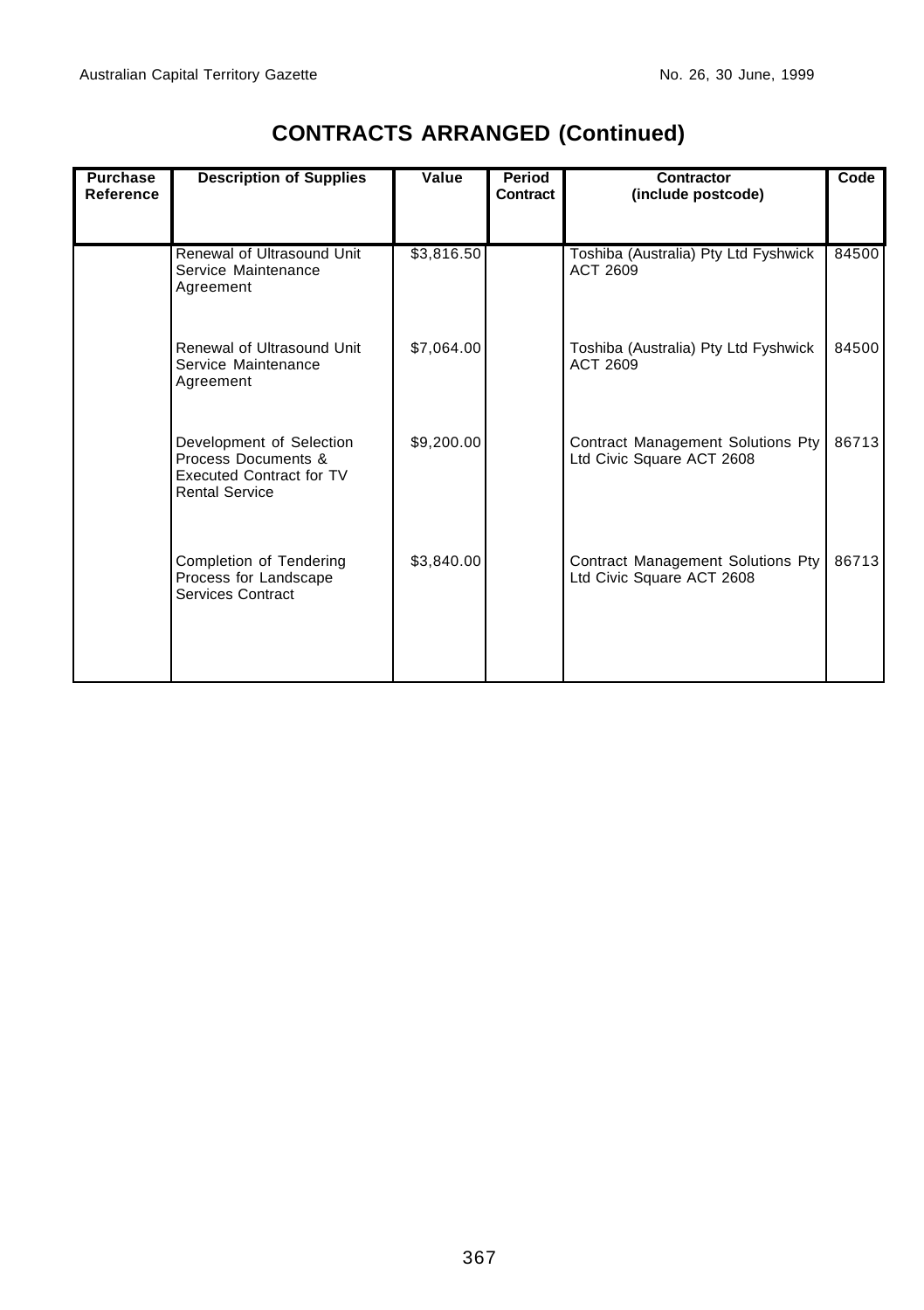**Financial Year:** 97/98 **Contact Officer:** Barbara Toomey **Telephone:** 6207 4200

**Department or Agency:** Canberra Institute of Technology

| Purchase<br>∣Reference ∣ | <b>Description of</b><br><b>Supplies</b> | Value       | <b>Period</b><br><b>Contract</b> | <b>Contractor</b><br>(include postcode)                | Code  |
|--------------------------|------------------------------------------|-------------|----------------------------------|--------------------------------------------------------|-------|
|                          |                                          |             |                                  |                                                        |       |
| 980541                   | <b>Financial Planning</b>                | \$30,000.00 |                                  | <b>Business Planning</b><br><b>Solutions EFT ACT</b>   | 86502 |
| 980730                   | <b>Protective Clothing</b>               | \$2,700.00  |                                  | <b>Working Gear Fyshwick</b><br>ACT                    | 63222 |
| 980773                   | 10KVA Generator<br>1500                  | \$8,900.00  |                                  | <b>Advanced Power</b><br><b>Products Liverpool NSW</b> | 63299 |
| 980870                   | <b>RF Signal Generator</b>               | \$78,420.00 | C98023                           | Rohde & Schwarz<br><b>Silverwater NSW</b>              | 63299 |
| 980984                   | Communications<br>Manual                 | \$5,550.00  |                                  | Standards Australia<br>Canberra ACT                    | 63253 |
| 980985                   | Telecommunications<br>Modules            | \$3,420.00  |                                  | <b>Actrac Products</b><br>Melbourne VIC                | 75420 |
|                          |                                          |             |                                  |                                                        |       |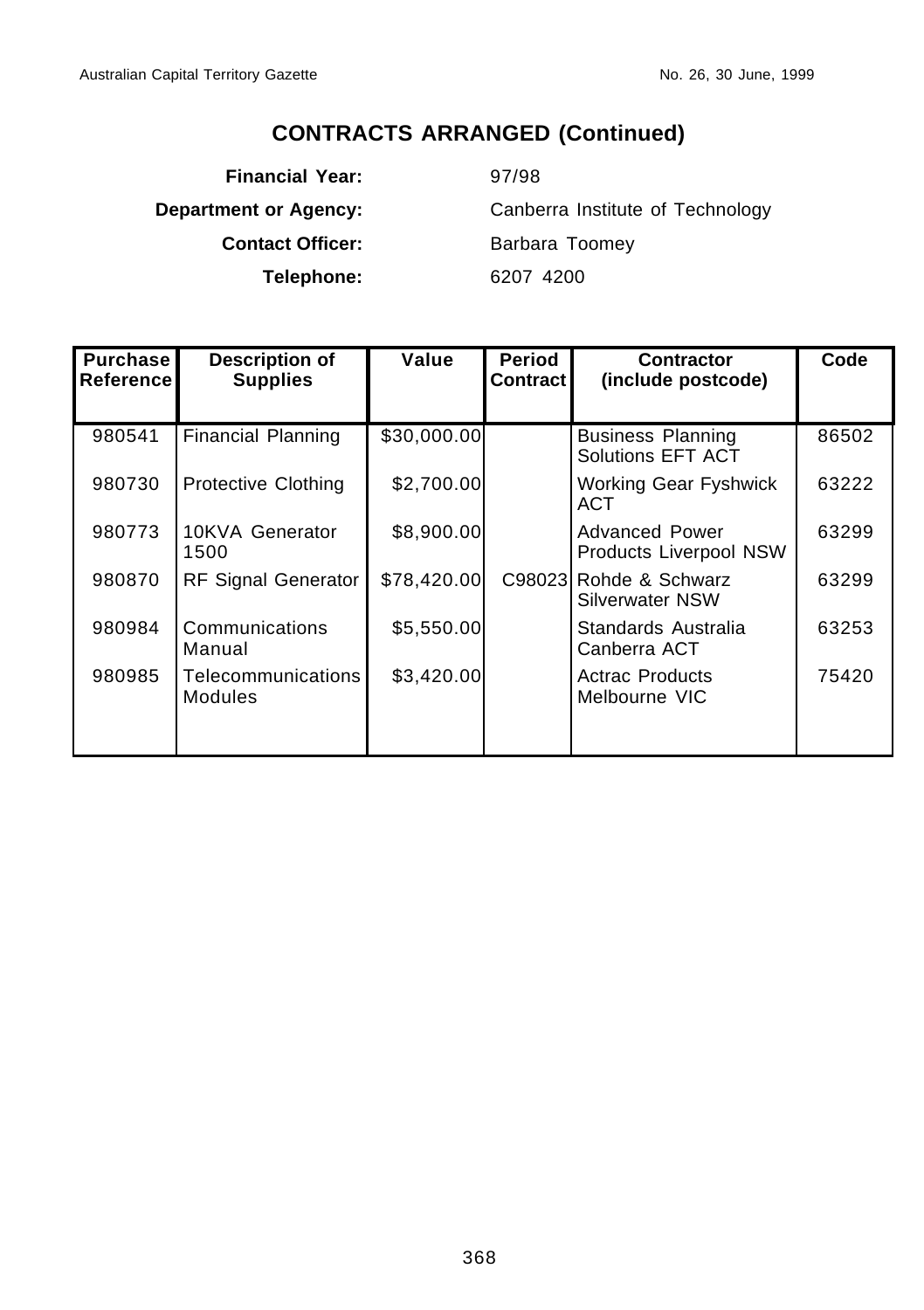**Financial Year:** 98/99

**Telephone:** 6207 5564

**Department or Agency:** Department of Health and Community Care **Contact Officer:** Bruce Henderson

| <b>Purchase</b><br>Reference | <b>Description of Supplies</b>                                                                                          | Value          | Period<br><b>Contract</b> | <b>Contractor</b><br>(include postcode)                                   | Code  |
|------------------------------|-------------------------------------------------------------------------------------------------------------------------|----------------|---------------------------|---------------------------------------------------------------------------|-------|
|                              | 33.7618.10 Wells Station Drive -<br><b>Hoskins Street Connection</b>                                                    | \$690,609.00   | 33.7618.10                | Chinchilla Pty Ltd Fyshwick<br><b>ACT 2609</b>                            | 51310 |
|                              | 33.7680.32 Feasibility Study of Electrical<br>Services Relocation for the<br>Kingston Foreshore Area                    | \$44,700.00    | 33.7680.32                | Hill Michael & Associates Pty<br>Ltd ACT                                  | 87907 |
|                              | 33.7680.32 Kingston Foreshore Area -<br>Feasibility Study                                                               | \$44,700.00    | 33.7680.32                | Hill Michael & Associates Pty<br>Ltd ACT                                  | 87907 |
|                              | 33.7684.30 Civic Square Refurbishment<br>Stage 3 - Civic<br>Square/Ainslie Avenue<br>Documentation &<br>Superintendence | \$144,725.00   | 33.7684.30                | Maunsell Pty Ltd Deakin ACT<br>2600                                       | 51310 |
|                              | 33.7688.10 O'Hanlon Place Upgrade<br>Stages 1 & 2                                                                       | \$1,697,733.30 | C99163                    | <b>Flynn Construction</b><br>Engineering (Aust) Pty Ltd<br>Bruce ACT 2617 | 51310 |
|                              | 33.7688.30 O'Hanlon Place Upgrade<br>Stages 1 & 2 - Gold Creek<br>Tourist Area Design<br>Documentation &<br>Supervision | \$132,303.00   |                           | W P Brown & Partners Pty Ltd<br>Lyneham ACT 2602                          | 51310 |
|                              | 33.7695.30 Casuarina Sands & Cotter<br>Weirs - Rehabilitation Study                                                     | \$9,950.00     | 33.7695.30                | G.K. Ellery & Associates Pty<br>Ltd ACT                                   | 87907 |
|                              | 33.7696.30 Kingston Foreshore-<br>Demolition of old<br>printery, nissan huts and<br>sheds Design<br>Documentation       | \$69,124.00    | 33.7696.30                | R D Gossip Pty Ltd Macquarie<br>ACT 2614                                  | 87907 |
|                              | Superintendence<br>46.3458.30 Four Older Person's<br>Accomodation Units & Two<br>2-bedroom Homes in<br>Spence           | \$38,400.00    | 46.3458.30                | Peter May David Flannery Pty<br>Ltd Phillip ACT 2606                      | 8,671 |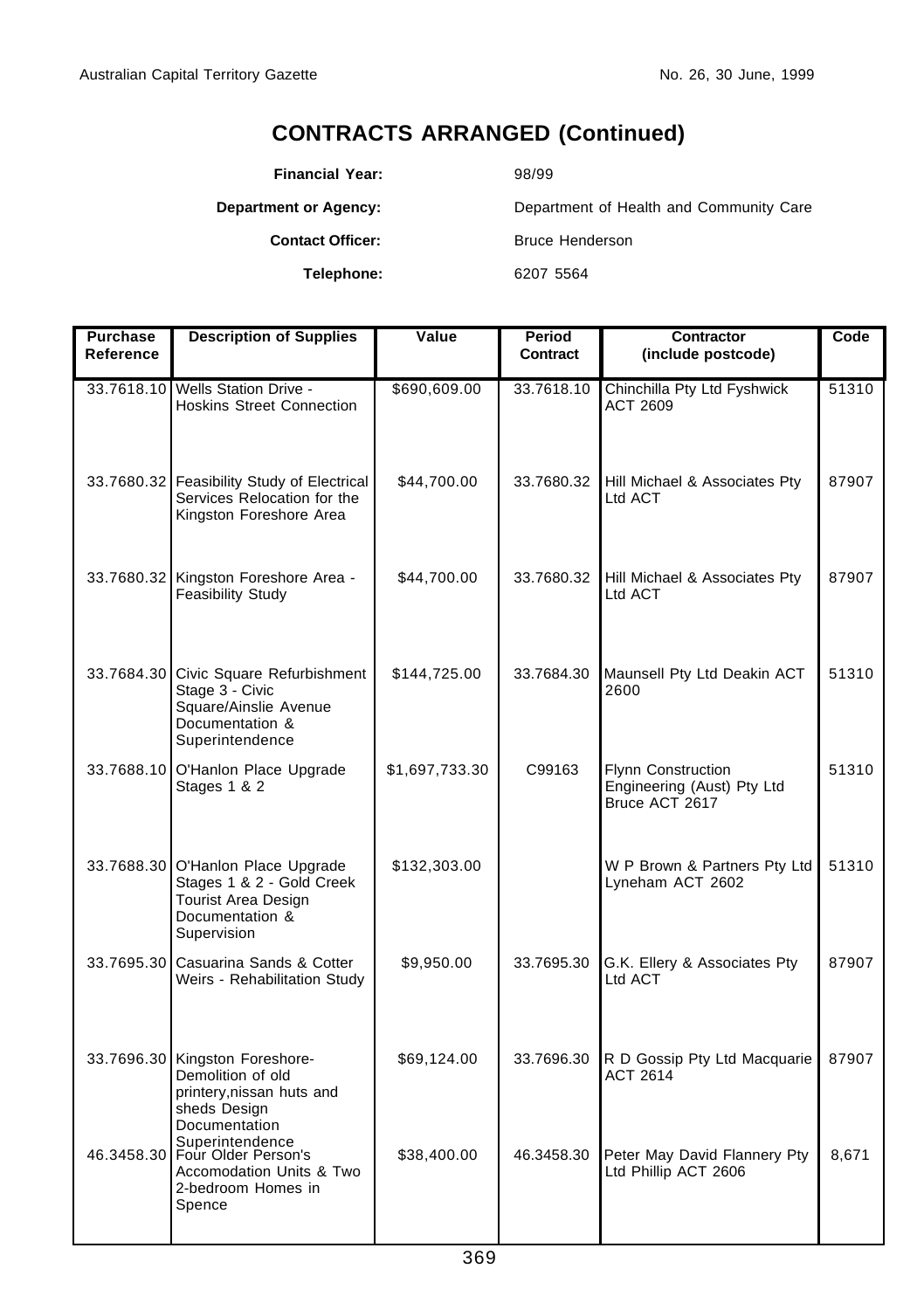| <b>Purchase</b><br>Reference | <b>Description of Supplies</b>                                                                                   | Value          | Period<br><b>Contract</b> | Contractor<br>(include postcode)                                            | Code  |
|------------------------------|------------------------------------------------------------------------------------------------------------------|----------------|---------------------------|-----------------------------------------------------------------------------|-------|
|                              | 46.3473.31 Multi Unit Development -<br>Bruce Blocl 1 Section 81<br>Design & Superintendence                      | \$9,800.00     | 46.3473.31                | Oztal Architectural Pty Ltd<br>Braddon ACT 2601                             | 87907 |
|                              | 46.3474.30 Redevelopment of Blocks 28<br>& 29 Section 20 Melba -<br>Design Documentation &<br>Superintendence    | \$42,955.00    | 46.3474.30                | <b>Bligh Voller Architects Pty Ltd</b><br>Canberra City ACT 2601            | 87907 |
|                              | 46.3479.30 Dual Occupancy<br>Development - O'Connor<br>Section 72 Blk 28 Design &<br>Documentation &             | \$15,300.00    | 46.3479.30                | Kasparek Architects Pty Ltd<br>Isabella Plains ACT 2905                     | 87907 |
|                              | Superintendence<br>48.0005.30 Refurbishment of Level 3 -<br>Moore Street Building<br>Design to FSPs              | \$76,775.00    | 48.0005.30                | Geoff Driscoll Architects Pty<br>Ltd Phillip ACT 2606                       | 51290 |
|                              | 55.0007.12 Remediation trials in<br>decommissioned sludge<br>lagoons at McGreggor and<br><b>Coppins Crossing</b> | \$76,590.00    | 55.0007.12                | Urban Contractors Pty Ltd<br>Canberra City ACT 2601                         | 88110 |
|                              | 59.5184.10 Yerrabi Pond District Park ---<br>Civil Works parts A, B & C                                          | \$957,481.00   | 59.5184.10                | Guideline (ACT) Pty Ltd<br>Queanbeyan NSW 2620                              | 52290 |
|                              | 59.5195.10 Bus Passenger Facilities at<br>Gungahlin Town Centre                                                  | \$54,020.00    | 59.5195.10                | Tesla Building Contractors Pty<br>Ltd Fisher ACT 2611                       | 51230 |
|                              | 59.5202.11 Yarralumla Stormwater<br>Augmentation Stage 2                                                         | \$983,250.00   | 59.5202.11                | T & S Simeonov Pty Ltd<br>Queanbeyan NSW 2620                               | 51330 |
|                              | 59.5220.31 Civic Tourist & Identity Signs<br>Forward Design                                                      | \$62,500.00    | 59.5220.31                | Mitchell Giurgola & Thorp<br>Manuka ACT 2603                                | 63253 |
|                              | 59.5223.10 Kingston Public Places<br>Refurbishment Stage 1                                                       | \$395,617.00   | 59.5223.10                | <b>B &amp; L Engineering</b><br>Construction Pty Ltd<br>Queanbeyan NSW 2620 | 88110 |
|                              | 59.5243.10 Sullivans Creek Cycle Path<br>Improvements - David Street<br>to Wattle Street                         | \$146,938.23   | 59.5243.10                | Kenoss Pty Ltd Fyshwick ACT<br>2609                                         | 51310 |
|                              | 75.7001.10 CIT-Relocation of School of<br>Automotive from Reid to<br>Fyshwick                                    | \$2,168,055.00 | 75.7001.10                | Manteena Pty Ltd Fyshwick<br><b>ACT 2609</b>                                | 51270 |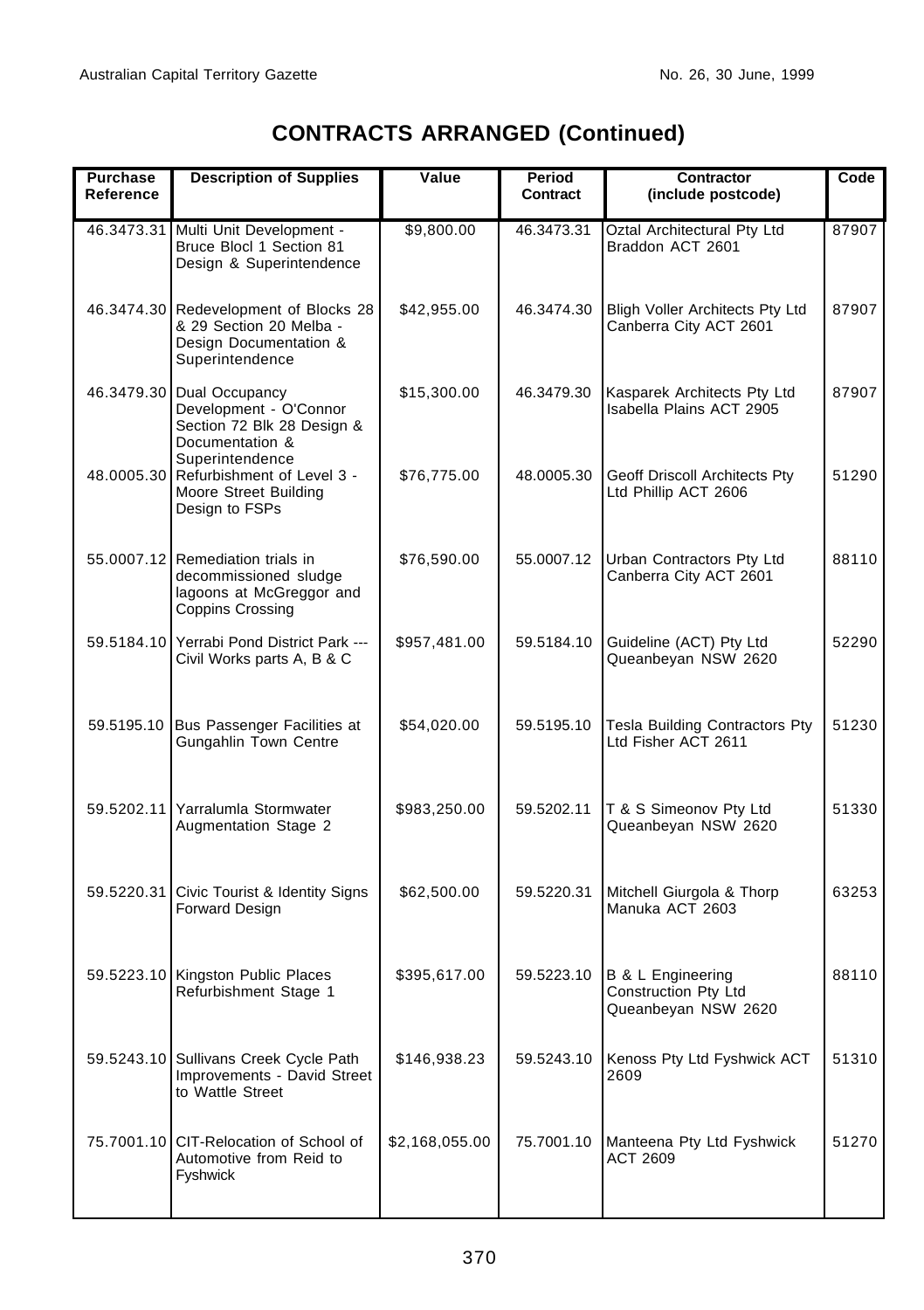| <b>Purchase</b><br><b>Reference</b> | <b>Description of Supplies</b>                                                                         | Value          | Period<br><b>Contract</b> | Contractor<br>(include postcode)                                                      | Code  |
|-------------------------------------|--------------------------------------------------------------------------------------------------------|----------------|---------------------------|---------------------------------------------------------------------------------------|-------|
| 79.2616.10                          | Calvary Hospital - Bathroom &<br>Fire Sprinklers Upgrade                                               | \$2,607,270.00 | 79.2616.10                | G E Shaw & Associates Pty<br>Ltd Mitchell ACT 2911                                    | 51642 |
|                                     | 79.2617.18 Phillip Health Centre<br><b>Refurbishment Partitions Doors</b><br>& Hardware                | \$491,300.00   | 79.2617.18                | Beamana Pty Ltd<br>FYSHWICK ACT 2609                                                  | 51290 |
|                                     | 79.2633.10 Replacement of Calvary Hospital<br>Chillers and Cooling Towers with<br>two new Chiller Sets | \$480,000.00   | 79.2633.10                | Southern Air Conditioning<br>(Canberra) Pty Limited<br>Queanbeyan NSW 2620            | 51610 |
|                                     | C68225 Koomarri Hydrotherapy Pool<br>Design & Superintendence                                          | \$81,163.00    | C68225                    | Renfree & Hanrahan<br>Architects Belconnen ACT<br>2617                                | 87907 |
| C98204                              | Snakes & Ladders House - John<br>Knight Memorial Park Design<br>Documentation & Supervision            | \$13,674.00    |                           | Malcolm Munro &<br>Associates Griffith ACT 2603                                       | 87907 |
|                                     | C98214 Business Cases for<br>Development options at large<br><b>ACT Housing Multi Unit Sites</b>       |                | C98214                    | Australia Pacific Projects<br>Corporation Pty Ltd ACT                                 | 87907 |
| C98228                              | Garema Place Refurbishment<br>Stage 3 Design Documentation<br>& Superintendence                        | \$76,450.00    |                           | Dorrough Britz & Associates<br>Pty Ltd Manuka ACT 2603                                | 87907 |
|                                     | C98234 New "Exeloos" in Civic - Design<br>& Superintendence                                            | \$27,010.00    | C98234                    | Ove Arup & Partners Deakin<br>ACT 2600                                                | 87907 |
|                                     | C98235 Barton Highway Stage 5 -<br>Subsoil Drains                                                      | \$86,341.00    | C98235                    | <b>Flynn Construction</b><br>Engineering (Aust) Pty Ltd<br>Bruce ACT 2617             | 51310 |
|                                     | C98244 Kingston Foreshore<br>Development - Water Supply<br>and Sewerage Strategy &<br>Forward Design   | \$29,000.00    | C98244                    | Maunsell Pty Ltd Deakin<br>ACT 2600                                                   | 87907 |
|                                     | C98245 Civic Pedestrian Lighting -<br>Prototype Sign Beacon                                            | \$38,500.00    | C98245                    | Intergrated Construction<br>Management Services Pty<br>Ltd ACT                        | 87907 |
|                                     | C98246 Bus Stop Pads and Shelters -<br>Various Areas                                                   | \$89,112.00    | 59.5269.13                | <b>Tesla Building Contractors</b><br>Pty Ltd Fisher ACT 2611                          | 52290 |
|                                     | C98249 Barton highway pavement<br>rehabilitation Stage 6A                                              | \$526,716.00   | C98249                    | Totalcare Industries Limited -<br><b>Engineering Maintenance</b><br>Fyshwick ACT 2609 | 51310 |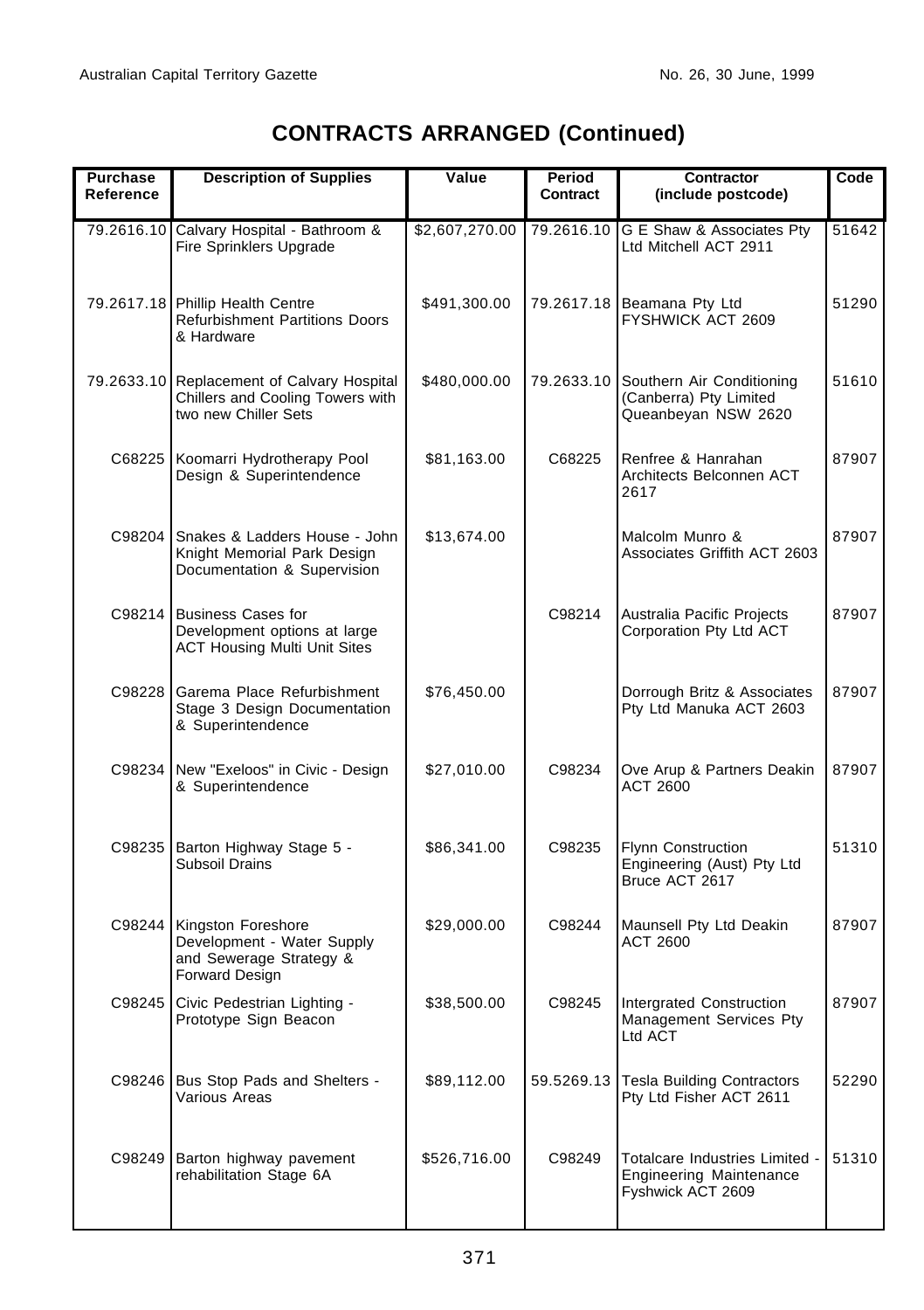r

| <b>Purchase</b><br>Reference | <b>Description of Supplies</b>                                                            | Value          | Period<br>Contract | Contractor<br>(include postcode)                                                      | Code  |
|------------------------------|-------------------------------------------------------------------------------------------|----------------|--------------------|---------------------------------------------------------------------------------------|-------|
| C98252                       | Condor 4A Connecting Roads<br>and Floodway                                                | \$96,400.00    | C98252             | Bill Guy & Partners Pty Ltd<br>Deakin ACT 2600                                        | 87907 |
| C98256                       | Gungahlin Drive/Kosciuszko<br>Ave (West) Intersection<br>Improvements                     | \$1,113,114.00 |                    | Canberra Contractors Pty Ltd<br>Mitchell ACT 2911                                     | 51310 |
| C98270                       | Sprayed Sealing of ACT<br>Roads                                                           | \$2,137,420.00 | C98270             | <b>CSR Construction Materials</b><br>Fyshwick ACT 2609                                | 51310 |
| C98271                       | Sprayed Sealing of ACT<br>Roads - SOUTH                                                   | \$2,783,990.00 | C98271             | Totalcare Industries Limited -<br><b>Engineering Maintenance</b><br>Fyshwick ACT 2609 | 51310 |
| C98272                       | Crack Sealing of ACT Roads                                                                | \$44,675.00    | C98272             | Totalcare Industries Limited -<br><b>Engineering Maintenance</b><br>Fyshwick ACT 2609 | 51310 |
| C98273                       | Tuggeranong Dog Training<br>Club - Greenway Section 46 -<br>Part Block 2 - Site Servicing | \$84,550.00    | 33.7624.11         | Canberra Contractors Pty Ltd<br>Mitchell ACT 2911                                     | 51372 |
| C99161                       | Tidbinbilla Regional Visitor<br>Centre - Construction                                     | \$806,631.00   | C99161             | G E Shaw & Associates Pty<br>Ltd Mitchell ACT 2911                                    | 51240 |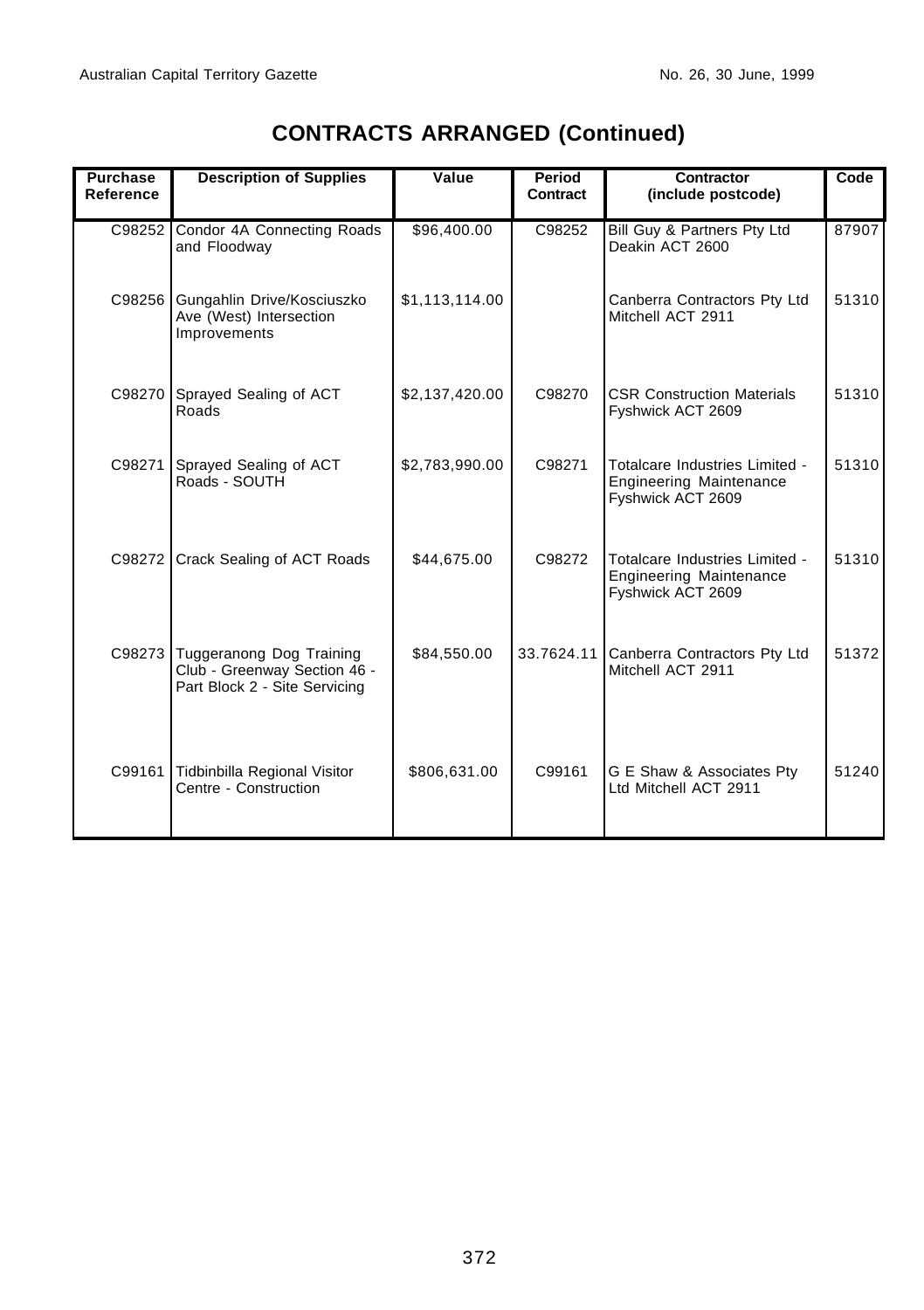**Financial Year:** 98/99

**Telephone:** 6207 5564

**Department or Agency:** Department of Health and Community Care **Contact Officer:** Bruce Henderson

| <b>Purchase</b><br>Reference | <b>Description of</b><br><b>Supplies</b>                                                                 | Value        | Period<br>Contract | <b>Contractor</b><br>(include postcode)                                        | Code  |
|------------------------------|----------------------------------------------------------------------------------------------------------|--------------|--------------------|--------------------------------------------------------------------------------|-------|
|                              | Mechanical<br>Services Level 3<br><b>ACT Health</b><br>Building 1 Moore<br>Street Canberra               | \$468,189.00 | C99122             | Southern Air Conditioning<br>(Canberra) Pty Limited<br>Queanbeyan NSW 2620     | 51610 |
|                              | Provision of EWIS<br>System - 1 Moore<br>Street, Canberra                                                | \$29,050.00  | C99138             | Caledonian Fire<br>Protection (ACT) Pty<br><b>Limited Fyshwick ACT</b><br>2609 | 51642 |
|                              | Mechanical<br>Services - Cooling<br>Towers at 1 Moore<br>Street, Canberra                                | \$134,670.00 | C99148             | Environ Mechanical<br>Services Mitchell ACT<br>2911                            | 51610 |
|                              | Canberra Hospital<br>Building 10<br>(Pathology)<br>Refurbishment -<br>Partitions &<br>Ceilings - Level 2 | \$123,218.00 | C99151             | Chadwick Industries (ACT)<br>Pty Ltd Queanbeyan<br><b>NSW 2620</b>             | 51699 |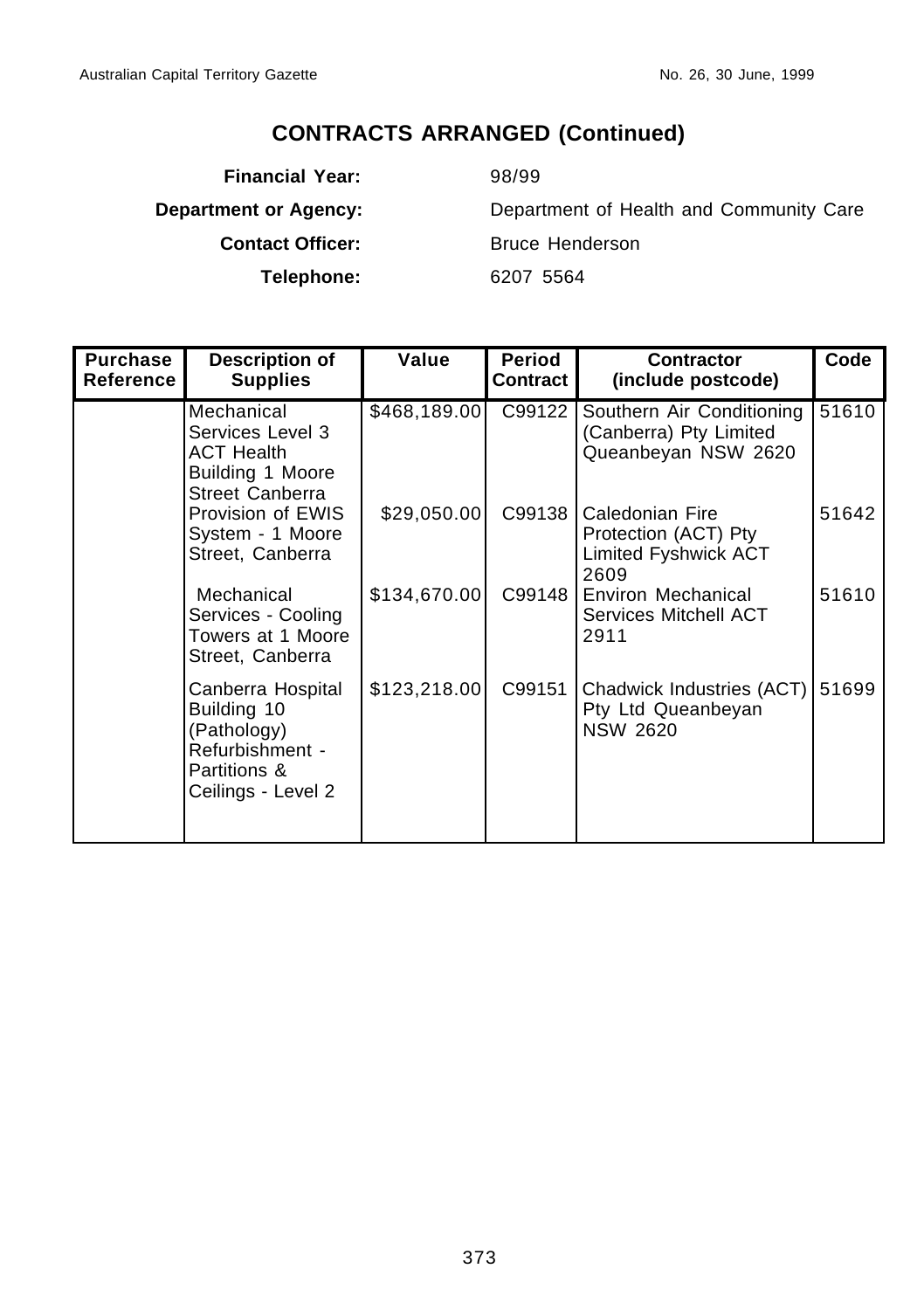**Financial Year:** 98/99 **Contact Officer:** Bruce Henderson **Telephone:** 6207 5564

**Department or Agency:** ACT Infrastructure Management - Roads

| <b>Purchase</b><br><b>Reference</b> | <b>Description of</b><br><b>Supplies</b>         | Value        | <b>Period</b><br><b>Contract</b> | <b>Contractor</b><br>(include postcode)                                                         | Code  |
|-------------------------------------|--------------------------------------------------|--------------|----------------------------------|-------------------------------------------------------------------------------------------------|-------|
|                                     | Northbourne<br>Avenue Pavement<br>Rehabilitation | \$417,595.00 |                                  | C99110 Totalcare Industries<br>Limited - Engineering<br>Maintenance Fyshwick<br><b>ACT 2609</b> | 51310 |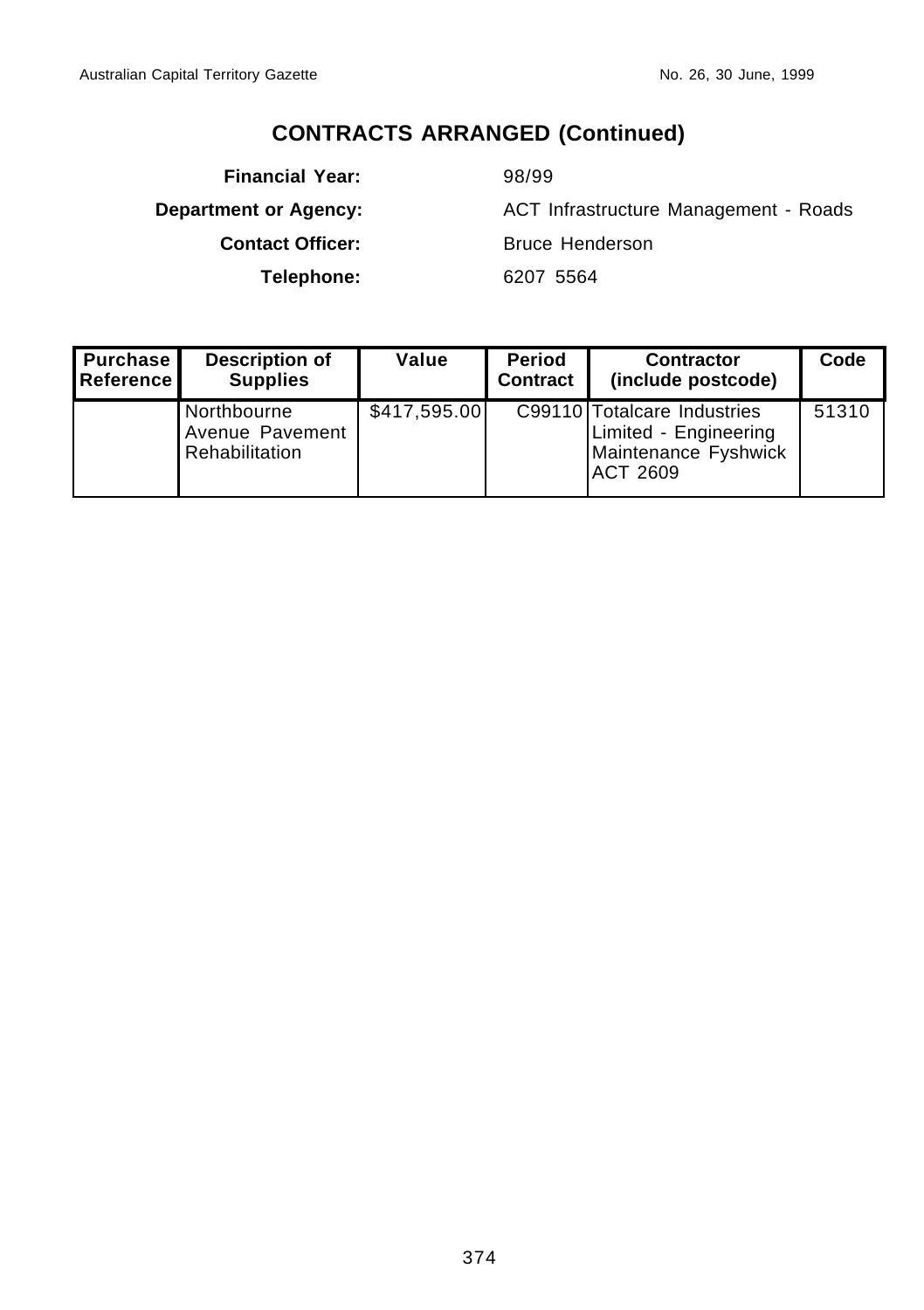**Financial Year:** 98/99 **Department or Agency:** ACT Housing **Contact Officer:** Bruce Henderson **Telephone:** 6207 5564

| <b>Purchase</b><br><b>Reference</b> | <b>Description of</b><br><b>Supplies</b>                              | Value        | <b>Period</b><br><b>Contract</b> | <b>Contractor</b><br>(include postcode)                          | Code  |
|-------------------------------------|-----------------------------------------------------------------------|--------------|----------------------------------|------------------------------------------------------------------|-------|
|                                     | Six Bedroom<br>House in Hughes<br>for Disability<br><b>Services</b>   | \$243,500.00 | C99100                           | <b>ABA Construction</b><br>Managers Pty Ltd<br>Fyshwick ACT 2609 | 51210 |
|                                     | Windeyer Court<br>Landscape<br>Improvements                           | \$553,709.00 |                                  | C99118 C & C Construction Pty<br>Ltd Queanbeyan NSW<br>2620      | 51372 |
|                                     | 8 Older Persons<br>Accommodation<br>Units, Ambara<br>Court, Waramanga | \$52,972.00  | C99149                           | <b>Geoff Driscoll Architects</b><br>Pty Ltd Phillip ACT 2606     | 86711 |